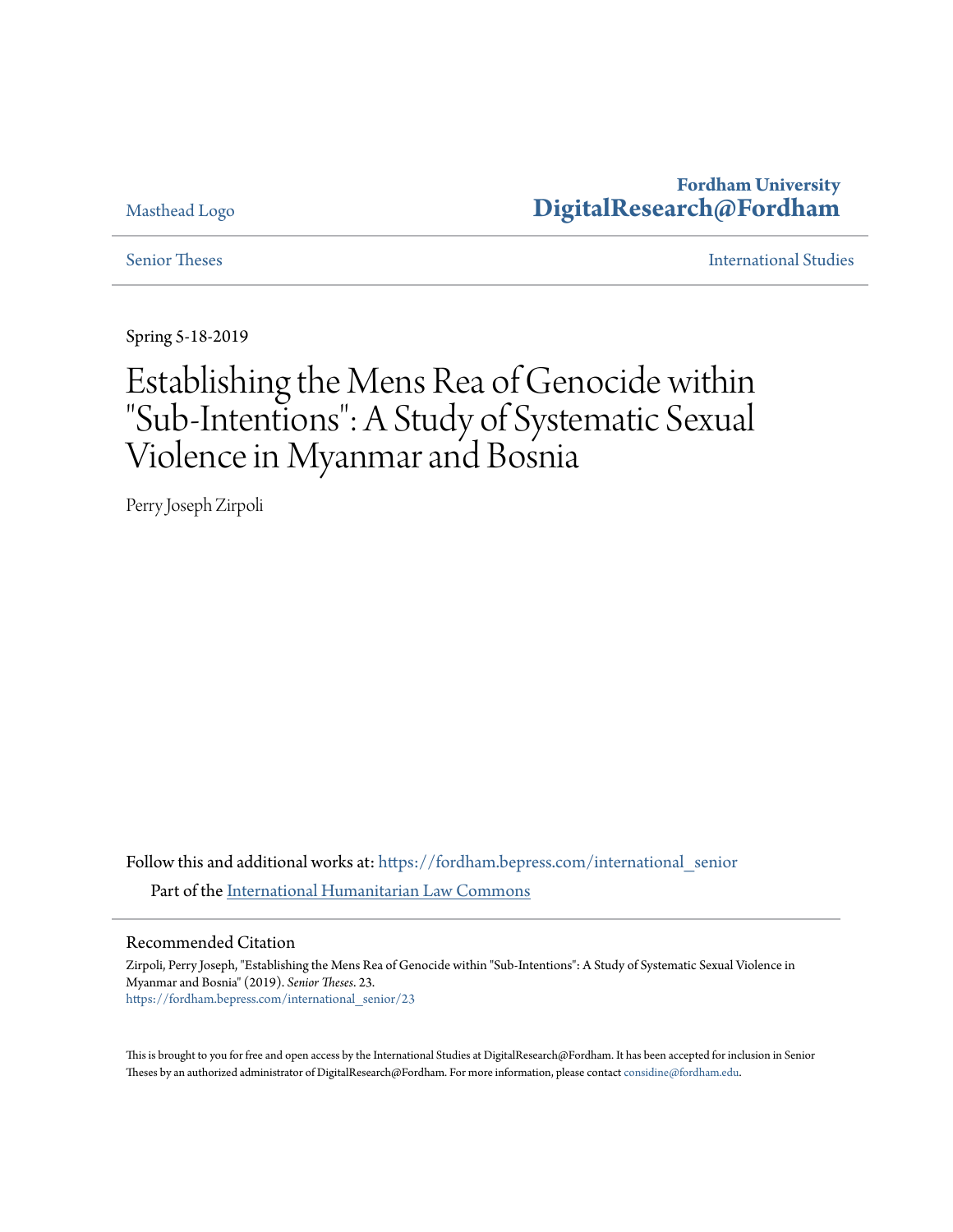Establishing the *Mens Rea* of Genocide within "Sub-Intentions": A Study of Systematic Sexual

Violence in Myanmar and Bosnia

Perry Zirpoli pzirpoliii@fordham.edu B.A. International Studies, Global Track | B.A. Theology, Sacred Texts Fordham University, Class of 2019

> Prof. Claire Panetta INST 4000-L01 Advisor: Prof. Idalia Bastiaens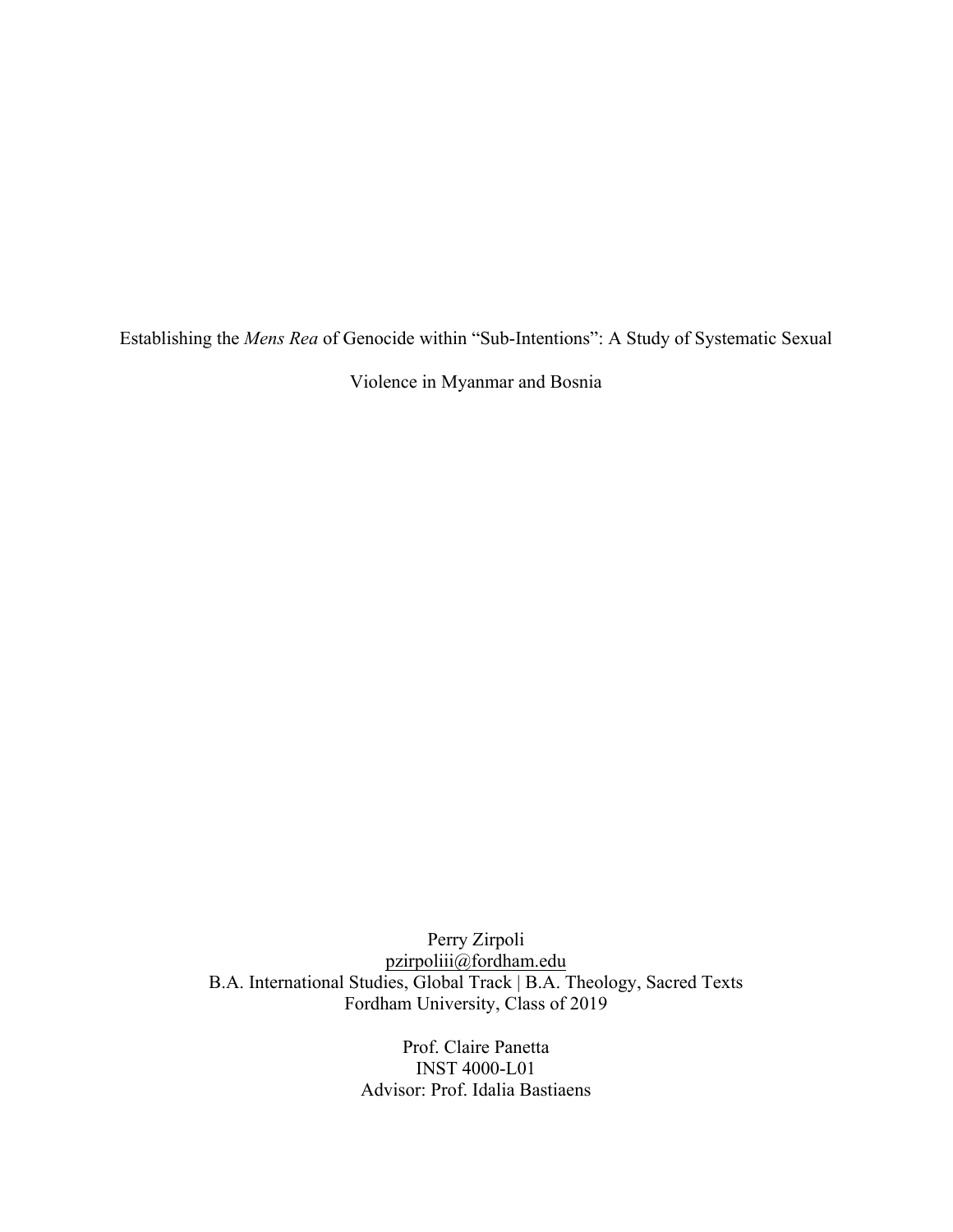#### **Abstract**

.

The aim of this study is to investigate how sexual violence rises to the level of genocide. The thesis puts the ongoing conflict in Myanmar between the Rohingya and Buddhist majority into discussion with the Bosnian conflict between Serbs and Bosnian Muslims during the Yugoslav Wars. In discussing the nature of these two conflicts, this thesis will provide evidence that sexual violence can rise to the level of genocide when it is used to interfere with the free reproduction of a group. The thesis will demonstrate that sexual violence was perpetrated in these conflicts with overall intent to homogenize the region by carrying out two "sub-intention": by forcibly transferring children through forced impregnation and by placing limits on child birth through forced displacement and humiliation/victimization. These two "sub-intentions" demonstrate ways in which sexual violence can be found to have been perpetrated with the *mens rea*, intent to commit, and *dolus specialis*, special intent to commit harm, of genocide.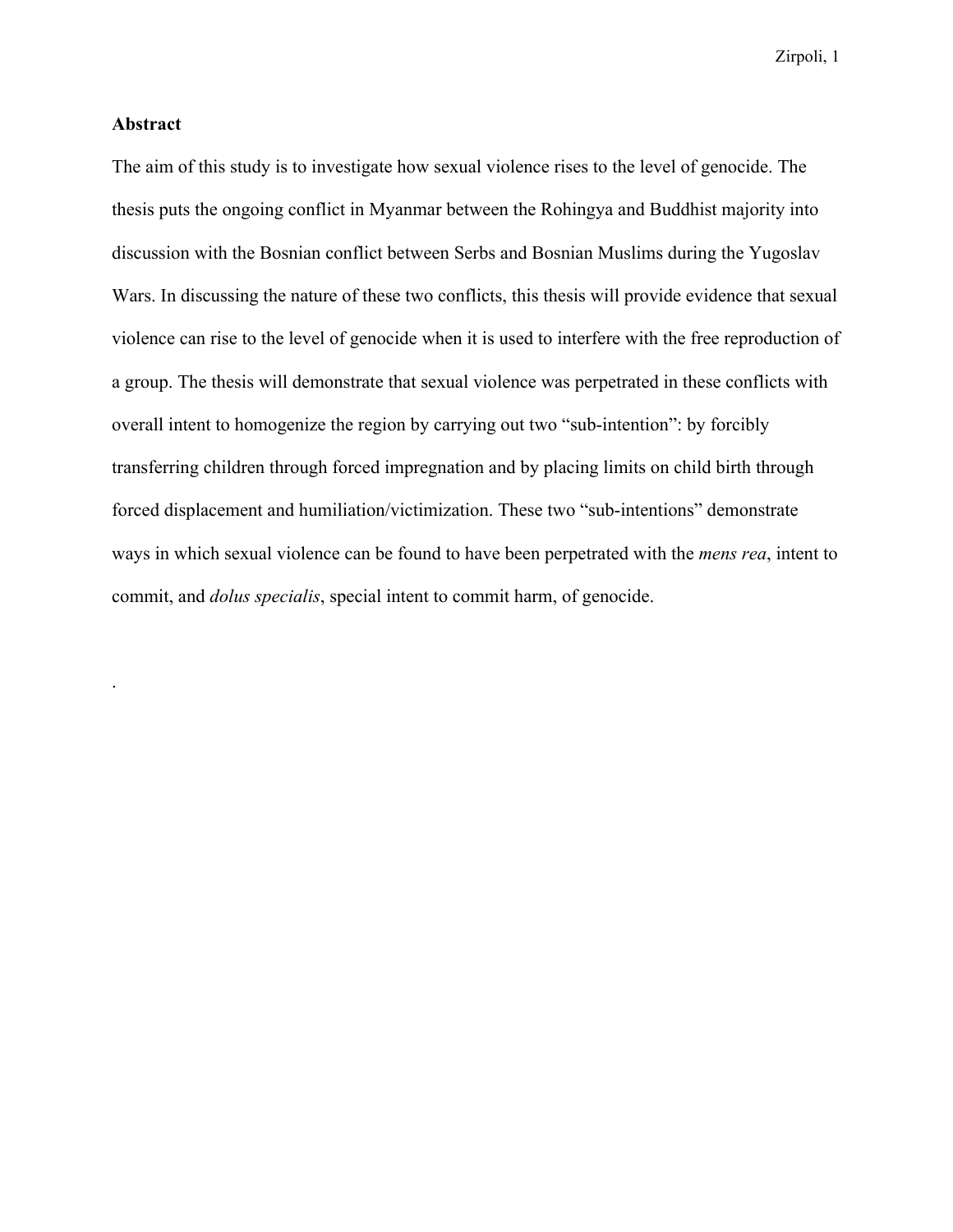# **Table of Contents**

| $\overline{I}$ . | Introduction                                        | $\overline{3}$ |
|------------------|-----------------------------------------------------|----------------|
| II.              | <b>Literature Review</b>                            | 6              |
|                  | A. Traditional Conception of Sexual Violence        | 6              |
|                  | B. Sexual violence as a constituent act of genocide | 8              |
| II.              | Methods and Limitations                             | 10             |
|                  | A. Method                                           | 10             |
|                  | <b>B.</b> Limitations                               | 12             |
| III.             | Argument                                            | 14             |
|                  | A. Introduction                                     | 14             |
|                  | B. Genocide "Sub-Intents"                           | 15             |
| IV.              | <b>Case Studies</b>                                 | 19             |
|                  | A. Introduction                                     | 19             |
|                  | B. Ethno-Religious Identity Overview                | 19             |
|                  | C. Case Study 1: The Bosnian Conflict               | 24             |
|                  | D. Case Study 2: The Conflict in Myanmar            | 31             |
| V.               | Analysis of the Cases                               | 35             |
|                  | A. Bosnia                                           | 35             |
|                  | B. Myanmar                                          | 37             |
| VI.              | Conclusion                                          | 38             |
|                  | Bibliography                                        | 41             |
|                  | Appendix I                                          | 46             |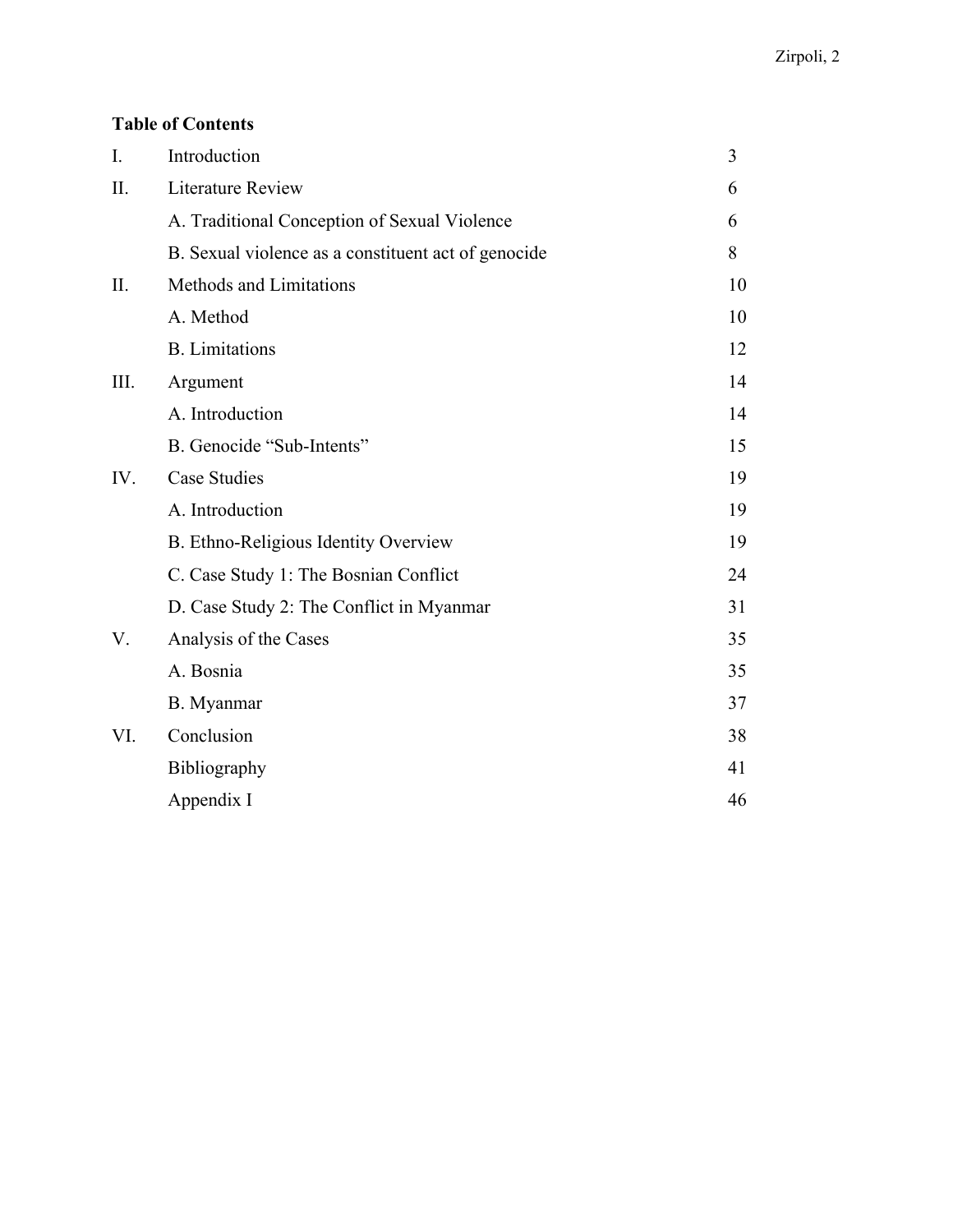#### **I. Introduction**

Throughout history sexual violence has been perpetrated across conflict areas. It is an established reality. While the occurrence of the crime is often underreported, the presence of the crime, or *actus reus*, is not often hard to establish.<sup>1</sup> It is however difficult to determine how the crime should be prosecuted, as it can be categorized as individual cases, as a war crime, as a crime against humanity, or, with hesitance, as genocide. This being the case, the goal of this thesis is to establish that in some cases sexual violence can include the *mens rea*, guilt, and *dolus*  specialis, special intent to commit harm, necessary to be prosecuted as genocide.<sup>2</sup> There has previously been a reluctance to prosecute sexual violence as genocide and even, in my opinion, a failure to do so in the case of the Bosnian conflict. This paper will provide evidence that sexual violence was used systematically by Serbian leadership in Bosnia during the Yugoslav Wars and is being used by Buddhist leadership in Myanmar in their conflict with the Rohingya to carry out policies of regional homogenization in both states. In each of these cases, the perpetrating group demonstrates a "sub-intent" of the overarching intent/policy to destroy the targeted group,

<sup>1</sup> *Actus reus* and *mens rea* are two legal terms used in criminal law. *Actus reus* is defined as "…the act or omission that comprise the physical elements of a crime…", meaning it refers to the fact that the crime occurred (LII Staff, "Actus Reus," LII/ Legal Information Institute, Retrieved from: https://www.law.cornell.edu/wex/actus\_reus.). *Mens rea* is defined as "…the state of mind statutorily required in order to convict a particular defendant of a particular crime…establishing the *mens rea* of an offender is usually necessary to prove guilt in a criminal trial", meaning it refers to the intent of the offender, that the person knew they were committing the act (LII Staff, "Mens Rea," LII/ Legal Information Institute, Retrieved from: https://www.law.cornell.edu/wex/mens\_rea.).

<sup>2</sup> *Mens rea* is used in conjunction with the term *dolus specialis* in this thesis. *Dolus specialis* is defined by the trail judgement in *Prosecutor* v. *Jean-Paul Akayesu* of the International Criminal Tribunal for Rwanda, stating: "Genocide is distinct from other crimes inasmuch as it embodies a special intent or *dolus specialis*. Special intent of a crime is the specific intention, required as a constitutive element of the crime, which demands that the perpetrator clearly seeks to produce the act charged. Thus, the special intent in the crime of genocide lies in 'the intent to destroy, in whole or in part, a national, ethnical, racial or religious group, such as'" ("*Prosecutor* v. *Jean-Paul Akayesu*, Trial Judgement, Case No. ICTR-96-4-T" (2 September 1998), para. 498.).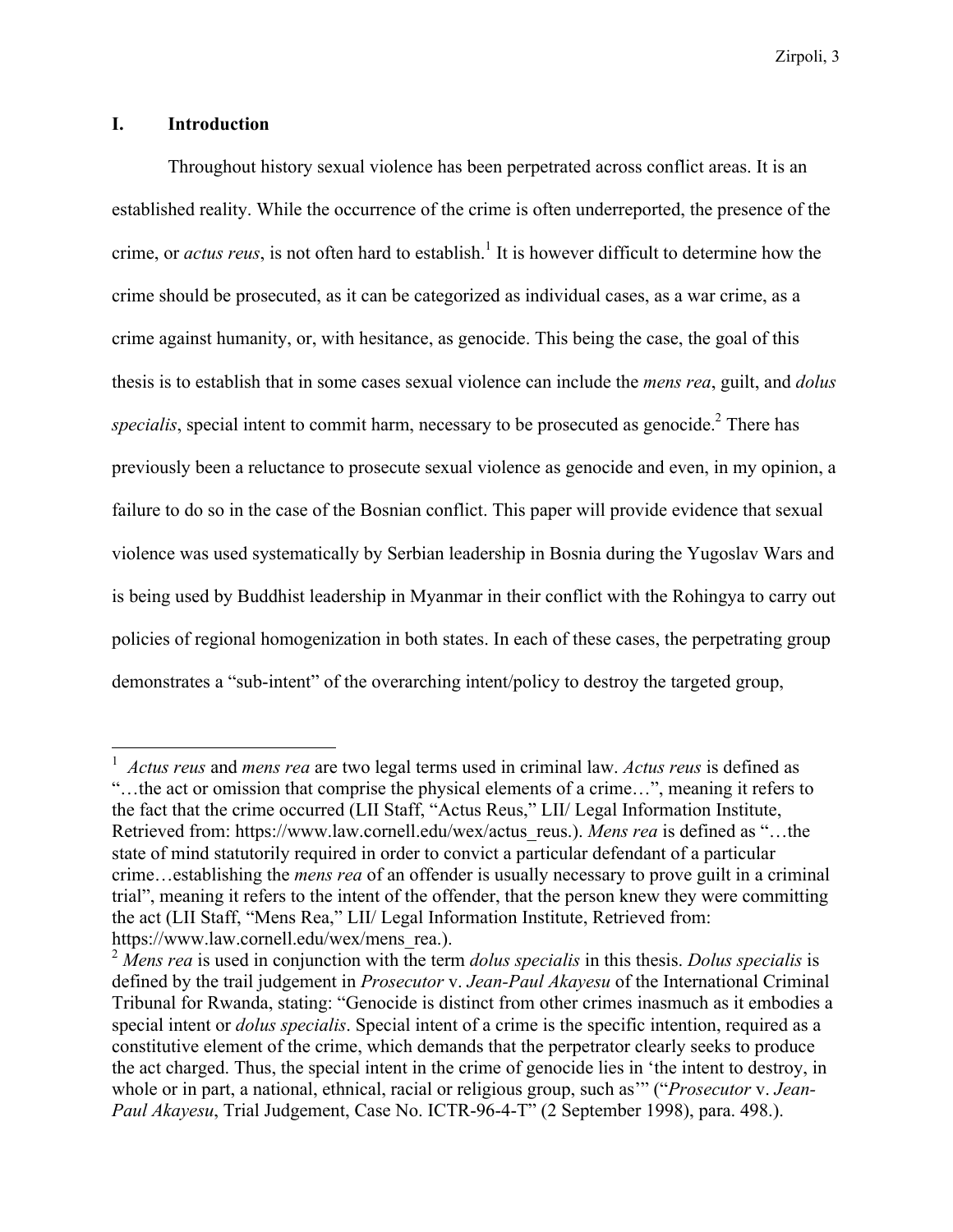utilizing sexual violence to carry out the overall policy of homogenization.<sup>3</sup> In Bosnia, rape was committed with the intent to forcibly impregnate Muslim women in order to change the ethnicity of the next generation, while in Myanmar, rape is being committed with the intent to forcibly displace and interfere with autonomous reproduction, thereby changing the demographic of the region.

The working definition of sexual violence for this thesis will be borrowed from a report by the Secretary General of the United Nations on conflict-related sexual violence. Sexual violence is therefore defined herein as, "...rape, sexual slavery, forced prostitution, forced pregnancy, forced abortion, enforced sterilization, forced marriage, and any other form of sexual violence of comparable gravity perpetrated against women, men, girls or boys…"<sup>4</sup> The thesis will hone in on acts specific to the violent conflicts in the study, most notably rape, forced pregnancies, and other forms of violence of comparable gravity.

Sexual violence, a heinous crime regardless of how it is characterized in terms of international law, used with the intention to homogenize a region is a clear breach of Article 2 of the *Convention on the Prevention and Punishment of the Crime of Genocide* (the Genocide Convention). In 1951, Article 2 of the Genocide Convention established the definition of genocide used in this thesis. The definition is as follows:

"...genocide means any of the following acts committed with intent to destroy, in whole

 $3$  In this thesis, I will make use of a paradigm which I call "sub-intent". "Sub-intent", in the context of this thesis, is what sexual violence is used to do, namely to forcibly impregnate, displace, or reduce marriageability of women in the group. These "sub-intents", however, are used to further policies which are genocidal, making the acts genocidal by nature. For example: The Bosnian Serbs used rape to forcibly impregnate Muslim women in order to carry out their policy of homogenization since children are passed ethnicity patrilineally in these groups. Therefore, the sexual violence itself was committed with genocidal intent.

<sup>&</sup>lt;sup>4</sup> UN Security Council, "Report of the Secretary-General on conflict-related sexual violence," (United Nations, 2018), 3.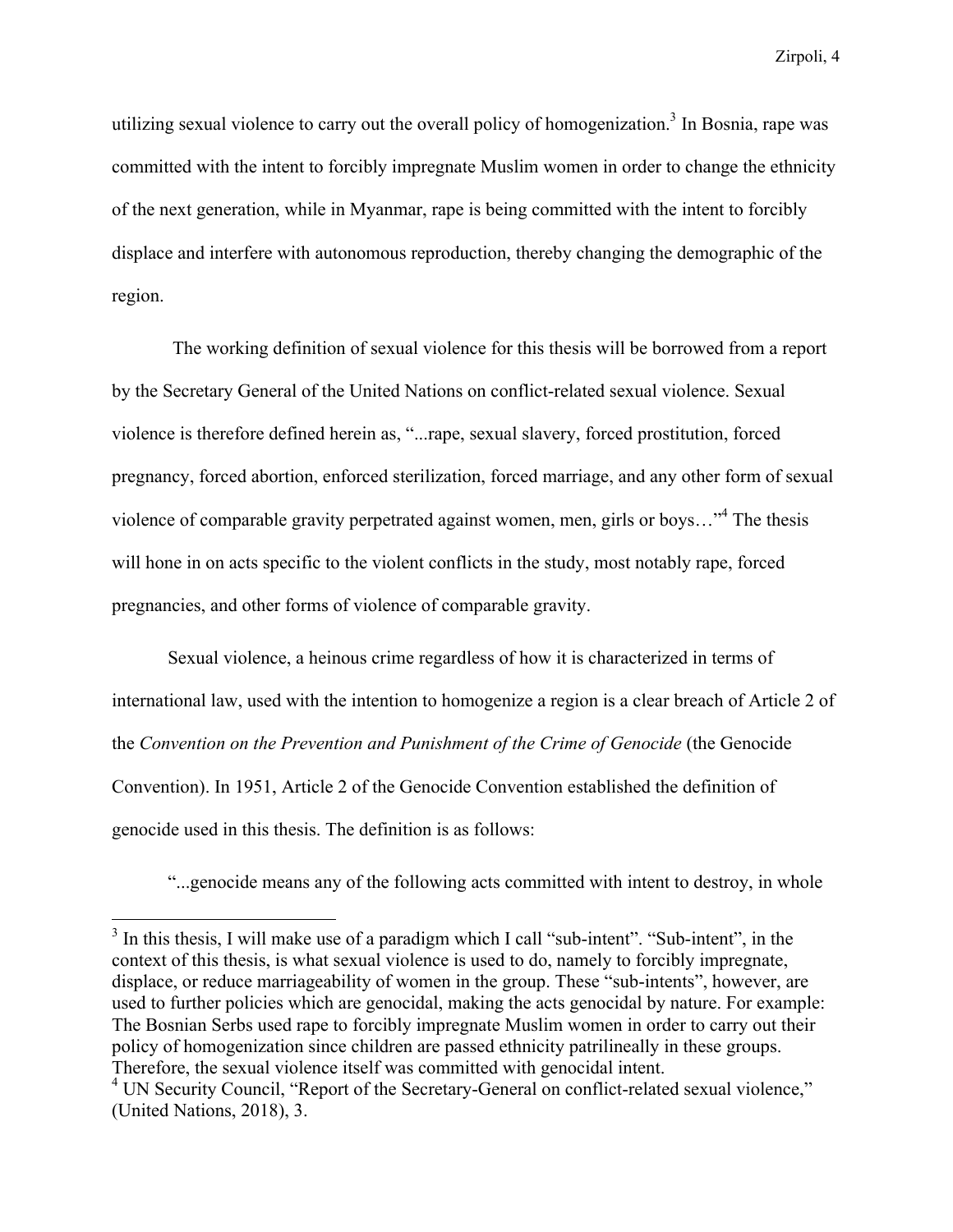or in part, a national, ethnical, racial, or religious group, as such:

- (a) Killing members of the group;
- (b) Causing serious bodily or mental harm to members of the group;
- (c) Deliberately inflicting on the group conditions of life calculated to bring about its physical destruction in whole or in part;
- (d) Imposing measures intended to prevent births within the group;
- (e) Forcibly transferring children of the group to another group."<sup>5</sup>

This definition has been adopted by other statutes and publications by international organizations. It has also been adopted as the definition of genocide by the International Criminal Court's *Rome Statute* which has been adopted by the international criminal tribunals referred to in this study.<sup>6</sup> The Genocide Convention provides the foundation for the definition of genocide for the international community and its prosecution and judicial proceedings regarding the crime, during which it has been interpreted and elaborated on.

Sexual violence has been prosecuted against on the international level in a myriad of contexts with varying outcomes when the definition of the Genocide Convention has been applied to it by prosecutors. The aim of this thesis is not to suggest a kind of uniformity with which prosecutors may approach sexual violence as genocide, rather the goal of this thesis is to demonstrate that sexual violence with a "sub-intent" that interferes with reproduction within ethnic groups is evidence of genocidal intent, as those in Bosnia and Myanmar are.

In order to attain this goal, several steps must be taken first in the course of this thesis. First, the thesis will begin with a discussion of the literature surrounding how sexual violence has

<sup>5</sup> UN General Assembly, "Convention on the Prevention and Punishment of the Crime of Genocide" (United Nations, 1948).

<sup>&</sup>lt;sup>6</sup> See Article 6 of the Rome Statute.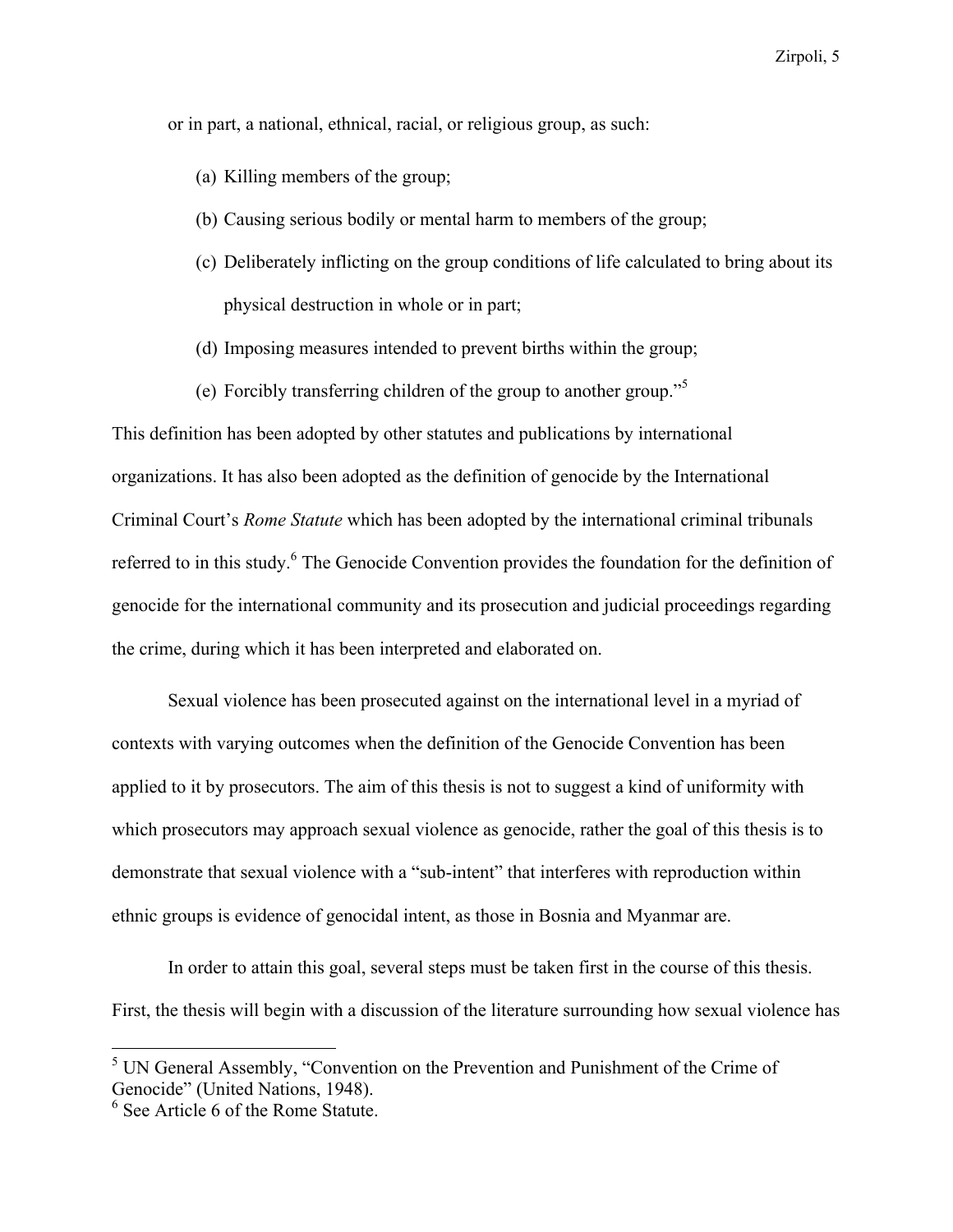traditionally been categorized and the failures of international bodies to properly apply the definition of genocide to acts which suggest the presence of the crime. Then, I will establish my argument for why the "sub-intents" present in Bosnia and Myanmar are genocidal. Following the presentation of my argument, I will explain how this research was preformed, the literature covered, cases investigated, and its limitations. Each of the cases involving these "sub-intents" will then be presented with a discussion of how these groups were mobilized to commit such violence, a historical overview of the individual conflicts, and a discussion of the scope of sexual violence and genocide in each conflict. Finally, I will conclude with an analysis of the cases in light of my argument that certain "sub-intents" of sexual violence can be determined to be genocidal.

#### **II. Literature Review**

This section will discuss the schools of thought surrounding sexual violence in conflict areas. It will begin with a discussion of how sexual violence has been traditionally categorized in conflicts as a war crime, crime against humanity, and simply a part of war. It will then discuss how sexual violence has become a tactic within conflicts and has even been prosecuted as genocide.

#### **A. Traditional Conception of Sexual Violence**

How a crime is interpreted and defined plays a large role in how it is responded to. A crime which is thought to be very serious will elicit a more immediate response as well as a more serious one. How sexual violence has been interpreted in the past, has had a direct effect on how it has been responded to by the international community. Sexual violence, for much of history,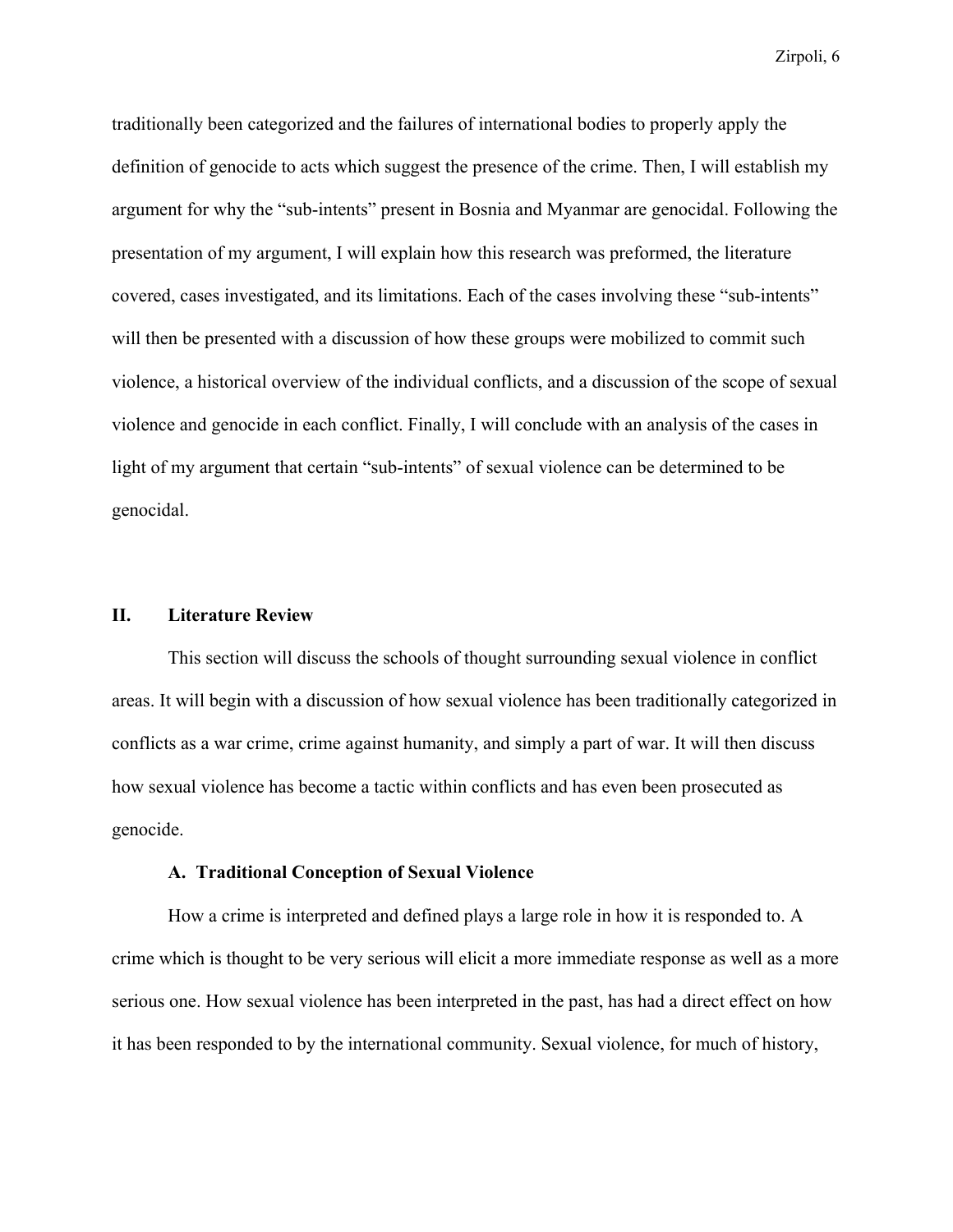has been interpreted by scholars as simply a part of war, "...a tragic but inevitable outcome...".<sup>7</sup> This seems to be a logical assumption which the prevalence of sexual violence in war and intergroup conflict supports. However, until recently, scholars had not begun to interpret the intention behind sexual violence, that it could be used as a tactic. The "new" definitions of sexual violence provided by international governing bodies have begun to interpret the crime not as an inevitable outcome, but rather a war tactic, a crime against humanity/war crime. The history of sexual violence in the 20th century alone is indicative that this interpretation by scholars and the international community is justified. Violence in Rwanda and Sudan are other examples of conflicts in which these crimes have been present.

Nicola Henry states that the "selective memory" of international institutions, which may also be interpreted as their "selective lens" for interpreting crimes, is rooted in the definitions provided for the crimes by international bodies like the United Nations and the International Criminal Court.<sup>8</sup> It is because of these definitions that scholars and humanitarians have largely interpreted sexual violence as war crimes and crimes against humanity. These are the ways it has been explicitly described by, interpreted, and prosecuted as under international law.

According to these definitions and how they have been interpreted in some cases, sexual violence may constitute an act of genocide but may not be genocidal in nature or a breach of the definition provided by the Genocide Convention and used to prosecute genocide by ad hoc tribunals. Rather since sexual violence is not an inevitable consequence of war but instead a

<sup>7</sup> Maria Eriksson Baaz and Maria Stern, *Sexual Violence As a Weapon of War? : Perceptions, Prescriptions, Problems in the Congo and Beyond* (London: Zed Books, 2013), 42.

<sup>8</sup> Nicola Henry, *War and Rape: Law, Memory and Justice*, (Abingdon, Oxon: Routledge, 2011), 117.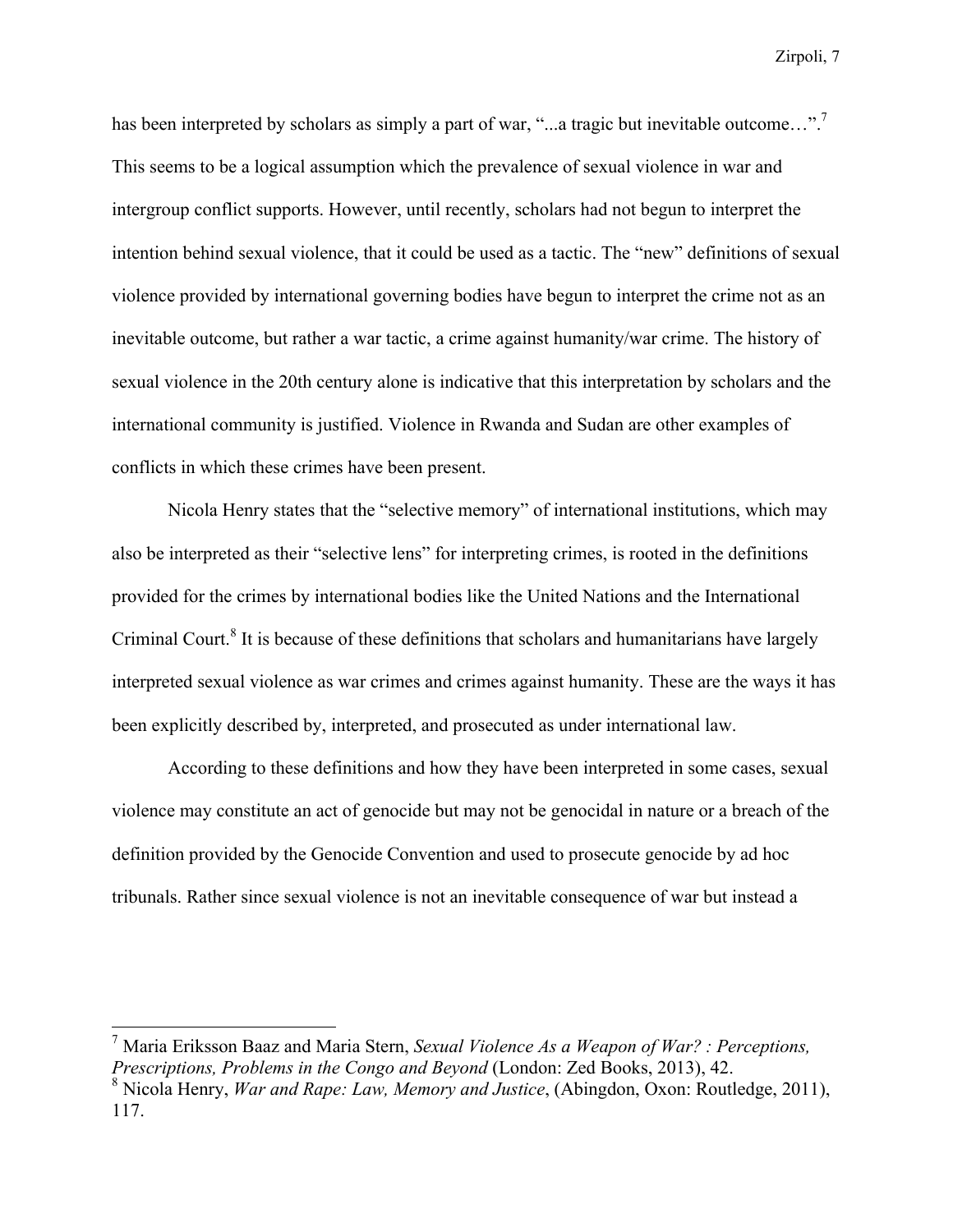strategy, Kerry Crawford suggests that it is within the power of the international community and reasonable for them to condemn and mitigate the effects of wartime sexual assault.<sup>9</sup>

Crawford explains the motivations behind sexual violence, many of which contributed to a school of interpretation used by the International Criminal Tribunal of Yugoslavia, which prosecuted the war crimes of the Bosnian conflict. She states that while motivations are particular to each conflict, common explanations for sexual violence include revenge, frustration, and attempts to bolster morale and foster cohesion among the militant group.<sup>10</sup> An example of this is when the Imperial Japanese Army produced a system of forced prostitution of 50,000 to  $410,000$  women to improve the morale and discipline of troops.<sup>11</sup> Other explanations include its use as a weapon of degradation/humiliation and use to demonstrate the power of one group over another, as was done by the Pakistani army against Bengali women in order to crush an independence movement in 1971.<sup>12</sup>

#### **B. Sexual violence as a constituent act of genocide**

Towards the end of the twentieth century the majority of scholars began to agree that at a certain point sexual violence can escalate to the level of genocide.13 When sexual violence is or is not genocide, for many scholars, depends on two points, the act and the intention.<sup>14</sup> The intention of the perpetrating group, which may be difficult to know in actuality without documentation, is essential in qualifying sexual violence as genocide. Shayna Rogers provides insight into what the international community has used to interpret sexual violence as genocide.

<sup>9</sup> Kerry F. Crawford, *Wartime Sexual Violence : From Silence to Condemnation of a Weapon of War* (Washington DC: Georgetown University Press, 2017), 16.

<sup>10</sup> *Ibid.*, 11.

<sup>11</sup> *Ibid.*, 13.

<sup>12</sup> *Ibid.*, 13-14.

<sup>&</sup>lt;sup>13</sup> Scholars like Jamille Bigio, Rachel Vogelstein, and Kerry Crawford agree with Rogers that sexual violence can be genocidal.

<sup>&</sup>lt;sup>14</sup> Rogers, "Sexual Violence or Rape as a Constituent Act of Genocide," 270.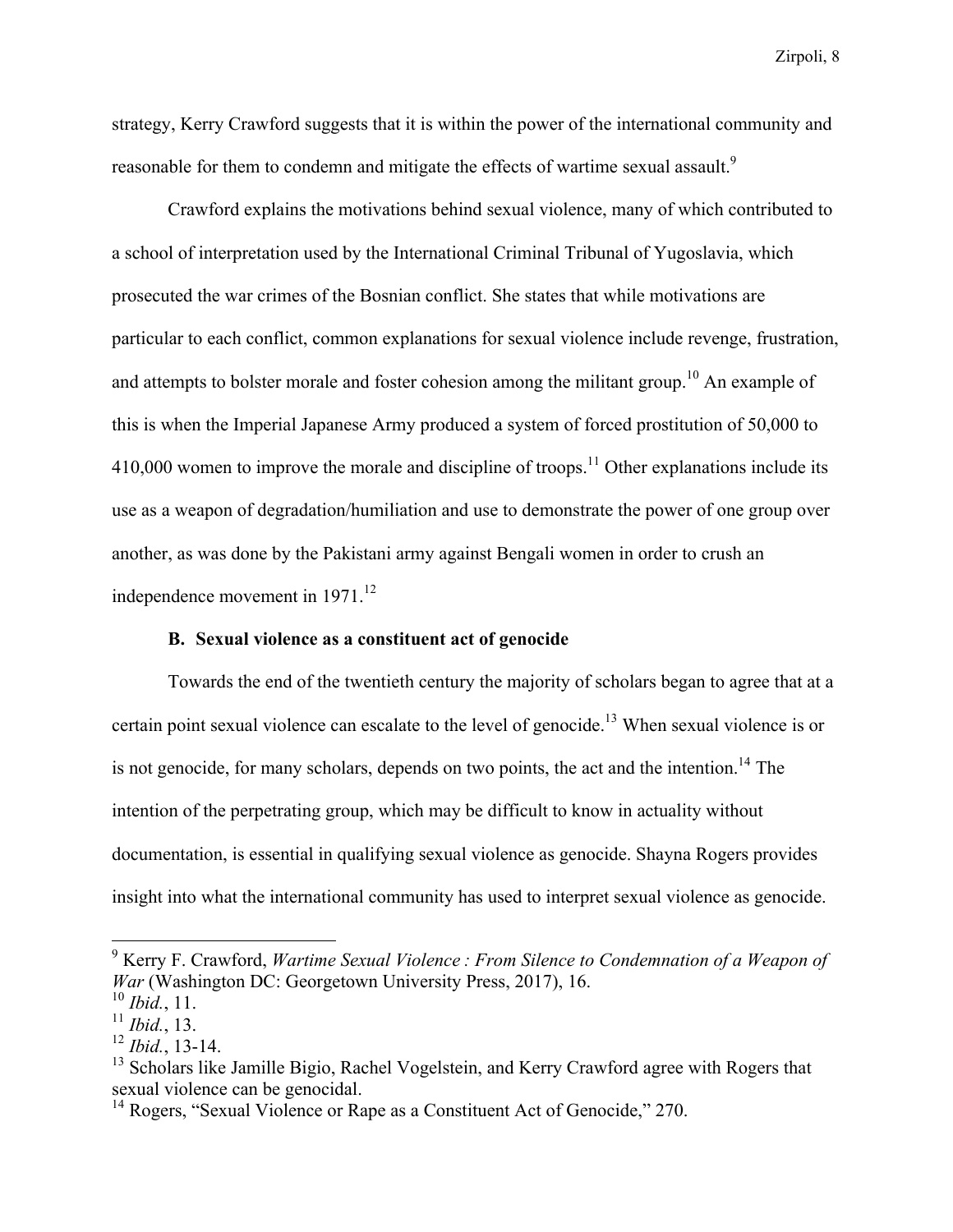In her piece comparing the decisions of the International Criminal Tribunal of Yugoslavia and the International Criminal Tribunal of Rwanda, Rogers determines that under certain conditions sexual violence is not simply an element of the genocide, but is genocide in and of itself. She explains why the International Criminal Tribunal of Rwanda was able to prosecute sexual violence as genocide, stating that the *actus rea* (the criminal act) and the *mens rea* (the mental intent) were present in Rwanda, "...the [International Criminal Tribunal of Rwanda] went beyond the textual confines of its statute when it recognized sexual violence as a constituent act of genocide in *Prosecutor v. Akayesu*" which was the first prosecution of sexual violence as genocide. $15$ 

Often when scholars write about sexual violence as genocide, they hone in on certain aspects of the definition of genocide provided by the United Nations in the Genocide Convention. They argue that sexual violence fulfills some of the aspects of the definition included in Article 2 of the convention. The three which are most popularly used in arguing that sexual violence is a constituent act of genocide are that it (1) causes physical and psychological damage, (2) is a tool of cultural and community destruction, and (3) forced pregnancy is an instrument of genocidal violence.<sup>16</sup> Scholars of this interpretation point out that genocide does not necessarily mean that murder occurred, rather it can take place in the absence of deaths.<sup>17</sup> In order for the attacks to be genocidal, the act must be used to instill terror in an ethnic, racial, national, or religious group, force dislocation, or force pregnancy in order to proliferate the

<sup>15</sup> *Ibid.,* 273.

<sup>16</sup> *Ibid.,* 272-3.

<sup>17</sup> Jamille Bigio and Rachel Vogelstein, *Countering Sexual Violence in Conflict* (Council on Foreign Relations, September 2017), 6.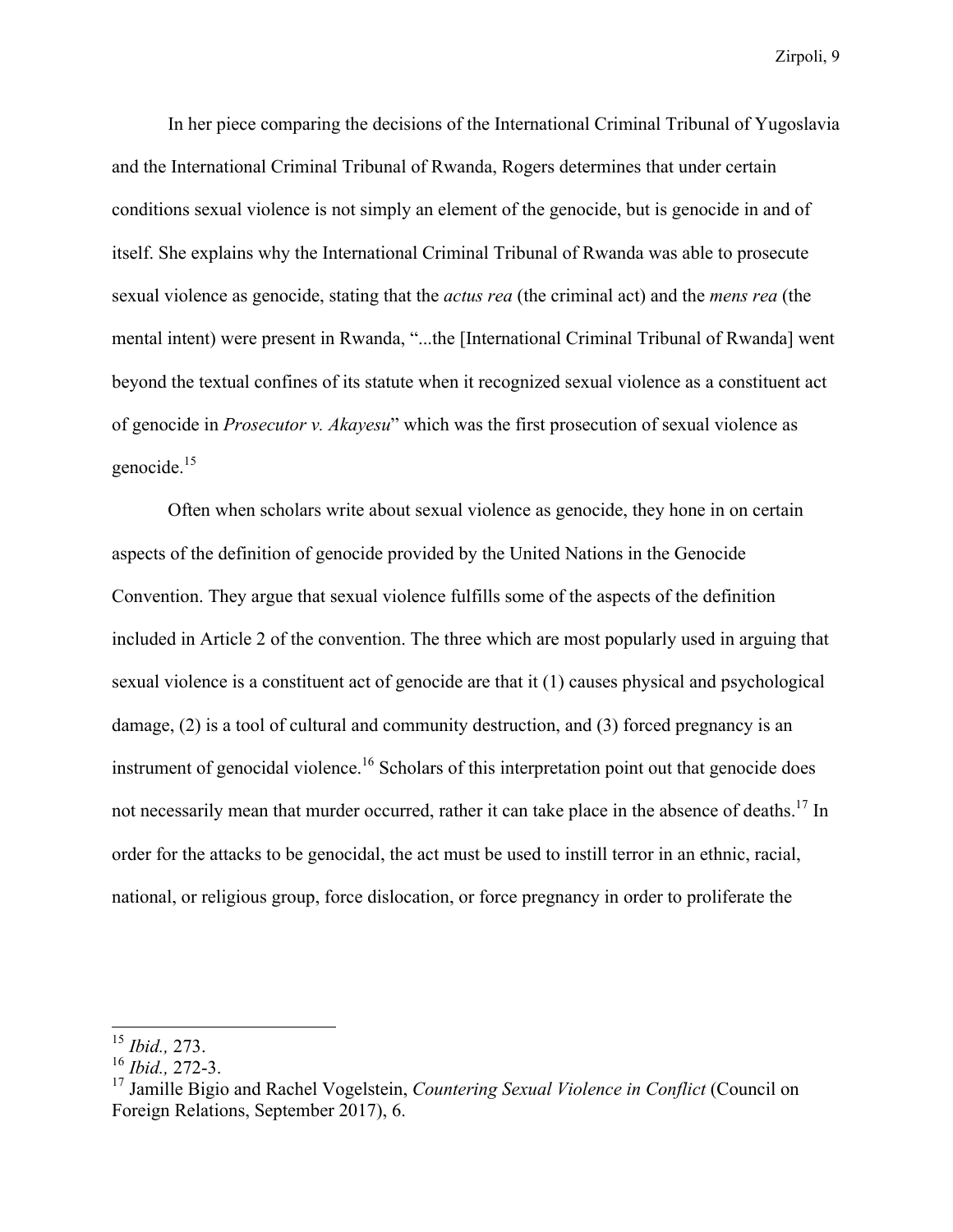attacker's identity group (be it racial, national, ethnic, or religious).18 Many scholars are in agreement that sexual violence can rise to a level in which it constitutes genocide when perpetrated systematically against a group with the intent of destroy it in whole or in part.

This study will look to join the side of the debate that argues that sexual violence can rise to the level of genocide under certain conditions. It will also add to the body of research done on this subject by exploring how the *mens rea* and *dolus specialis* of genocide can be found within two "sub-intents" of sexual violence present in the cases of Bosnia and Myanmar. It will also join the work of Shanya Rogers in arguing for the application of the jurisprudence and interpretation of the definition of genocide applied by the International Criminal Tribunal for Rwanda.

#### **III. Methods and Limitations**

This section will discuss the methods used and limitations experienced in conducting this research project. In terms of methods, the section will discuss the types of sources, both primary and secondary, used in the research and those that have informed it. It will also discuss why these cases have been chosen in relation to this project and to each other. Lastly, the limitations of this research will be divulged.

#### **A. Methods**

#### *1. Sources*

Primary sources have played a large role in establishing an understanding of how sexual violence is approached by the international community and how it has been prosecuted by international tribunals. Court and tribunal records as well as documents published by

<sup>&</sup>lt;sup>18</sup> *Ibid.*, 6-7.; The jurisprudence of the International Criminal Tribunal of Rwanda was the first to include in the conviction of a war criminal, Jean-Paul Akayesu, rape as an act of genocide (Bigio, *Countering Sexual Violence in Conflict*, 21.)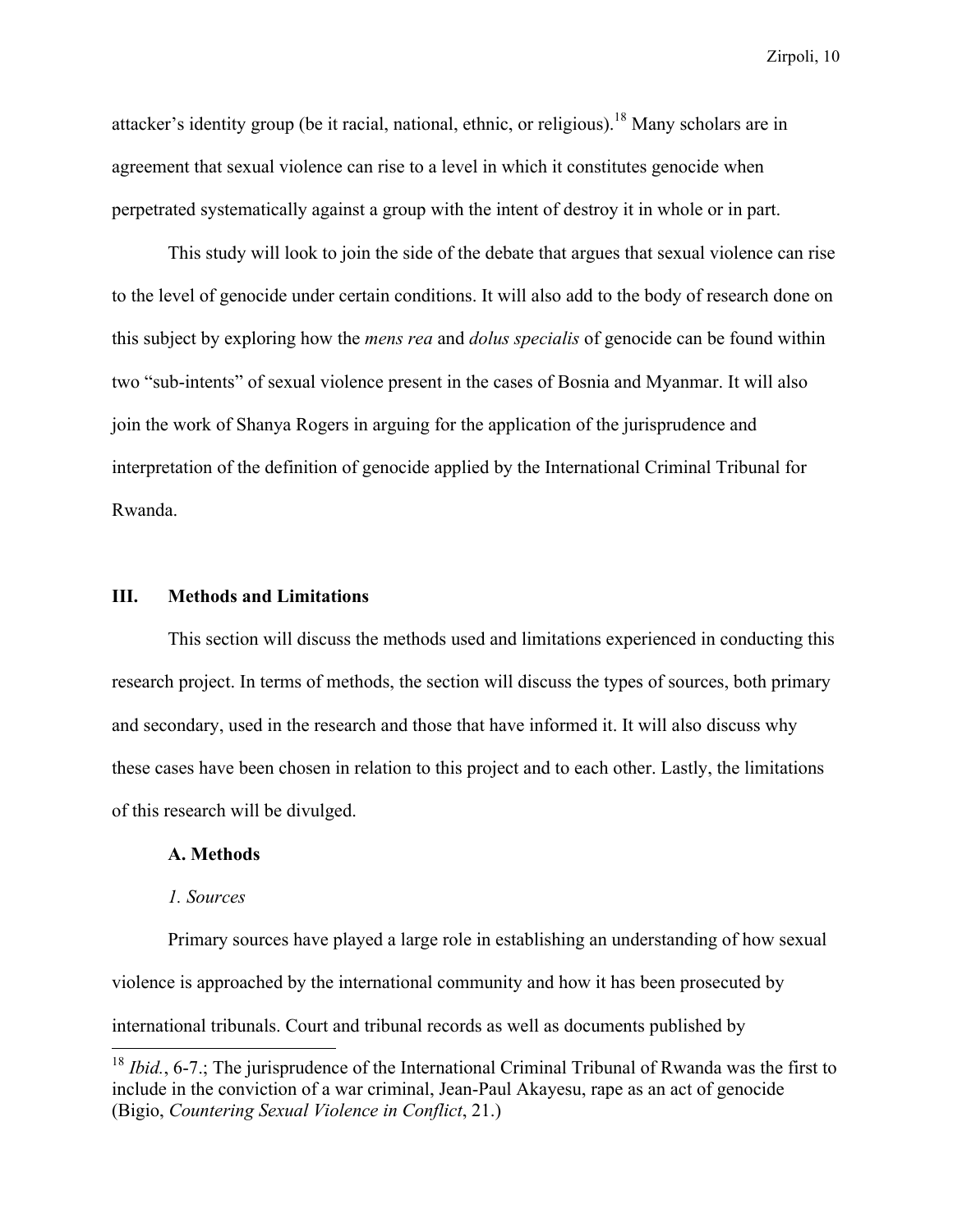international organizations like the United Nations (UN), International Criminal Court (ICC), and the International Court of Justice (ICJ) have been useful in gathering this information. The testimonies of victims in the tribunal records have been especially useful, since they are an invaluable resource to the tribunals during their processes. How the testimonies are interpreted directly influences the conclusions brought about by the individual tribunals regarding crimes specific to their conflicts. These in turn help to establish precedent for future prosecution. Records from the International Criminal Tribunal for Rwanda (ICTR) and the International Criminal Tribunal for the former Yugoslavia (ICTY) have been utilized in this research. Reports and conventions published by the United Nations have also played a role in the establishment of the definitions of genocide and sexual violence as well as how the international community has viewed and reacted to the perpetration of the crimes. Documents from the ICC and ICJ have been used to understand how these definitions have been used by each court. Another kind of primary source that has been used are news articles. These have been used to understand the history of the conflicts but also how they have been responded to and approached by the international community while the conflict was ongoing.

The secondary sources utilized have provided a historical understand and analysis of the situation in each conflict region. They also offer insight on how sexual violence in conflict areas has been studied in the past in the cases studied, as well as other ones. These sources are also being used to understand how genocide has been viewed and responded to by the international community. Scholarly articles have been influential in informing this study's understanding of how genocide is prosecuted and approached from a legal standpoint. They have also shed light on the debate over genocidal sexual violence and the dangers of labeling sexual violence this way.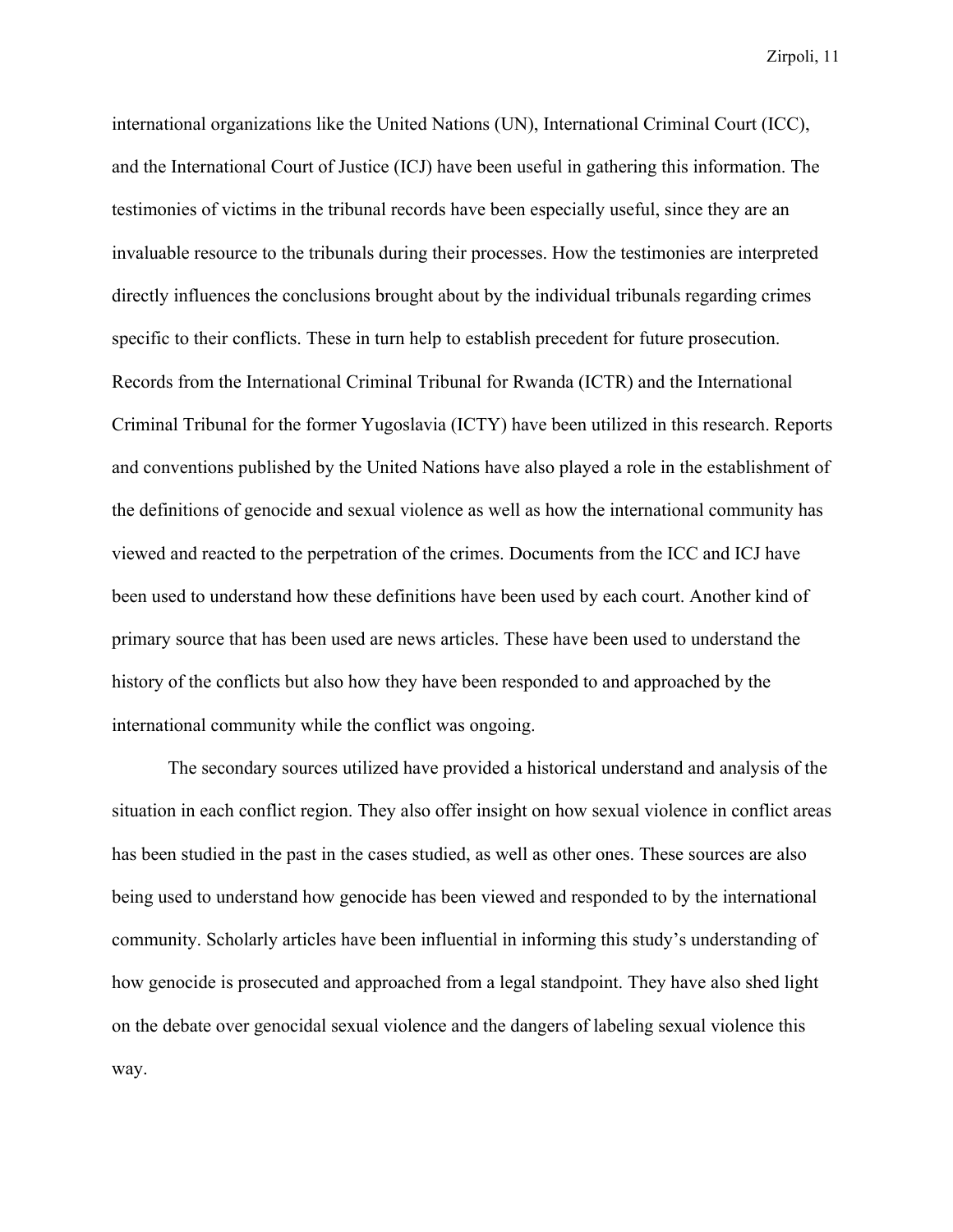#### *2. The Cases*

The cases involved in this study are the Bosnian conflict between Serbs and Bosnian Muslims and the ongoing conflict in Myanmar between the Buddhist majority and the Rohingya. The study will focus primarily on the persecution of the Muslim minority groups in each of these regions as they have been the primary groups targeted by the majority groups. These cases have been chosen for a number of reasons. First, both of these cases have either been condemned by the international community as having involved or are widely considered to involve the crime of genocide. Secondly, sexual violence has been widely perpetrated during these conflicts. There is evidence that it has been done systematically with the intent to change or eradicate a portion the demography of each region. This will be discussed further later. Thirdly, both involve conflicts which are being fought due in part to the religious differences of the groups, which make up a significant part of the groups' identity. The strength of this identity type has allowed for the groups to be easily motivated to perpetrate violence against one another. Lastly, the cases present "sub-intents" which are evidence of situations in which sexual violence has been used with a genocidal intent.

#### **B. Limitations**

#### *1. Temporal Limits*

The conflict in Myanmar is currently ongoing. This means that it is a situation that was prone to changes during the course of this research. Also, new investigations by international bodies were underway when this research began and have been included limitedly in this research. Therefore, in order to establish the scope of the research on Myanmar, the study has been limited to include investigations, studies, articles, and news reports about the conflict within a set temporal limit, i.e. through August 2018. Any evolution in conflict or theory since then has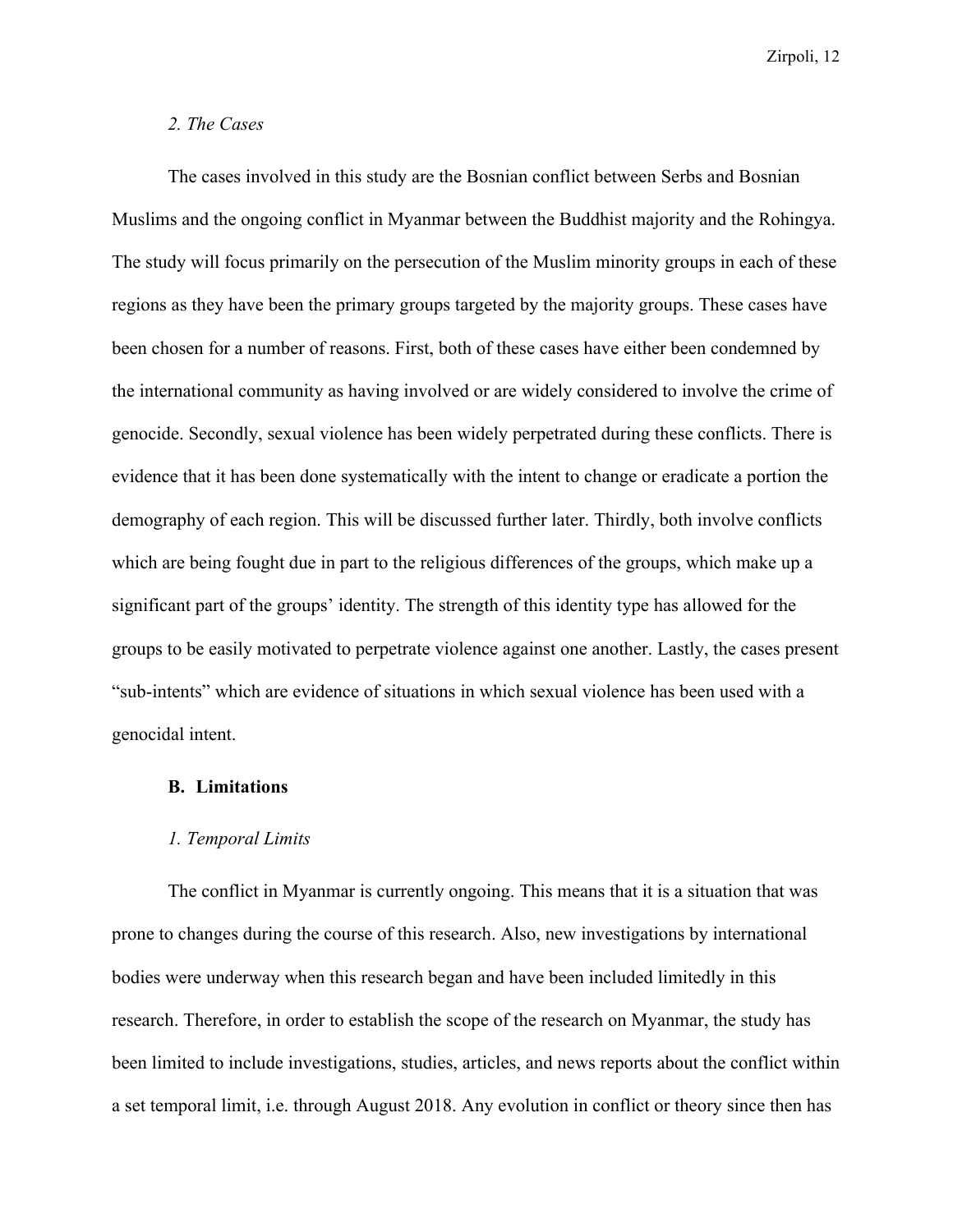not been considered in the scope of this thesis. Since the conflict in Myanmar is ongoing, the conclusions and analysis of the conflict and sexual violence could be subject to changes as the conflict evolves.

Another limitation of my research is source availability. Since the Bosnian conflict occurred over a decade ago, there are more sources regarding the subject. Also, in terms of testimonies, more women have come forward to tell their accounts of sexual violence as time has passed since the conflict. Therefore, in my conclusions I have taken into account testimonies that may not have been available to the ICTY at the time of their decision. The ongoing nature of Myanmar's conflict also means that there are less sources about the situation there, outside of news articles and official documents from international organizations like the UN.

#### *2. Scope of Sexual Violence in Conflict Areas*

The scope of sexual violence can be difficult to determine in conflict areas. The numbers in this thesis are therefore estimates provided by scholars or international organizations which were made on the basis of available data. Sexual violence is often unreported or underreported and can therefore be miscalculated. One such reason why women do not come forward to report the violence committed against them is because there is a history of victims of sexual violence being "…marginalized, silenced and abandoned to their trauma, even by some members of their own community."<sup>19</sup> Women are stigmatized because they were made victims, through no fault of their own. It is no wonder, therefore, that many cases go unreported, as women try to protect themselves from the fates of those who previously came forward. The expectation that the numbers of reported cases of sexual violence is inaccurate has been considered when drawing

<sup>19</sup> Riada Asimovic Akyol, "When Victims of Wartime Rape Are Scorned" (The New York Times, 2017).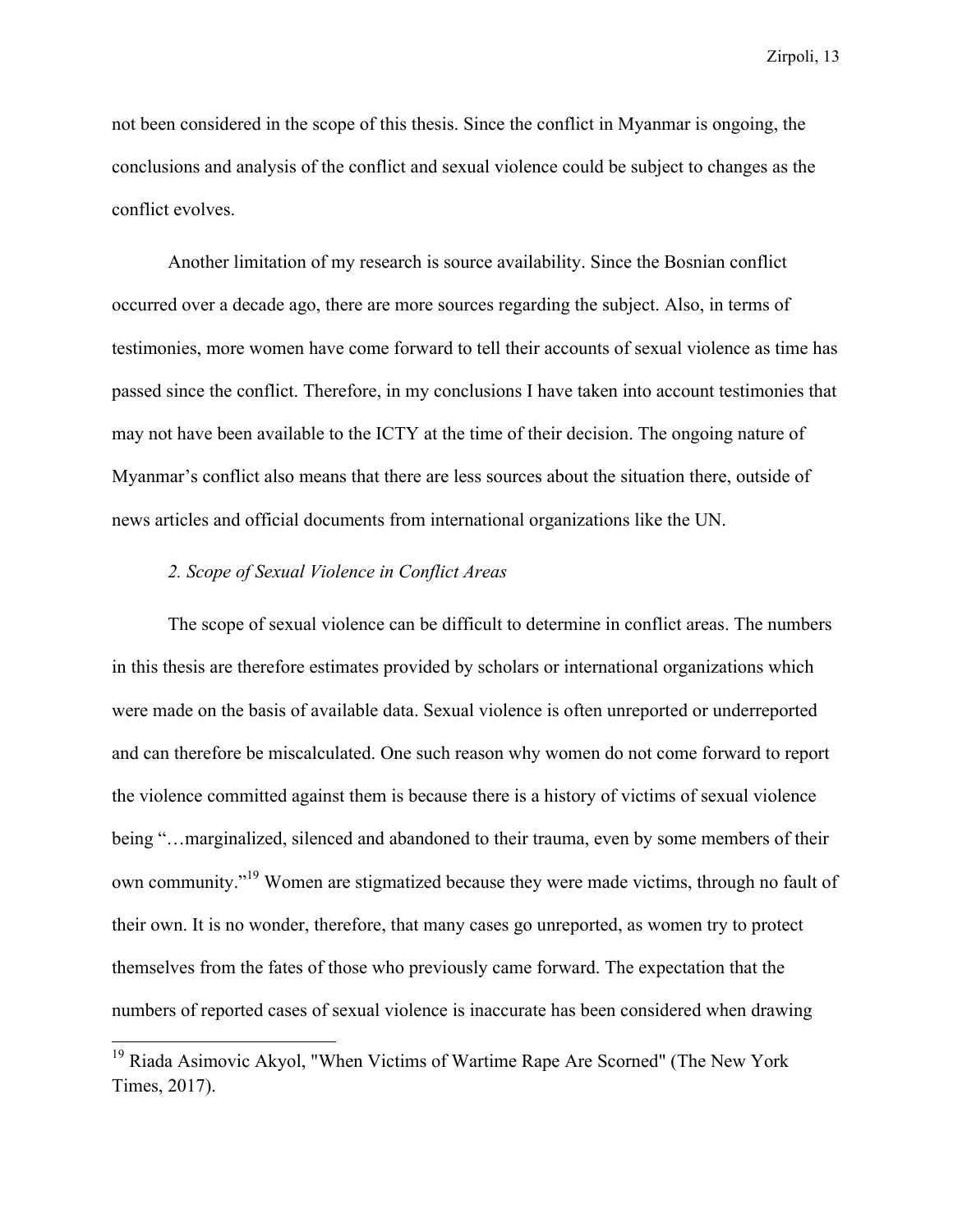my conclusions.

#### **III. Argument**

#### **A. Introduction**

It will be established later that ethno-religious identity creates extremely tight bonds among people. It links people not only in common origin and blood, but in worship and belief. The bond and allegiance created by this form of identity can be stronger than the bond and allegiance between individuals and/or their state. It may even link people across state borders at times. An example of this is when peoples flee or are displaced from an area but are still able to identify with the group inhabiting that area because of common origin and religious belief. Their identity is not necessarily tied to the area, per se, but to the their religious group living there.

This kind of identity is easily mobilized to act in certain ways, for example violently against another identity as will be seen in the studies of Bosnia and Myanmar. It is the very strength of this identity that allowed for the mobilization of Bosnian Serbs against Bosnian Muslims and Barmar-Buddhists against the Rohingya. This is especially true, as will be seen within the cases, when these groups come under some sort of "threat", whether it is actualized or not.

After careful review of the cases in Bosnia and Myanmar it is clear that the violence is not rooted or supported by their religious belief. A study of the individual religions of the perpetrators would demonstrate that neither Orthodox Christianity, which Bosnian Serbs identify with, nor Buddhism, which is the religious affiliation of the majority, the security forces, and the ruling government in Myanmar, are found to preach violence. Rather, their religious teaching proclaims non-violence and peace.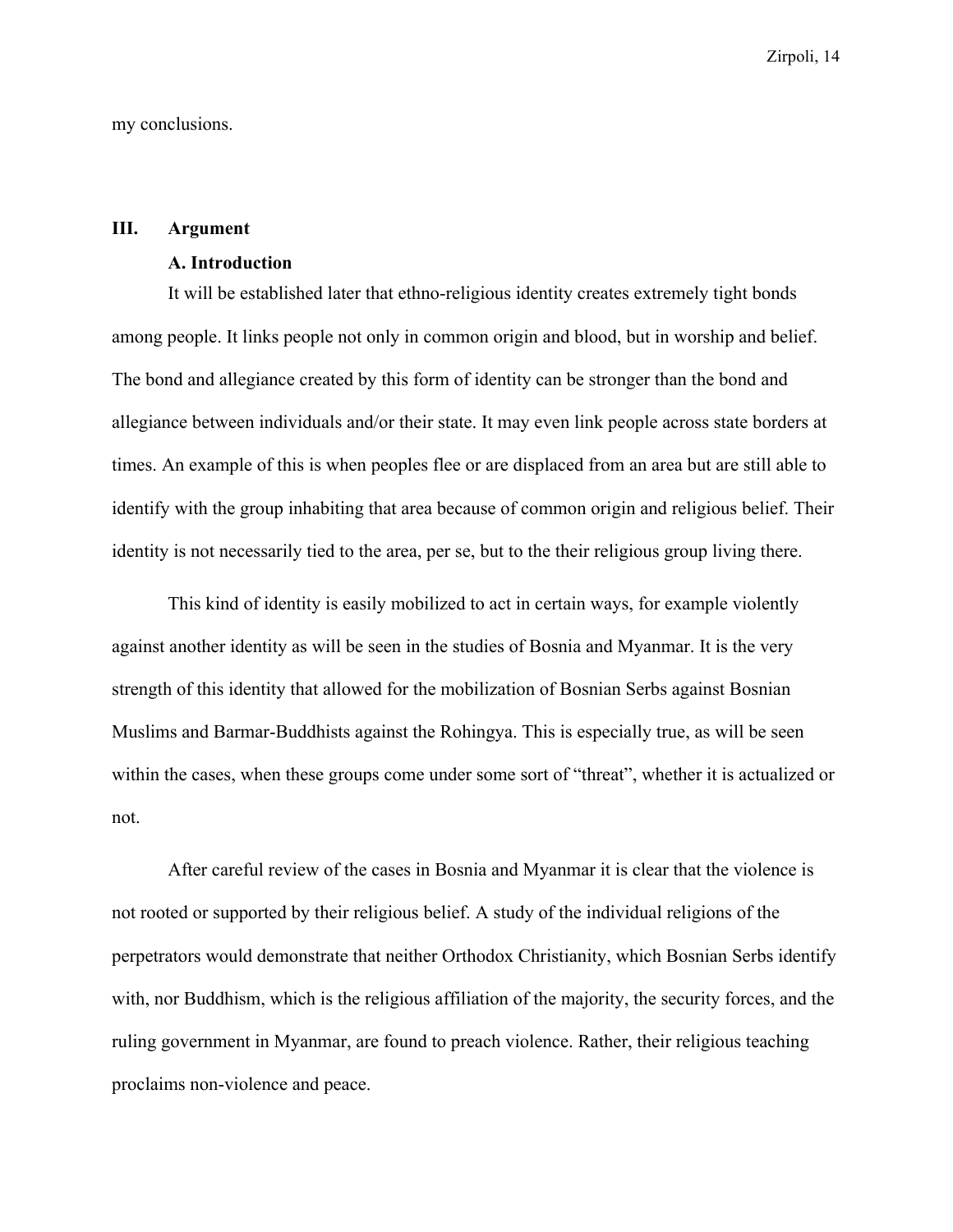The root of the violence, as mentioned, is that the groups feel threatened. In Bosnia, Serbs feared losing power as the Bosnian Muslim population grew in the region. For this reason, Serbian President Slobodan Milosevic worked to incite fear into the Serb population that it was the Bosnian Muslims who were actually planning a genocide against the Serbian population.<sup>20</sup> Similarly, Rohingya in Myanmar, specifically the Rakhine State, are considered a threat by the Barmar-Buddhist population because of their occupation of valuable land in the Rakhine State.<sup>21</sup> In each conflict, the minority group has been portrayed as the aggressor, thereby "validating" the violent "response" of majority leadership in what would be considered defense of the majority group.

The "response" of Bosnian Serbs and Barmar-Buddhists to the "threats" ignited the conflicts in these regions. This violence escalated to the point of ethnic cleansing in both states. This is evidenced by the findings of both the International Criminal Tribunal for Yugoslavia (ICTY) and the Independent International Fact-Finding Mission to Myanmar mandated by the United Nations' Human Rights Council, which took place over the course of the fifteen months. Both the ICTY and the Fact-Finding Mission found credible evidence of the perpetration of crimes against humanity and war crimes.

#### **B. Genocidal "Sub-Intents"**

The ICTY determined that genocide had been committed in the Bosnian conflict. It found that genocide had occurred only at Srebrenica where more than eight thousand Bosnian Muslims were massacred. This determination by the tribunal that genocide occurred only once during the

<sup>&</sup>lt;sup>20</sup> Tusty ten Bensel and Lisa L. Sample, "Collective Sexual Violence in Bosnia and Sierra Leone: A Comparative Case Study Analysis" (International Journal of Offender Therapy and Comparative Criminology, 2017), 1080.

<sup>21</sup>Joshua Kurlantzick, "The Threat to Myanmar's Awakening," (*The Council on Foreign Relations*, November 2013).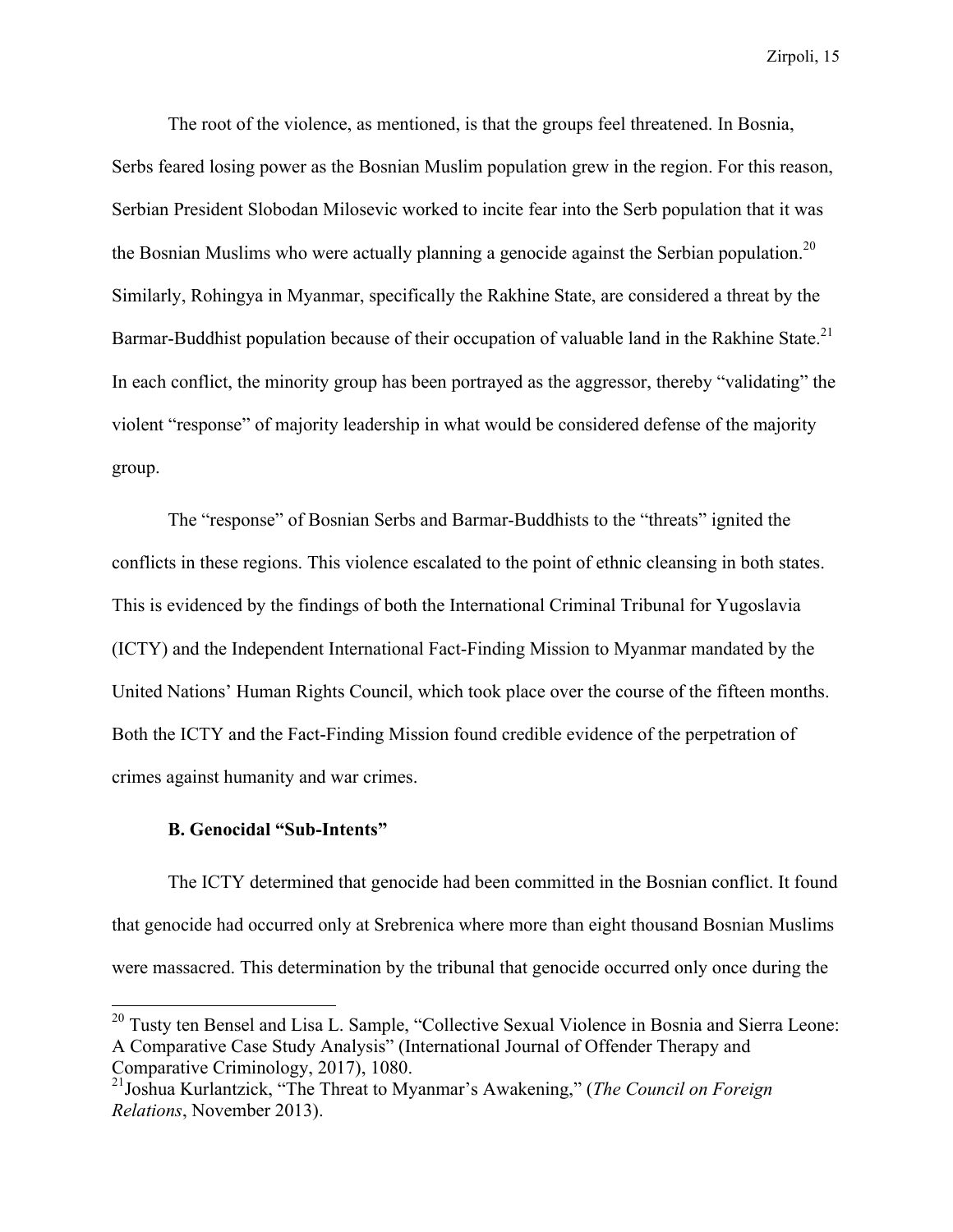conflict is limited in scope as evidence of ethnic cleansing and other mass killings of Bosnian Muslims both publicly and in detention suggest genocide was perpetrated on a larger scale.

Several members of the international community, including the Fact-Finding Mission, have suggested that crimes, genocidal in nature, have been perpetrated against minority groups in Myanmar. The occurrence of clearance operations by the Tatmadaw, Myanmar security force, raises a "red-flag" and suspicion. The leadership of the Tatmadaw and Myanmar government have not been formally charged with genocide, however they have been suspected of it by United Nations' investigators who suggest its systematic nature.<sup>22</sup>

Two elements must be proven present for acts to be prosecuted as genocide. In legal terms these are the *actus reus* and the *mens rea*. The *actus reus* is the presence of a criminal act. In the case of the Bosnian conflict and the ongoing conflict in Myanmar, the activities of the Bosnian and Barmar security forces have been determined as breaches of international law and thereby crimes. They have also been expressly labeled as both crimes against humanity and/or war crimes. The second element is more difficult to prove. The *mens rea* is the intent to commit the act, in this case genocide. Genocidal intent, taken from the Genocide Convention, can be understood to mean the intention to destroy or forcibly displace a group. Sherrie Russell-Brown states that the presence of this specific intent, or *dolus specialis*, to exterminate a group is the requirement which designates whether the crime is genocide or some other categorization like a crime against humanity/war crime. $^{23}$ 

Genocide is popularly considered only in the terms of the destruction, by killing, of a

<sup>&</sup>lt;sup>22</sup> Laignee Barron, "The Myanmar Army Should Face Charges for Genocide, U.N. Investigators Say," www.time.com (August 27, 2018).

<sup>&</sup>lt;sup>23</sup> Sherrie L. Russell-Brown, "Rape as an Act of Genocide" (Berkeley Journal of International Law 2003), 361.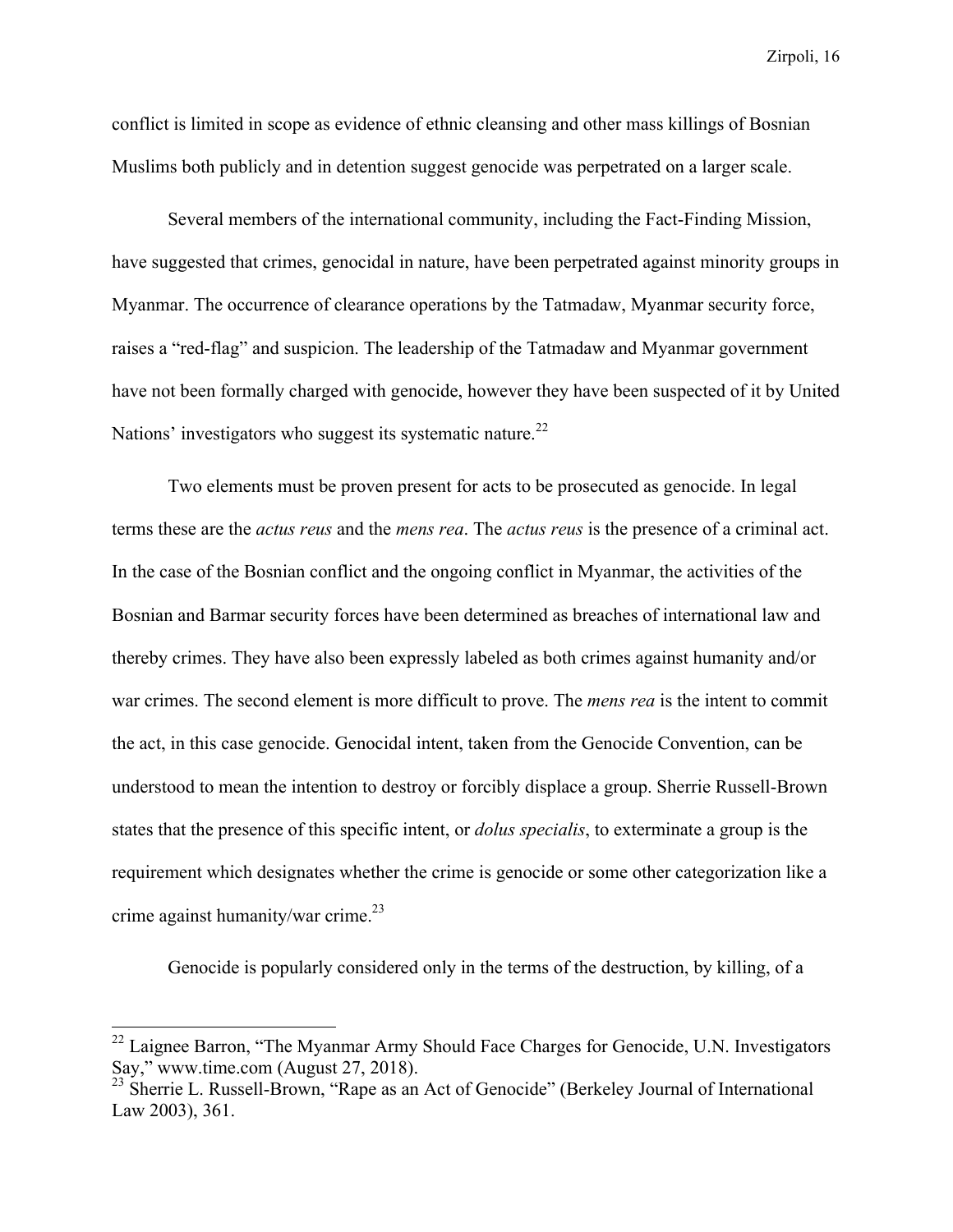group. Looking at the cases in Bosnia and Myanmar, I suggest that both the *actus rea* and *mens rea* for the crime of genocide can be found in the perpetration of sexual violence, despite the conclusions drawn by the ICTY with regards to the Bosnian conflict. Sexual violence was clearly perpetrated across both conflicts, as the testimonies of victims suggest. The perpetration of this crime has also been verified as having been committed systematically, or as a tactic of war in each conflict. Reports for both conflicts, however, fail to designated the perpetration of sexual violence in the areas as constituent acts of genocide, or as having been genocidal in nature. According to Anthony Marino, the court did not indicate why it found the evidence of testimonies in Bosnia unpersuasive or why the analysis of the sexual violence in relation to Article 2 of the Genocide Convention was unsound.<sup>24</sup> He suggests that had the court found the acts to constitute genocide, it would have been harder for it to deny the evidence of the *dolus*  specialis, or specific intent to commit harm.<sup>25</sup> This may have influenced their decision.

Despite this, the collection of testimonies and evidence from the conflict areas suggest otherwise. The argument lies within the definition of genocide provided by the Genocide Convention which states that genocide may involve an act intended to bring about the physical destruction of the group, an act used to cause serious mental or bodily harm, the act of forcibly transferring children from one group to another, or an act preventing births.<sup>26</sup> The interpretation of this clause of the Genocide Convention allows for sexual violence to be considered a constituent act of genocide with the requisite intent. The section describing the physical destruction of a group in whole or in part as genocide is interesting because it can be interpreted

<sup>24</sup> Anthony Marino, "*Bosnia V. Serbia* and the Status of Rape as Genocide Under International Law" (Boston University International Law Journal, 2009), 226. <sup>25</sup> *Ibid.*

<sup>&</sup>lt;sup>26</sup> UN General Assembly, "Convention on the Prevention and Punishment of the Crime of Genocide." (United Nations, 1948), 1-2.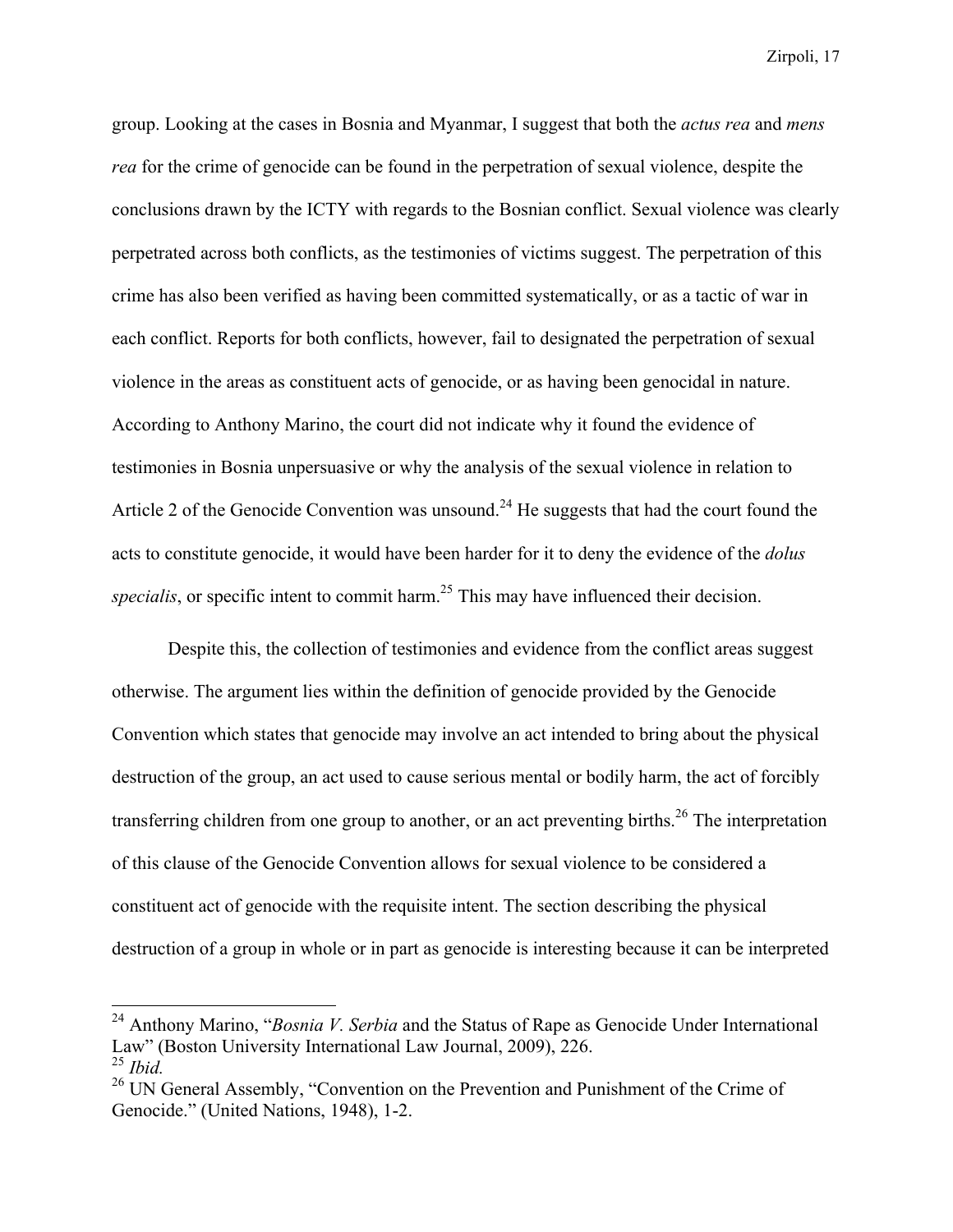as determining that the destruction of a group includes its forced eradication, and therefore the "...eradication of its culture and identity," from a region, thereby the destruction of its community (in part or in whole). $27$ 

I argue that when investigating the conflicts in Bosnia and Myanmar, two "sub-intents" of the perpetrators larger intent to homogenize the region, fall under the definition presented in Article 2 of the Genocide Convention. In Bosnia, the "sub-intent" of forced impregnation caused the forced transfer of children from one group to another thereby falling under Article  $2(e)$ .<sup>28</sup> Because of the patriarchal societies and notion that ethnicity was passed by the father, women who were raped by Serbs with the intent to impregnate them had their eventual children transferred to another ethnic group without their consent or intention. In Myanmar, sexual violence with the "sub-intent" to forcibly displace fell under Article 2, and is interpreted in my argument as falling under Article 2(d.), "imposing measure intended to prevent births within the group". Sexual violence instilled not only fear but humiliation in the women who fell victim to it. Because of this many Rohingya fled the Rakhine state. In this sense, the destruction of a group from a region can be interpreted as falling within the definition in Article 2(d.) in that it limited the possibility for reproduction within the group by separating members. Also, victims of sexual violence in the Rohingya population would become unfit for marriage because they had been raped. The intent to rape women, with this effect in mind, imposes a measure on the Rohingya population which would prevent births, since women and girls would be unfit for marriage. There is evidence that sexual violence was used against the Bosnian Muslims and Rohingya with these intents and should have been/could be prosecuted as genocide in light of the precedence set by the ICTR as will be seen later in a discussion of testimonies from the conflicts.

 $27$  Rogers, "Sexual Violence or Rape as a Constituent Act of Genocide," 270-271.

<sup>&</sup>lt;sup>28</sup> See the definition of genocide provided on pg. 5.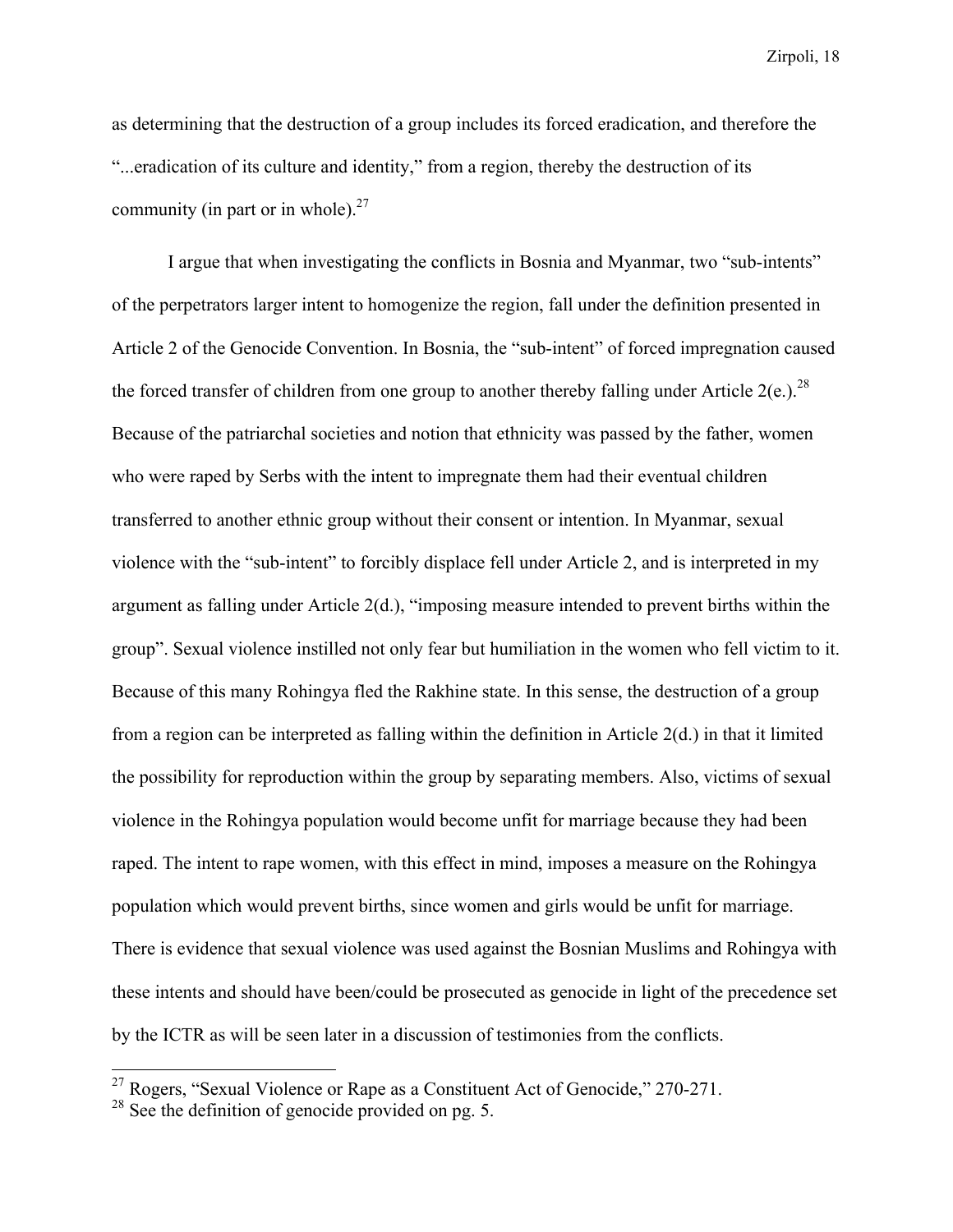#### **IV. Case Studies**

#### **A. Introduction**

This section will begin with an overview of ethno-religious identity. An understanding of this identity type is pertinent to the case studies used in this thesis because it sheds light on the groups as well as how they were mobilized to perpetrate such violence. Then, an introduction to the two case studies relevant to this project will be done. Each case study will begin with a section discussing information relevant to the conflict. This includes primarily the parties involved in the conflict. Following this, a brief historical section outlining the events and policies which lead up to the conflicts in question, the Bosnian conflict and the ongoing conflict in Myanmar. The historical data will provide a clear picture of how the hostility towards minority groups developed. Following the historical sections, sections regarding the scope and nature of the genocides and of the sexual violence taking place in the regions will be discussed.

#### **B. Ethno-Religious Identity Overview**

The Bosnian conflict and the ongoing conflict in Myanmar are connected by their conflict type. They both represent conflicts which are based on competition between ethno-religious groups. In Bosnia, the conflict was fought between Bosnian Serbs and Bosnian Muslims/Croats, while in Myanmar, the conflict is being fought between the Buddhist majority and the Muslim-Rohingya population in the Rakhine State. These cases can be better understood by investigating their historical backgrounds, which will come later. However, before attempting to unpack the histories of these two cases, an understanding of the identity-type being fought over is necessary as it helps to explain the sense of loyalty to the group which, in turn, helps to explain why these groups could be quickly mobilized towards a goal, unpacking how such violence could be perpetrated amongst the minority groups.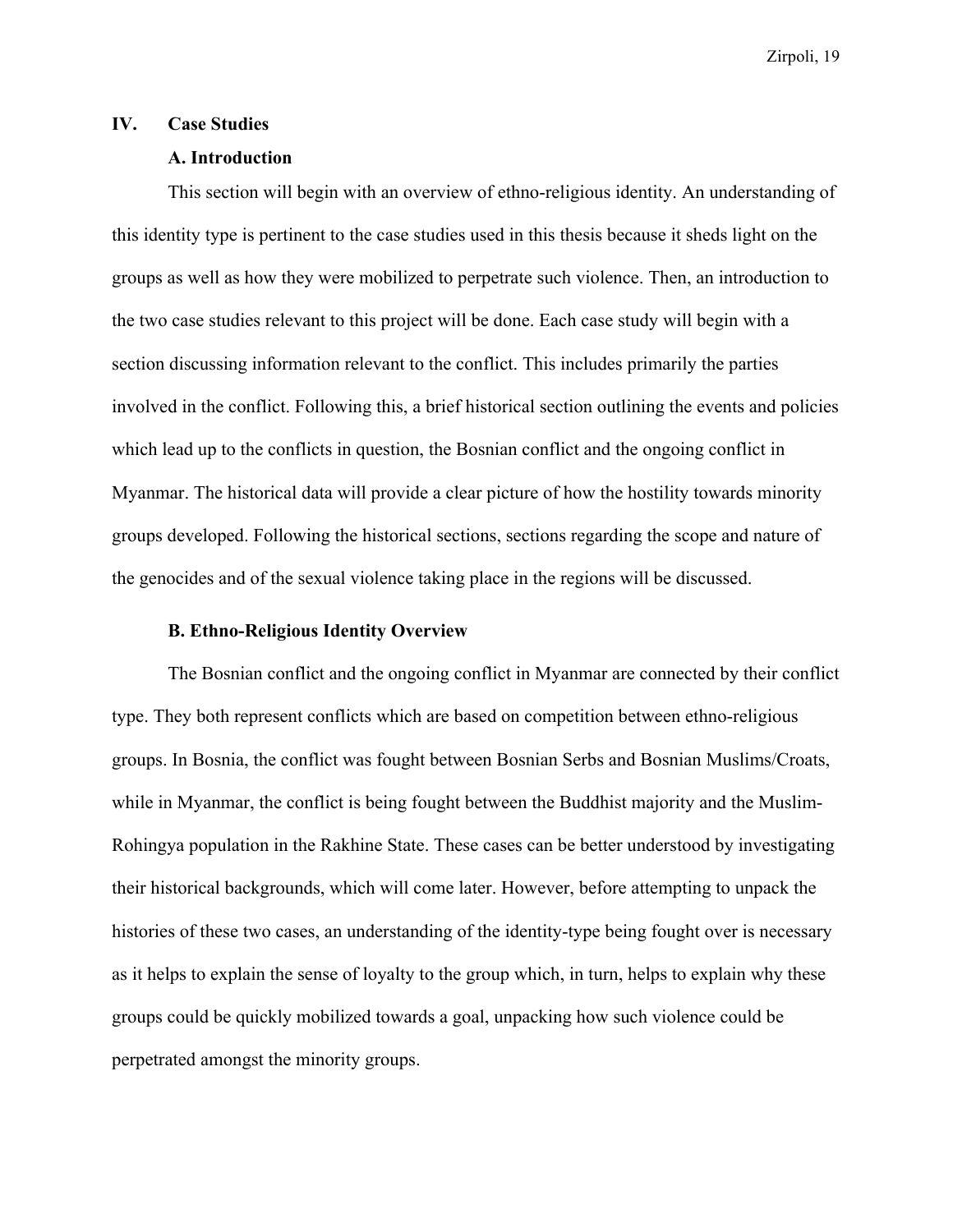#### *1. Defining Ethno-Religious Identity*

For the purpose of this paper, an ethno-religious identity is understood as a group of individuals with a shared sense of origin and religious background. It is a tying together of ethnic and religious identity, into a stronger sense of belonging. In regions where ethno-religious identity is particularly strong, like Myanmar and Bosnia, identity is defined by allegiance to religious and ethnic groups over of the state.<sup>29</sup> Religion is the identity marker for these groups, it is how the people go about perceiving themselves and others, defining them by religious affiliation instead of national allegiance or home.<sup>30</sup> According to scholars like Victoria Arakelova, this form of identity requires a dissociation from the other ethnic groups present as well as the "absence of another group with the same religious doctrine inside any other ethos" which may serve to contradict the aligning forces within the group or divide the religious group, thus weakening it. $31$ 

# *2. How and Why it works as a unifier*

Religion is a unifier quite unlike any other identity marker, offering groups unifying factors which are not offered all together by any other group-unifier.<sup>32</sup> First of all, religion offers a stabilization of individual and group identity.<sup>33</sup> There are norms and rules associated with religion that offer guiding principles for those who identify with it. As Georgina Blanco-Mancilla states, religion also offers an individual a sense of belonging to his or her society, a society that shares the same beliefs and values, which are inherent in the norms and rules found

<sup>&</sup>lt;sup>29</sup> Daniel Agbiboa, "Ethno-Religious Conflicts and the Elusive Quest for National Identity in Nigeria" (Journal of Black Studies, 2013), 19. <sup>30</sup> *Ibid.*, 20.

<sup>&</sup>lt;sup>31</sup> Victoria, Arakelova, "Ethno-Religious Communities: To the Problem of Identity Markers" (Iran

and the Caucasus, 2010), 6.

 $32$  Jeffrey R. Seul, "Ours is the Way of God': Religious, Identity, and Intergroup Conflict" (Journal of Peace Research, 1999), 561. <sup>33</sup> *Ibid.*, 558.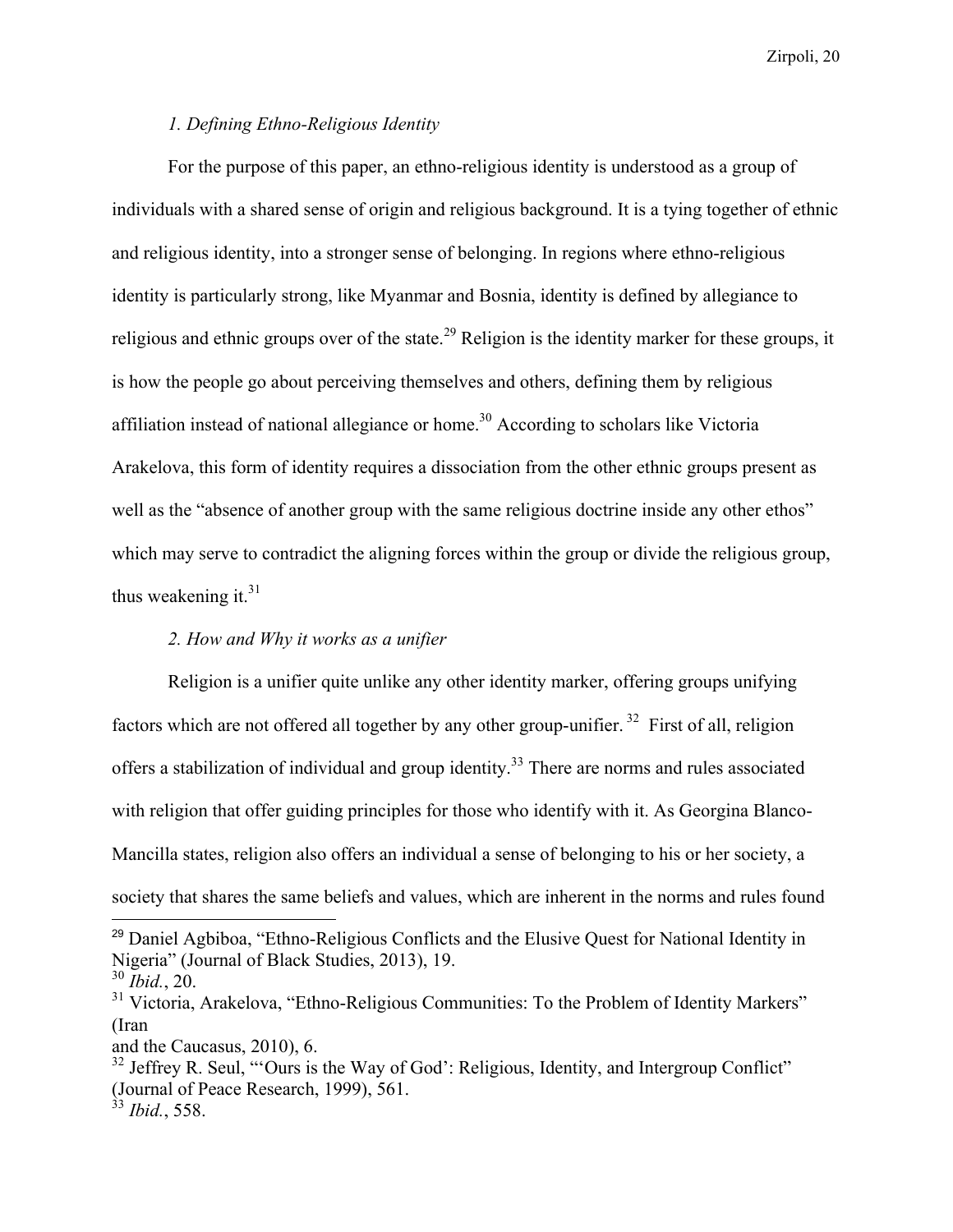in the religious teaching or doctrine.<sup>34</sup> Because of the traditions of the group, the norms/customs/rules found within the religion, it has a means of determining boundaries.<sup>35</sup> These identities have a means of determining who belongs and who does not, be that by visual identifiers or rituals which denote inclusion, i.e. rites of initiation which Seul says allow an individual to move in terms of status or role within a group.<sup>36</sup> Religious identity also has a way of blurring other identities. Agbiboa and Arakelova agree that religion can serve to unite separate groups into one because they are "super-ethnic" in character, meaning that they can link those who may not claim common origin or background.<sup>37</sup> Ultimately, Seul attributes religion's success as a unifier to its ability to "...answer the individual's need for a sense of locatedness socially, sometimes geographically, cosmologically, temporally, and metaphysically.<sup>338</sup> Because of this, religion is considered by Seul to often be at the core of an individual's identity and that of a group. $39$ 

It is precisely the cohesiveness that religious identity offers that makes it politically useful. As Blanco-Mancilla points out, religion can serve as both a strong bond of identity for a group and as a tool to legitimize power. This is one way that religion has been used in Myanmar and was used in Bosnia. It was used as the way to identify who has access to certain rights, opportunities, and resources provided by the ruling political actors.<sup>40</sup> Religion can be used by political actors to form national identities as well, which can then be factored into who is given

<sup>&</sup>lt;sup>34</sup> Georgina Blanco-Mancilla, "Citizenship and Religion in Nigeria: Comparative Perspectives of Islam and Christianity in Kaduna State" (Institute of Development Studies, 2003), 5.

<sup>&</sup>lt;sup>35</sup> Seul, "Ours is the Way of God," 560.

<sup>36</sup> *Ibid.*, 563

<sup>37</sup> Agbiboa, "Ethno-Religious Conflicts," 18-19; Arakelova, "Ethno-Religious Communities," 2.

 $38$  Seul, "Ours is the Way of God," 558.

<sup>39</sup> *Ibid.*

<sup>40</sup> Agbiboa, "Ethno-Religious Conflicts," 20.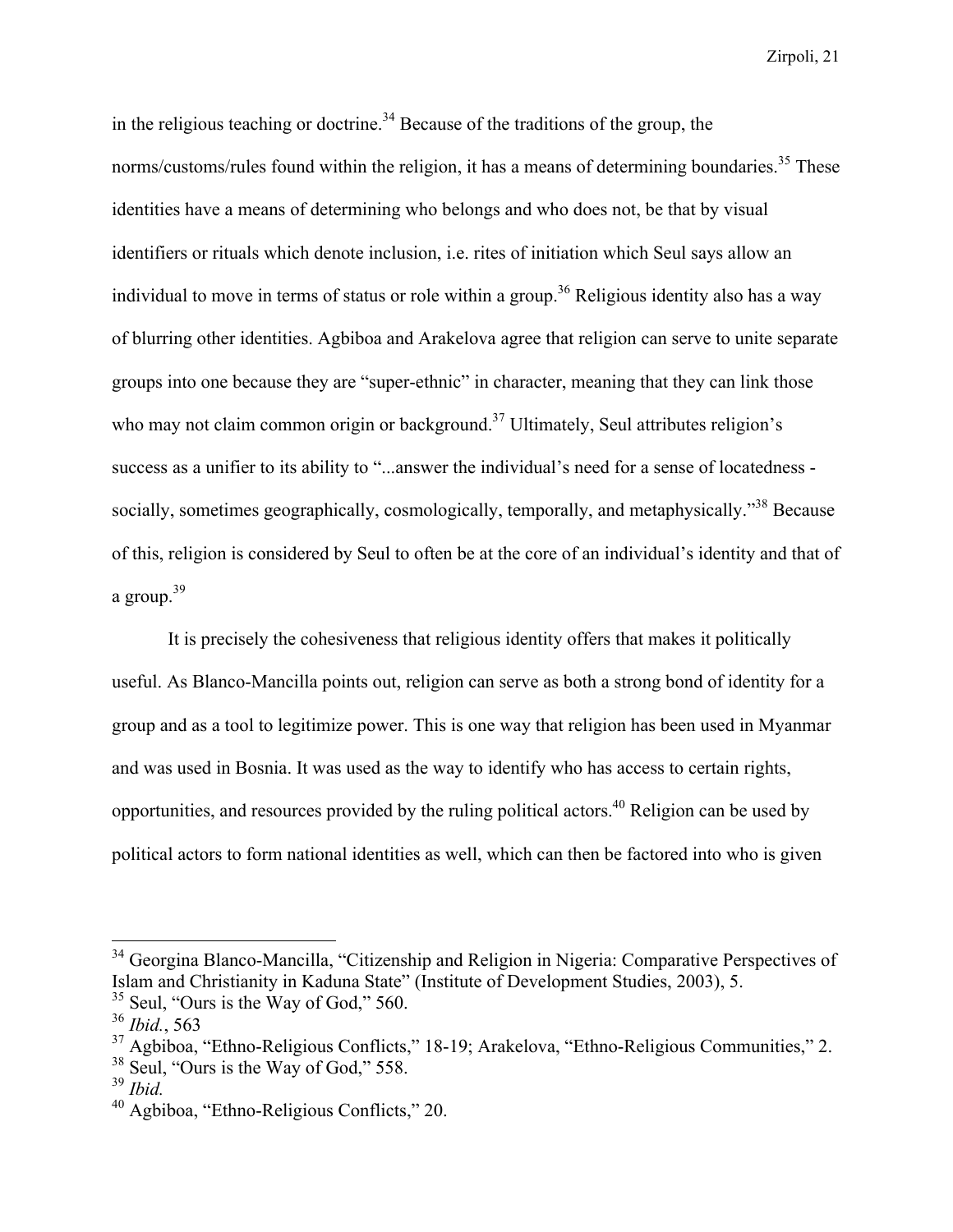citizenship and allocated access to services and goods which are provided only to said citizens.<sup>41</sup> Seul also notes that in times of crisis, religious norms and institutions can provide the framework for governance.<sup>42</sup> Religion may also offer support and justification for the leaders and institutions that are established with the appearance of new regimes that serve the religious group's "nationalist aspirations".<sup>43</sup>

#### *3. Ethno-Religious Identity and Conflict*

Conflicts notoriously arise out of ethno-religious differences for a number of reasons. This usually occurs because the ethno-religious group may be trying to dominate the affairs of the country.<sup>44</sup> A group may also feel threatened and therefore act violently to assert itself as the dominant ethno-religious group in the region, as is suggested in Myanmar and Bosnia. Agbiboa suggests that violence also erupts in these scenarios as a result of one group desiring to bring about the "further homogenization" and emergence of a national identity.<sup>45</sup> The threat of "homogenization" rhetoric can incite violence from either the group or rival groups. This rhetoric lends itself easily to policies of ethnic cleansing and genocide.

#### *4. Religion is not the Cause of the Violence*

Scholars are keen to point out in their studies that the violence which can arise in the presence of ethno-religious identity is not necessarily a result of the religion. In fact, where such violence does arise, Seul states, that most of the religious identities, which the perpetrating groups associate with, actually preach nonviolence.<sup>46</sup> This is exemplified in the case studies to follow as previously mentioned. Instead of a religious push to violence, violence is incited by the

<sup>41</sup> Seul, "Ours is the Way of God," 565. <sup>42</sup> *Ibid.*, 562.

<sup>43</sup> *Ibid.*

<sup>44</sup> Agbiboa, "Ethno-Religious Conflicts," 21.

<sup>45</sup> *Ibid.*, 22.

<sup>46</sup> Seul, "Ours is the Way of God," 563.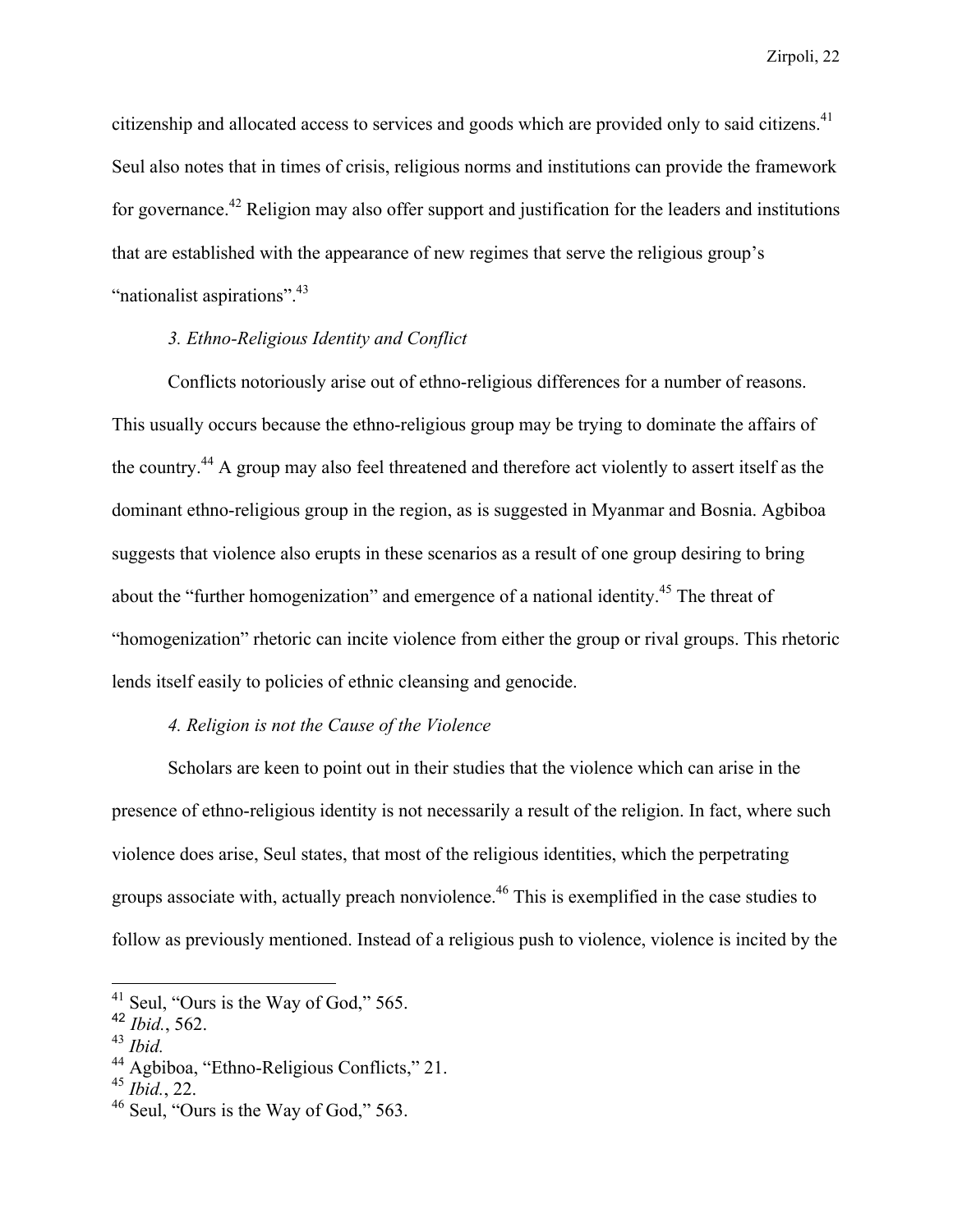societal and material realities of the region, for example political competition or competition for resources.<sup>47</sup> These same factors incite violence among other identity groups, for example racial or purely ethnic ones.<sup>48</sup> Seul notes that sometimes, for example in Bosnia, it just so happens that religion is the only identifier which can separate groups, as Serbs, Croats, and Bosnian Muslims were practically indistinguishable aside from their religious affiliations.<sup>49</sup> As mentioned, violence easily arises among these groups because of the fierce commitment to their identity, which is linked in some way to their commitment to their god(s).<sup>50</sup> The link to the divine is also a way of justifying the actions of the leaders of the groups, be them violent or simply political, granting them more legitimate authority. The apparent correlation between ethno-religious identity and conflict arises according to Seul because of the strength of the identity type, "[t]he powerful ability of religion to serve the identity-related needs of individuals and groups and the special role identity dynamics play in the production and escalation of intergroup conflict together may help to explain why so many conflicts occur along religious fault lines".<sup>51</sup> For this reason it is comprehensible that genocidal policies or policies of ethnic cleansing may be likely to occur in conflicts between groups with strong identities, like ethno-religious ones.

- <sup>47</sup> *Ibid.*
- <sup>48</sup> *Ibid.*, 564.
- <sup>49</sup> *Ibid.*, 565.
- <sup>50</sup> *Ibid.*, 559.
- <sup>51</sup> *Ibid.*, 559, 563.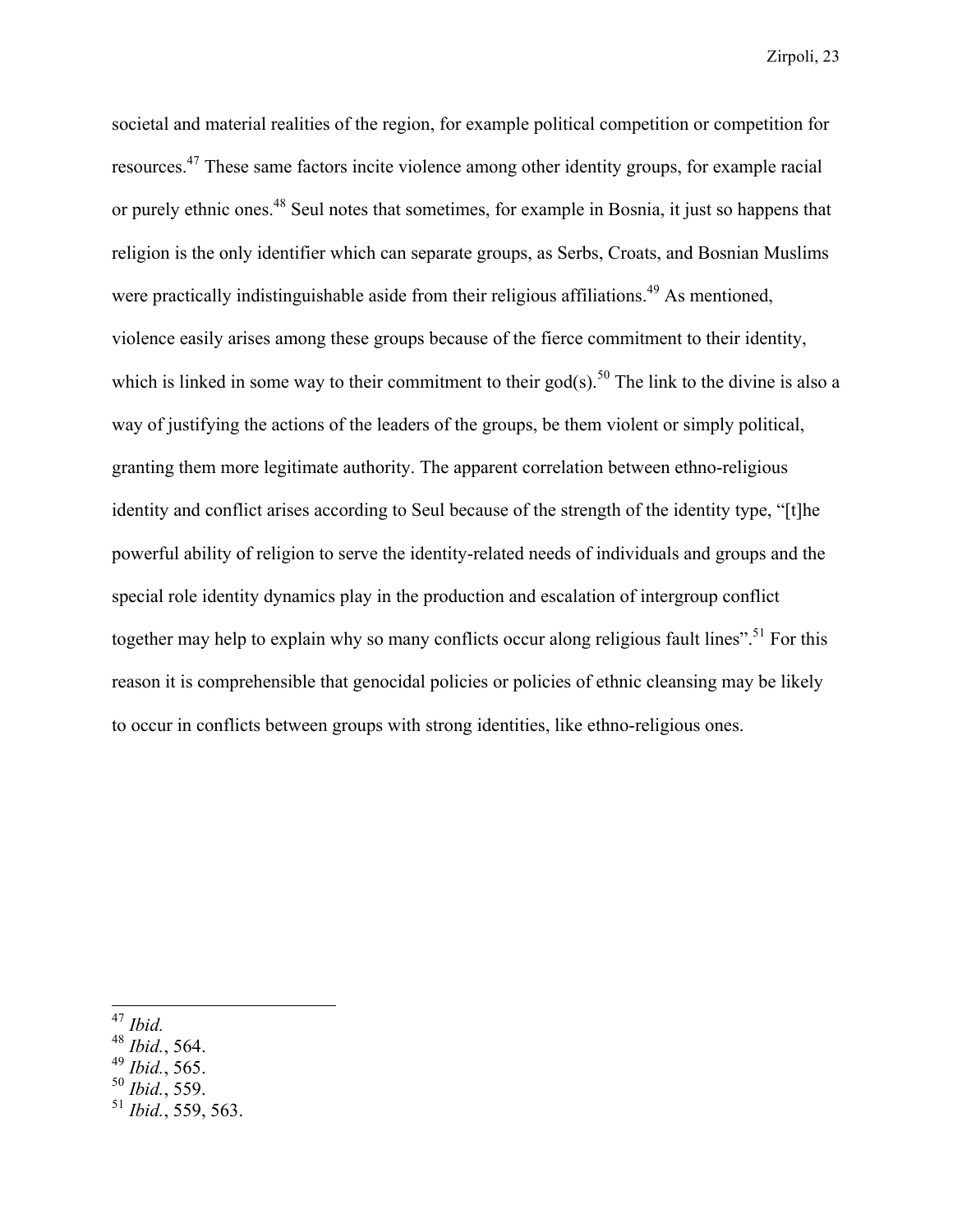# **C. Case Study 1: The Bosnian Conflict**

*1. Information Relevant to the Conflict*



This case study is of the conflict occurring in present day Bosnia and Herzegovina (Bosnia). The area of the conflict was bordered by two key countries in the conflict, namely Serbia and Croatia, while Montenegro played a more minor role as well.

The parties involved in the Bosnian conflict included the Serb, Croat, and Muslim populations, as well as a few other minority groups which did not make up large portions of the population.53 Interestingly, all three of the major ethno-religious groups in the region stem from a singular ethnic group. According to Cathcart, all three groups are Slavic, meaning they are of

<sup>52</sup> Central Intelligence Agency, *Bosnia and Herzegovina*, 1997, Perry-Castaneda Library Map Collection, University of Texas at Austin.

<sup>&</sup>lt;sup>53</sup> The other groups of this population include those self-identifying as Ukrainians, Russians, and Italians according to a UN study done in 1994 (UN Security Council, "Final Report of the Commission of Experts Established Pursuant to Security Council Resolution 780 (1992)," (United Nations, 1994).).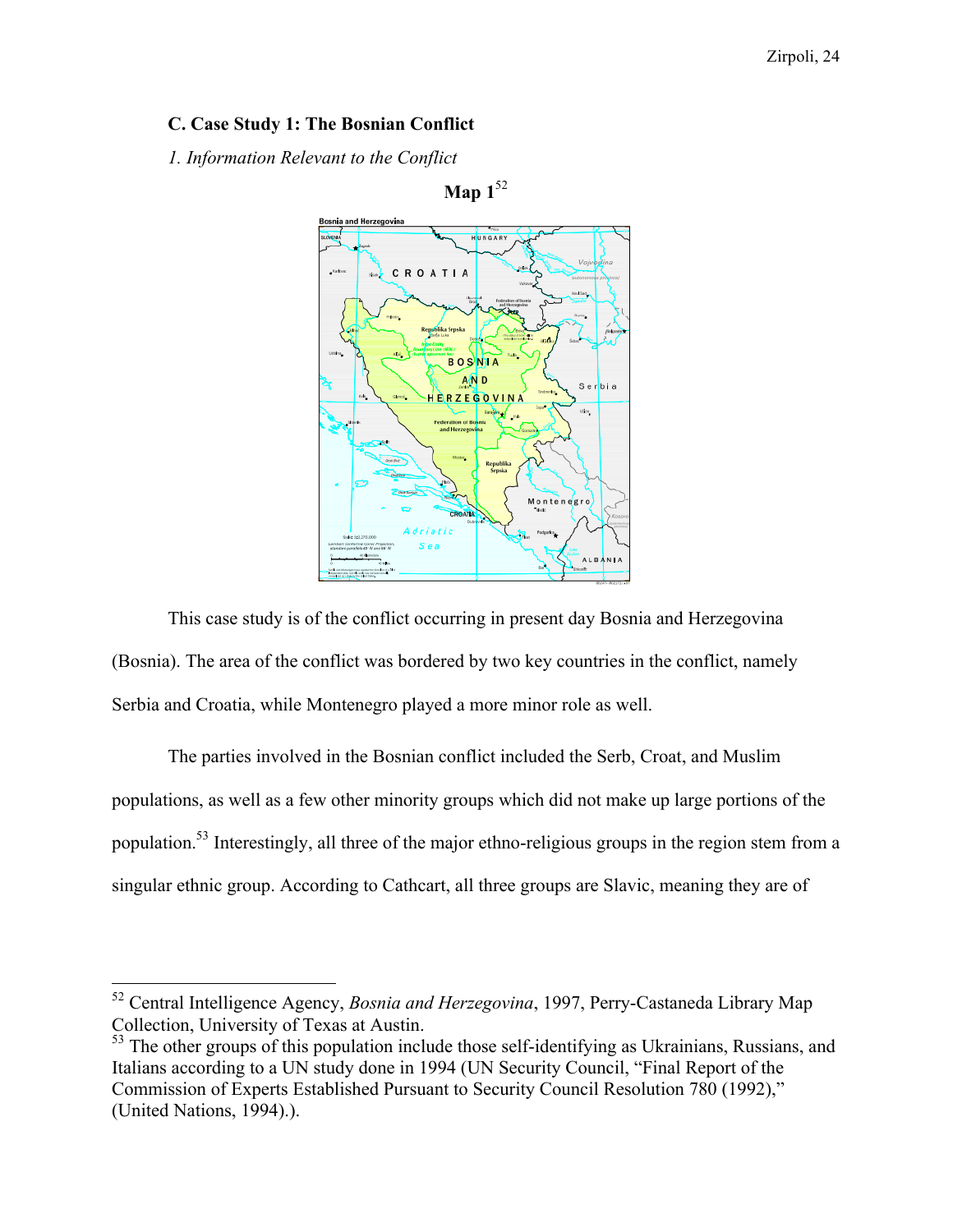Asian descent.<sup>54</sup> Despite their "common Asian origin", in the twentieth century, each regarded itself as separate, providing evidence of deep historical tension, which ultimately lies in religious and ideological differences brought about through a history of influence and regime changes between multiple conquering powers, as well as differing allegiances to outside states.

The ethnic population identifying as Serbs has close allegiances with Serbia. In terms of religion, this population is regarded as primarily Orthodox Christian.<sup>55</sup> This is because a large Orthodox empire once controlled the Balkans, the region east of the Adriatic Sea.<sup>56</sup> The language of the Serbs is shared with the other groups in the region, however dialects differ as do the alphabets used. The Serbs use the Cyrillic alphabet which is also used by the Russians, highlighting another differing characteristic between the groups. $57$ 

Croats, which clearly have ties to the Croatian nation which borders Bosnia and Herzegovina, share a Christian religious affiliation with the Serb population, however they are primarily Roman Catholic.<sup>58</sup> This group was influenced by Catholic thought and belief because they were once ruled by the Austro-Hungarian empire.<sup>59</sup> As mentioned, the group shares its language with the Serb population, however instead of Cyrillic, the group uses the Roman alphabet, another influence of the Austro-Hungarian empire. $60$ 

<sup>&</sup>lt;sup>54</sup> Brian Cathcart, Christopher Bellamy, and Tony Barber. "Bosnia: Why are they killing each other? How did the crisis start? How will it all end?: A plain person's guide to the new tragedy of the Balkans." www.independent.co.uk (August 16, 1992).

<sup>&</sup>lt;sup>55</sup> Tony Barber, "The Bosnian Crisis: Serbs, Croats and Muslims: who hates who and Why," www.independent.co.uk (August 9, 1992).; While the inclusion of information regarding alphabet may seem arbitrary, it is important when considering the process taken by the ICTR in establishing that groups are actually separate ethnic, religious, etc. groups. According to <sup>56</sup> Cathcart, "Bosnia."

<sup>57</sup> *Ibid.*

<sup>58</sup> Barber, "The Bosnian Crisis."

<sup>59</sup> Cathcart, "Bosnia."

<sup>60</sup> *Ibid.*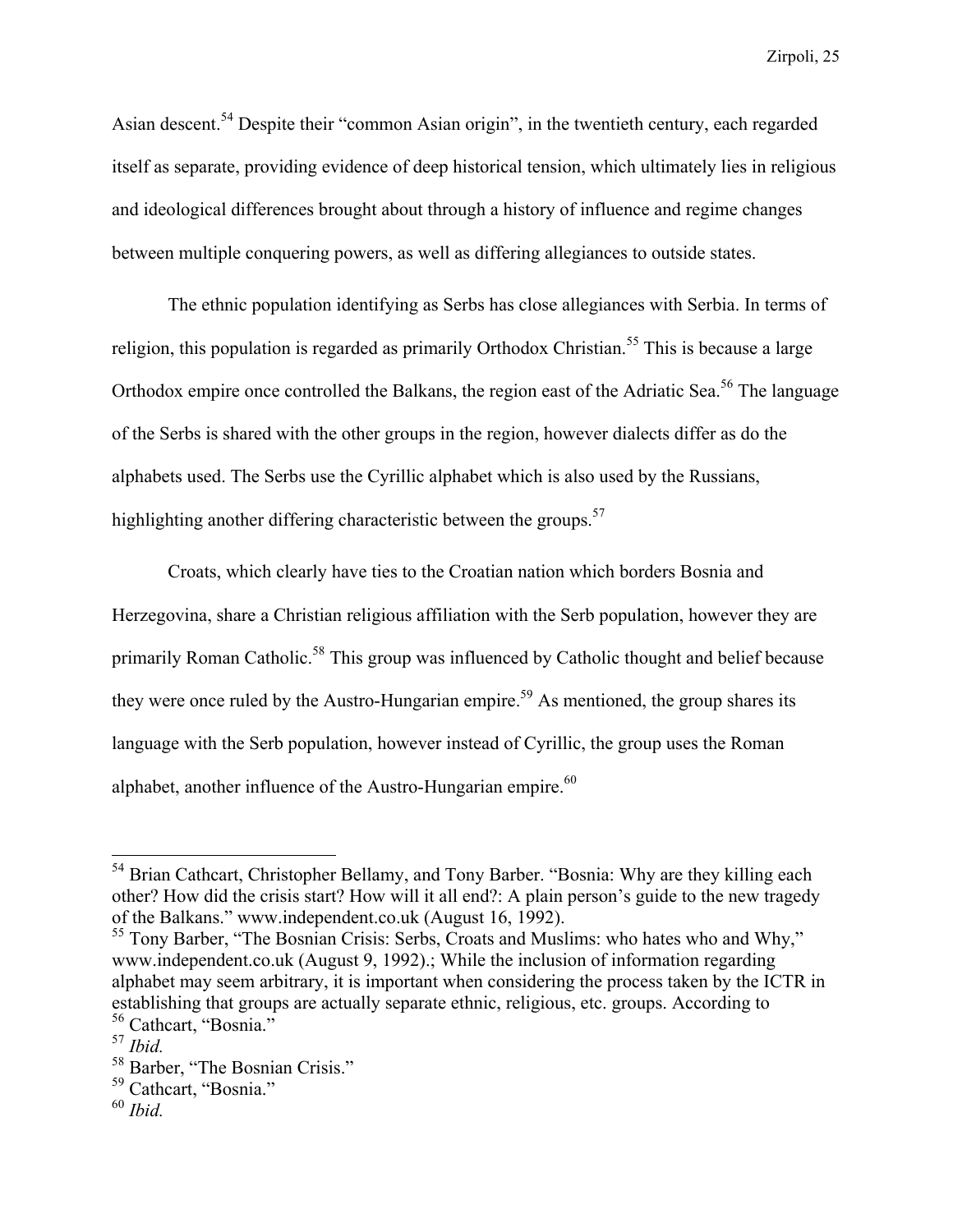The Muslim population in the region, sometimes referred to as Bosniaks, was also formed due to empirical rule, tracing its roots to the Middle Ages and rule under the Ottoman Empire.<sup>61</sup> The group was simply a sample of the Slavic population who welcomed the Turkish conquest and converted to Islam.<sup>62</sup> They would eventually make up the majority of the population in the region that would become Bosnia and Herzegovina.

### *2. Historical Background*

The conflict in Bosnia represents an ethno-religious war between three groups: Serbs, Croats, and Bosniaks. The tension escalated into a "civil war" of sorts, although it included participation from other countries like Serbia and Montenegro. The violence occurred between 1992 and 1995 and constituted the most deadly conflict on the European continent since World War II. $63$ 

The origins of the conflict spans centuries, as mentioned, and are a result of built up tensions. One example of where tension came from was the animosity towards the rule of another group, like in the first Yugoslav state during which there was a Serb king, political system, and army – which the Croats resented.<sup>64</sup> During World War II, Germans took control of the region and set up a fascist-puppet state, Croatia, whose borders spanned far from the present day borders, over Bosnia.<sup>65</sup> It was during this time that a repression of the Serbs began, which Cathcart says may have even been an attempt at extermination. This may have been a result of the resentment held against the Serbs because of their dominance during the first Yugoslav state.

After World War II, like much of eastern Europe, the Balkans came under a communist

<sup>61</sup> *Ibid.*

<sup>62</sup> *Ibid.*

<sup>&</sup>lt;sup>63</sup> Barber, "The Bosnian Crisis."

<sup>64</sup> *Ibid.*

<sup>65</sup> Cathcart, "Bosnia."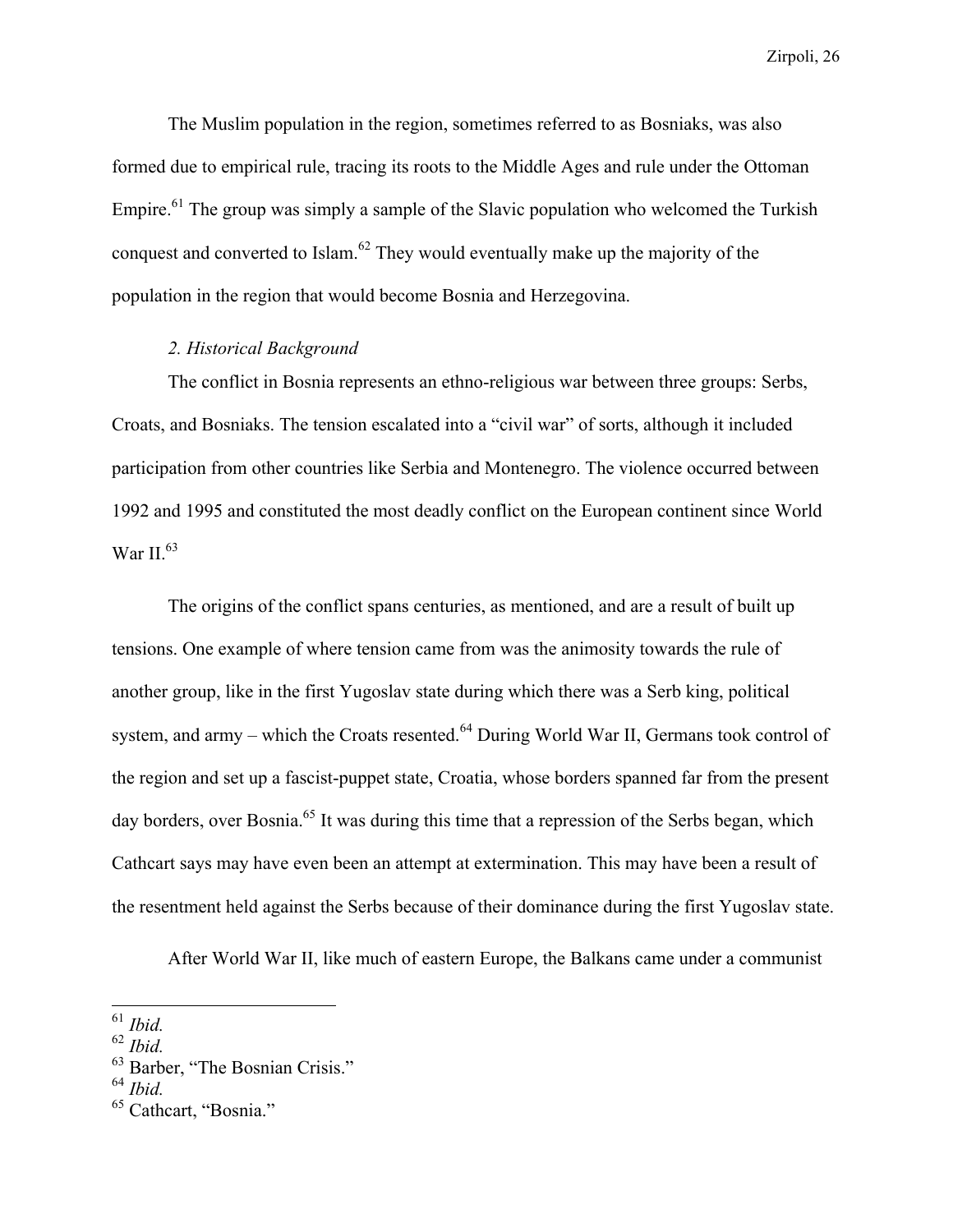regime, the Socialist Federal Republic of Yugoslavia. While communism repressed expressions of nationalism and the threat of attack by the Soviet Union provided a sense of unity to the region, clashes between militant nationalist groups persisted.<sup>66</sup> It was during this state that resentment towards the Muslim group arose. Tito recognized Muslims and Macedonians as distinct nationalities while Rodoljub Colakovic had said that Muslims were equal to Serbs and Croats, and could not be forced to declare as one or the other (or undetermined) on censuses as they had previously been required to do. $67$  The Muslim group identity was even added to the census in 1971.<sup>68</sup> The recognition of the group, led to the conversion of many people to Islam, according to Tony Barber. Because of this "mass" conversion (which may have just been a result of more accurate census data) Serbs began to resent the population which was now the majority.<sup>69</sup>

When the Yugoslav Federation eventually collapsed in the early 1990s, the three major ethnic groups fell victim to their own fears while desires for independence arose, which was encouraged by the European community focused on democracy building.<sup>70</sup> Serbs in Bosnia wanted to link with Serbia because of the fear that a Muslim-Croat coalition would dominate the region. However, many thought that this desire of the Serbs would end in Bosnia being "swallowed up" into "Greater Serbia".<sup>71</sup> The threat of domination by one or the other led each group to arm themselves.

In 1992, a referendum, encouraged by the European community, was held in Bosnia.

<sup>66</sup> *Ibid.*; Barber, "The Bosnian Crisis."

<sup>67</sup> Barber, "The Bosnian Crisis."; Mark Pinson, *The Muslims of Bosnia-Herzegovina: Their Historic Development from the Middle Ages to the Dissolution of Yugoslavia* (Cambridge: Harvard University Press, 1996), 144.

<sup>68</sup> Noel Malcolm, *Bosnia: A Short History* (New York: New York University Press, 1996), 199. <sup>69</sup> Barber, "The Bosnian Crisis."

<sup>70</sup> Cathcart, "Bosnia."

<sup>71</sup> *Ibid.*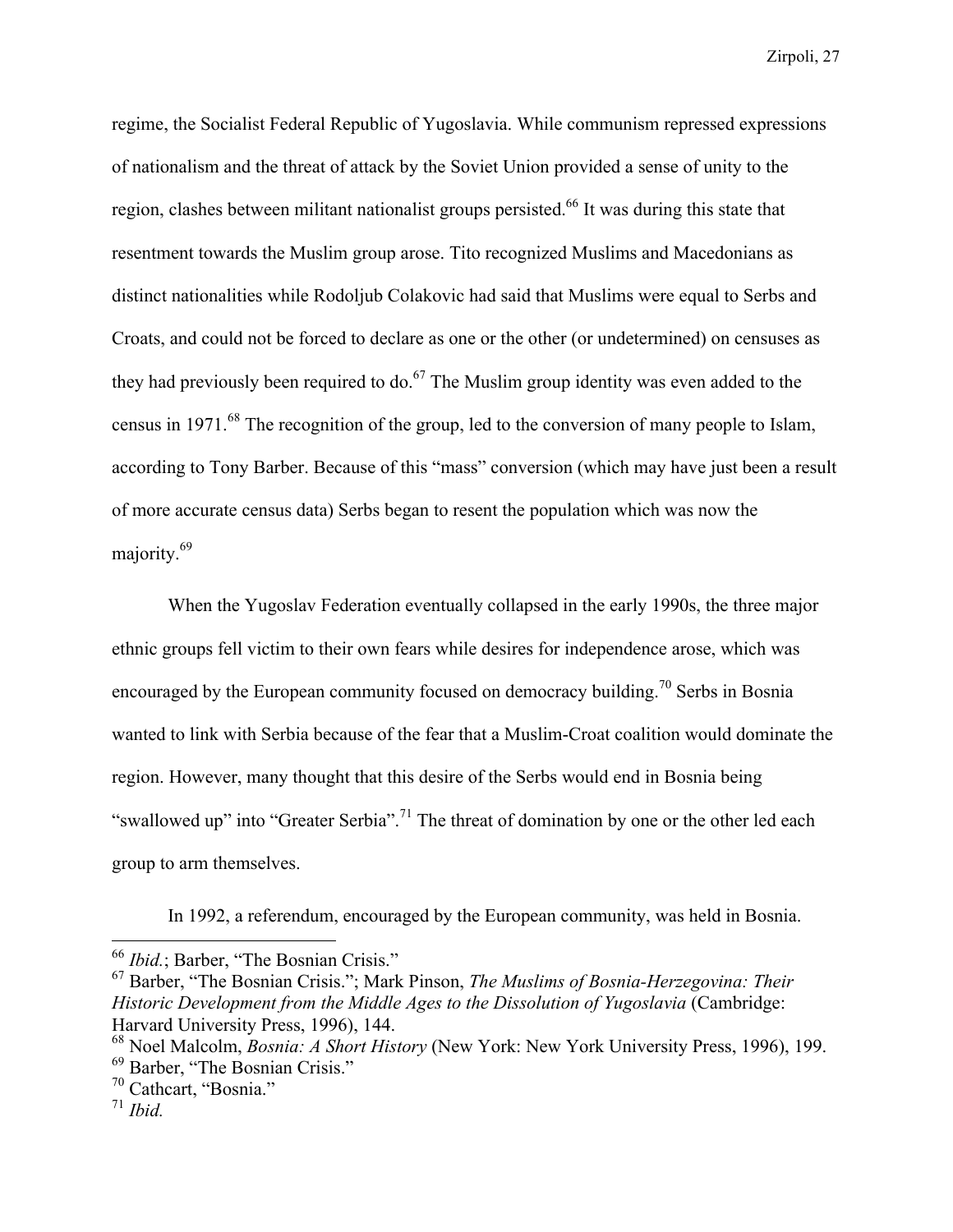Muslims and Croats supported the move for independence from Serbia, however Serbs boycotted the vote.<sup>72</sup> The threat of the Muslim and Croat desire for independence led to increased hostility from the Serbs who had control of the region. The Serbs at this time had the desire to purify "their" territory of other ethnic groups, which led to the expulsion of these groups from "their native areas" in order to make the territory purely Serbian.<sup>73</sup> The expulsion and subsequent systematic violence caused a mass exodus of Muslim refugees. The Serb goal in this was to purify a region consisting of approximately two thirds of Bosnia, in order to merge it with the autonomous Serbian regions of Croatia and Serbia, furthering the policy of a "Greater Serbia".<sup>74</sup>

#### *3. Scope of Sexual Violence in the Conflict*

Many forms of violence were implemented in the furtherance of the Serb goal for a homogenous, hegemonic "Greater Serbia" including sexual violence in the furtherance of the goal to ethnically cleanse Bosnia. According to Nicola Henry, most of the documented cases of rape occurred between the years of 1991 and 1993.<sup>75</sup> The United Nations, however, reported that most of the rapes that occurred during this time period actually occurred over the course of six months from April to November 1992.<sup>76</sup> However, as is regularly the case with sexual violence, much is left unreported. The majority of the reported rapes involved Muslim women by Serb forces, however there were some reports of other ethnic groups, like the Croats, being victimized.<sup>77</sup>

In the 1994 report, the United Nations recognized that there were five patterns which emerged from their study of sexual violence in the conflict. They were:

<sup>72</sup> *Ibid.*

<sup>73</sup> Barber, "The Bosnian Crisis."

<sup>74</sup> *Ibid.*

<sup>75</sup> Henry, *War and Rape*, 64.

<sup>76</sup> UN SG, "Final Report of the Commission of Experts," 56.

<sup>77</sup> Henry, *War and Rape*, 64.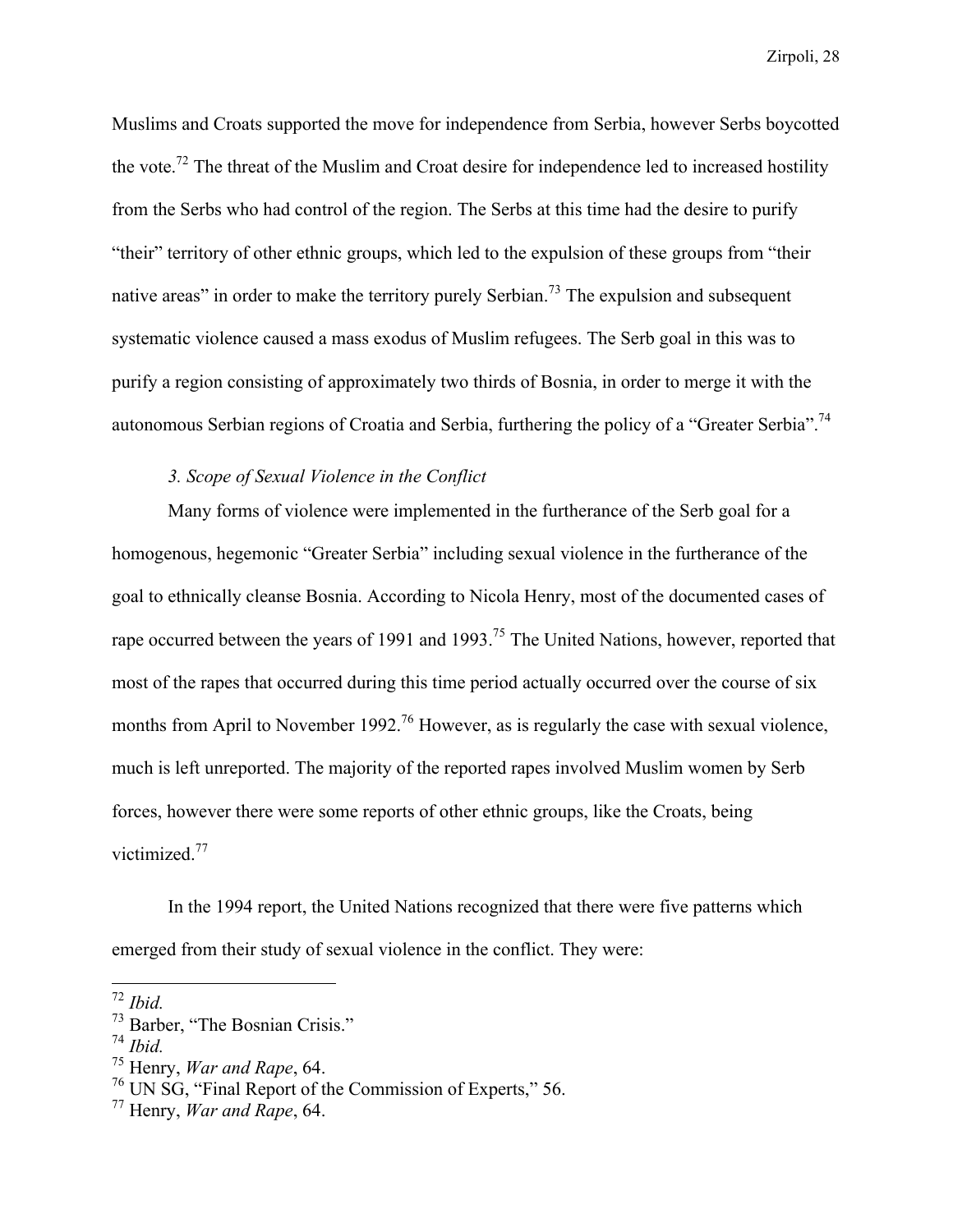- 1. Individual and gang rapes in conjunction with looting and intimidation of the target ethnic group.
- 2. Individual and gang rapes in conjunction with fighting, including public rapes.
- 3. Rape in detention facilities or camps involving women being picked out by soldiers, camp guards, paramilitaries, and civilians for both individual and gang rapes, beatings and killings.
- 4. Women being detained for the purpose of terrorizing and humiliating them, including rape and impregnation in detention facilities in order to carry out a policy of ethnic cleansing.
- 5. Captivity of women in hotels and similar facilities for the purpose of providing sexual entertainment for soldiers  $^{78}$

The findings of the UN report are indicative of sexual violence on a systematic level and could "...fall within the meaning of the Genocide Convention".<sup>79</sup> Tusty ten Bensel and Lisa L. Sample estimate that there were between 20,000 and 40,000 rapes within a six month period by Serbian and Montenegrin soldiers in homes, brothels, and detention camps.<sup>80</sup>

4. Scope and Nature of Genocide against Bosniaks

The International Court of Justice has determined that genocide was in fact perpetrated during the Bosnian conflict. However, their diagnosis of the scope of genocide is limited. The court determined that genocide was only committed at Srebrenica, where more than 8,000 Bosniaks were massacred. This may or may not be indicative of the true scope of genocide

during the conflict, but is what has been officially charged by the international community. The

total number of casualties and/or forced dislocations was clearly much higher, as is evident from

<sup>78</sup> UN SG, "Final Report of the Commission of Experts," 58-59.

<sup>79</sup> *Ibid.*, 33.

<sup>80</sup> ten Bensel, "Collective Sexual Violence in Bosnia and Sierra Leone," 1076-1077.; The number of reported rapes and acts of sexual violence is an approximate number as is evidenced by the vast range. Scholars debate the precise number of crimes because of the inability to accurately gather data for crimes which have not been reported and largely go unreported due to the humiliation inflicted on the victims as a result of the nature of these crimes.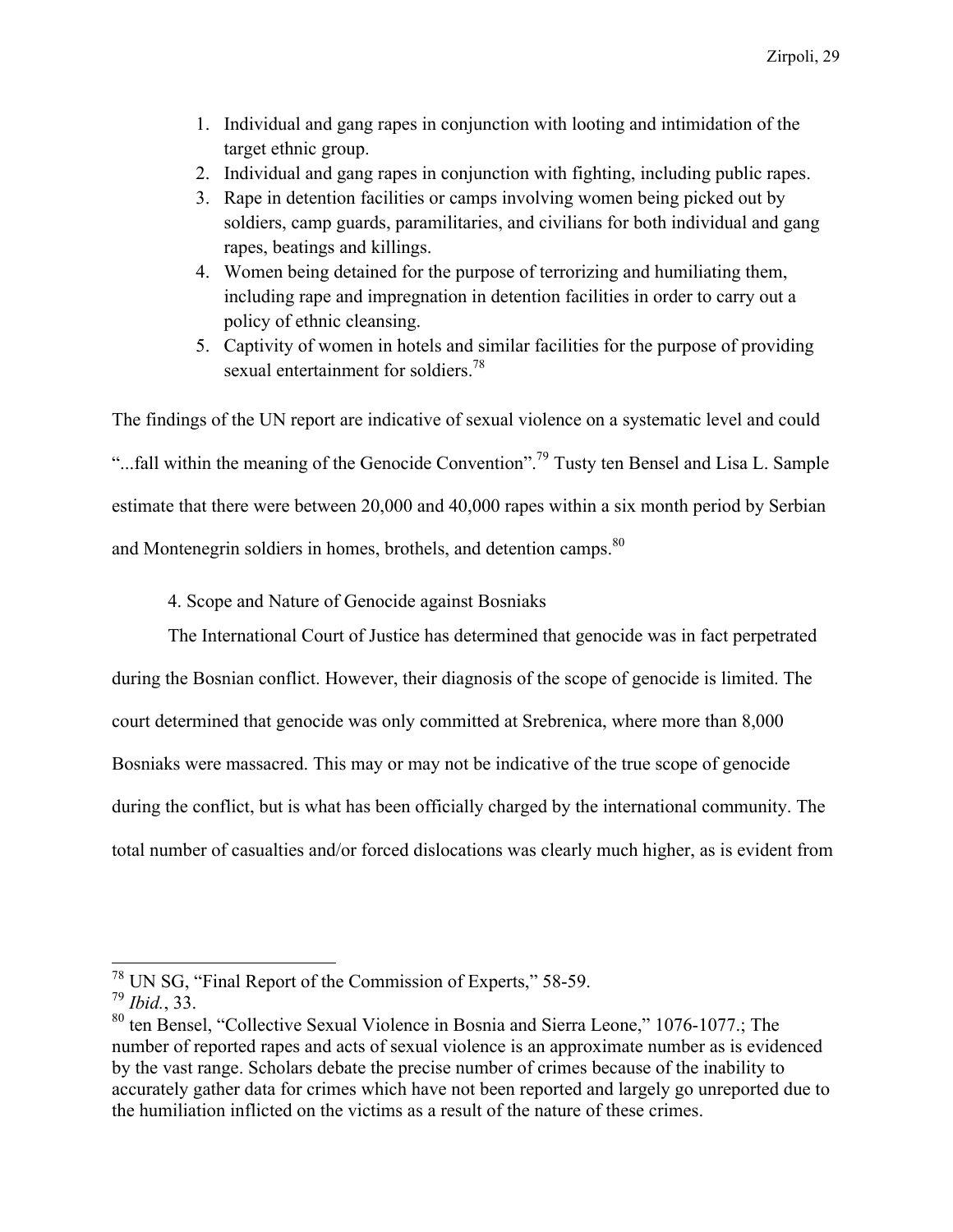|         | 1991 |        | 1993 | Reduction | New arrivals |        |  |  |         |
|---------|------|--------|------|-----------|--------------|--------|--|--|---------|
| Serbs   |      | 47 745 |      | 53 637    |              | --     |  |  | 5 8 9 2 |
| Muslims |      | 49 454 |      | 6 124     |              | 43 330 |  |  | --      |
| Croats  |      | 6300   |      | 3 169     |              | 3 131  |  |  | $- -$   |
| Others  | 8.   | 971    |      | 2 621     |              | 6 350  |  |  | $- -$   |

census data from Opstina Prijedor taken from the UN Commission of Experts, depicted below.<sup>81</sup>

President Slobodan Milosevic is cited as having incited fear into the Serbian/Serb population that Bosnian Muslims were actually planning a genocide against the Serbian populations.<sup>82</sup> This united fear fostered a deeper sense of nationalism, and may have encouraged the mass killings of Muslims out of the fear that they themselves might otherwise be made victims<sup>83</sup>

 $\frac{81}{100}$  UN SG, "Final Report of the Commission of Experts," 37.

<sup>82</sup> ten Bensel, "Collective Sexual Violence in Bosnia and Sierra Leone," 1080. <sup>83</sup> *Ibid.*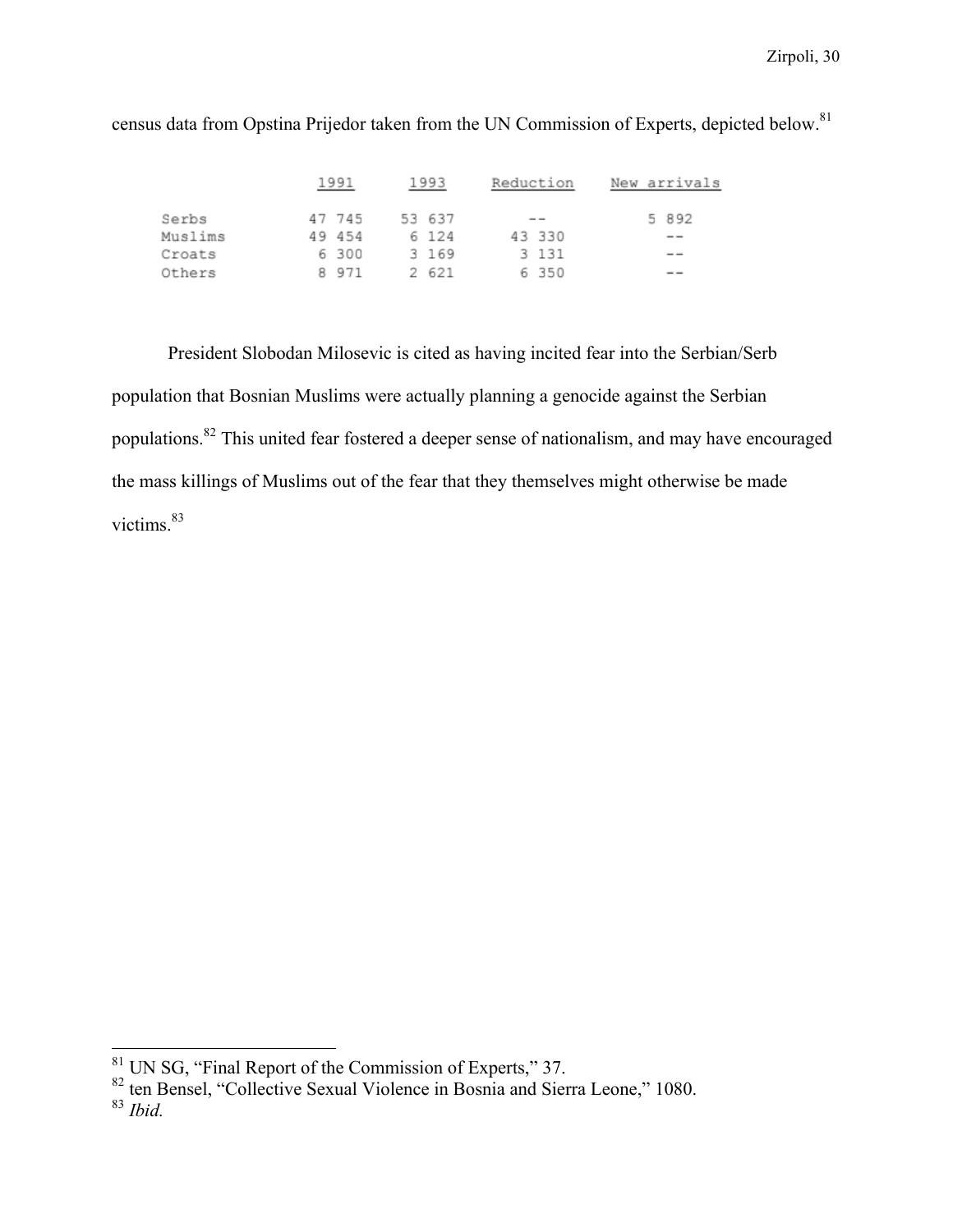# **C. Case Study 2: The Conflict in Myanmar**

*1. Information Relevant to the Conflict*



**Map 2**<sup>84</sup>

This case study is of the conflict occurring in a region of south-east Asia, currently named Myanmar (or Burma depending on governmental policy towards the state).<sup>85</sup> The area of the conflict specific to this study is on the west coast of Myanmar, bordering Bangladesh in the north, and is called the Rakhine State.<sup>86</sup>

There are 135 recognized ethnic groups in Myanmar.<sup>87</sup> This study will focus on a group which is not recognized, the Rohingya, and the majority ethnic and politically dominant group,

<sup>84</sup> "Foreign travel advice - Burma," GOV.UK. November 23, 2018. https://www.gov.uk/foreigntravel-advice/burma; Map is taken from the United Kingdom's foreign travel advice website. The gold colored area of the western coast of Myanmar is the Rakhine state, which is one of the conflict regions and the region which is this study's primary focus.

<sup>&</sup>lt;sup>85</sup> This state will be referred to as Myanmar throughout this case study regardless of whether it

was called by another name at the moment in history being discussed.<br><sup>86</sup> This region of the state will be referred to as the Rakhine state throughout this case study regardless of whether it was called by another name at the moment in history being discussed.

 $87$  Data for number of recognized ethnic groups is from 1982; Shakeeb Asrar, "Rohingya crisis" explained in maps," www.aljazeera.com (October 28, 2017).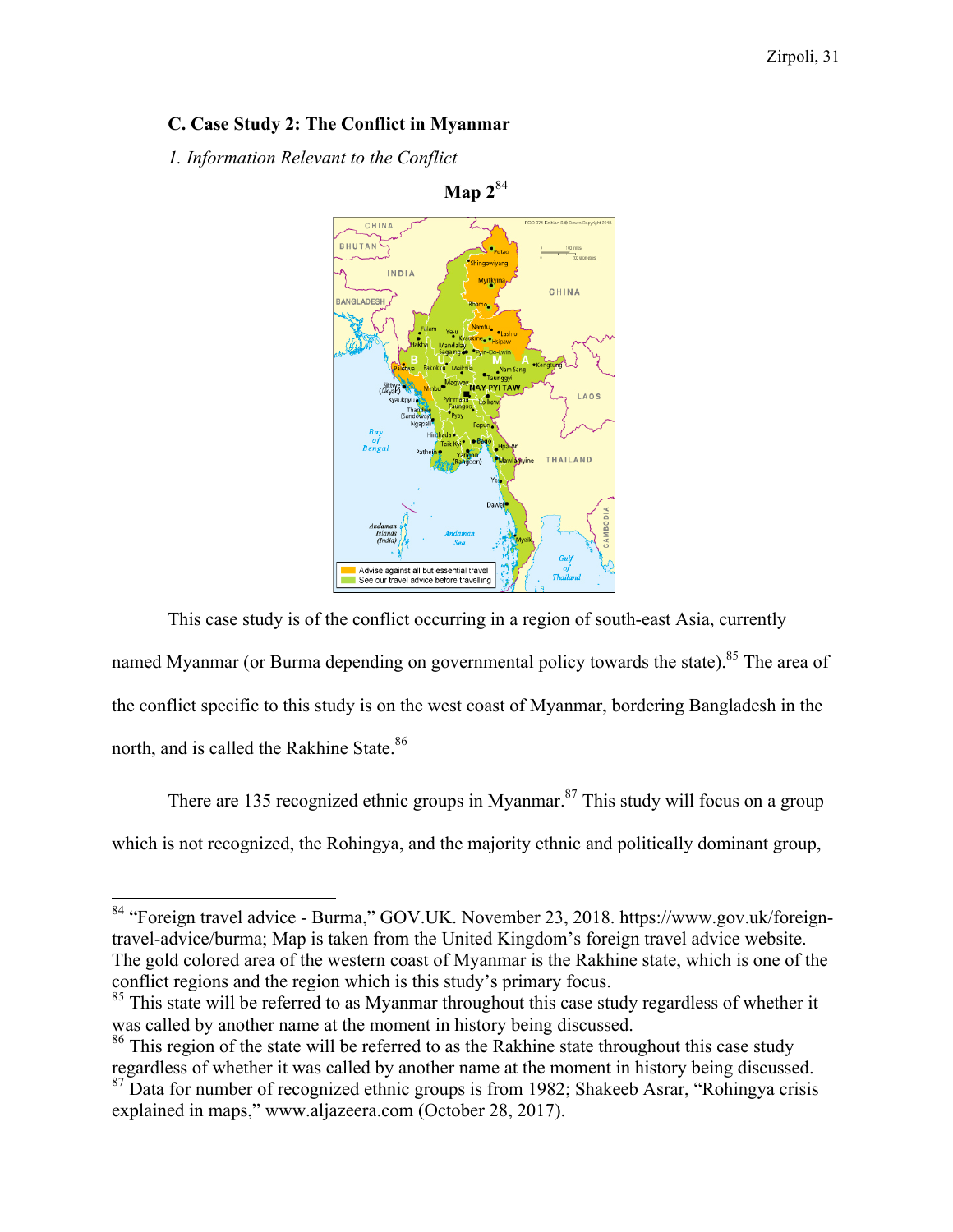the Barmar Buddhists. The conflict between these two groups spans centuries and has been perpetuated due to the different governing groups and empirical rule by the British. This study will begin from British colonial rule in Myanmar, in order to condense the history.

The origins of both groups is unclear as sources propose multiple/disputed origins. The differences are primarily religious. Both claim to have ethnically originated in the region, however the multiple displacements of the Rohingya has cast an unclear history of their settlement and origin. Their identity "Rohingya" literally means "inhabitant of Rohang" which is the early Muslim name for the Arakan (Rakhine) region. They are a Muslim minority in the Rakhine State and, as mentioned, are not currently recognized by the government of Myanmar although they make up nearly four percent of the population.<sup>88</sup> The majority group in Myanmar are identified by their religious identity which is Buddhist.

#### *2. Historical Background*

The tension between these two groups spans back to before 1785 when many of the Rohingya fled the Konbaung Dynasty, which was Buddhist, into present day Bangladesh. When the British eventually took control of the region in 1824, they welcomed and incentivized farmers from present day Bangladesh to migrate to the region which was fertile but underpopulated.<sup>89</sup> Many Rohingya families migrated "back" to the region because of this.<sup>90</sup>

The British favored the migrants from Bangladesh over the indigenous people of the

<sup>88</sup> Gerry van Klinken and Su Mon Thazin Aung, "The Contentious Politics of Anti-Muslim Scapegoating in Myanmar," (Journal of Contemporary Asia, 2017), 356.

<sup>89</sup> Saheli Naik, "Rohingya Crisis a Big Controversial Issue in Myanmar: An Overview" (IOSR Journal of Humanities and Social Sciences, 2018), 40.

<sup>&</sup>lt;sup>90</sup> It is a point of contention whether the group ever left the region in the first place or originated in modern day Bangladesh.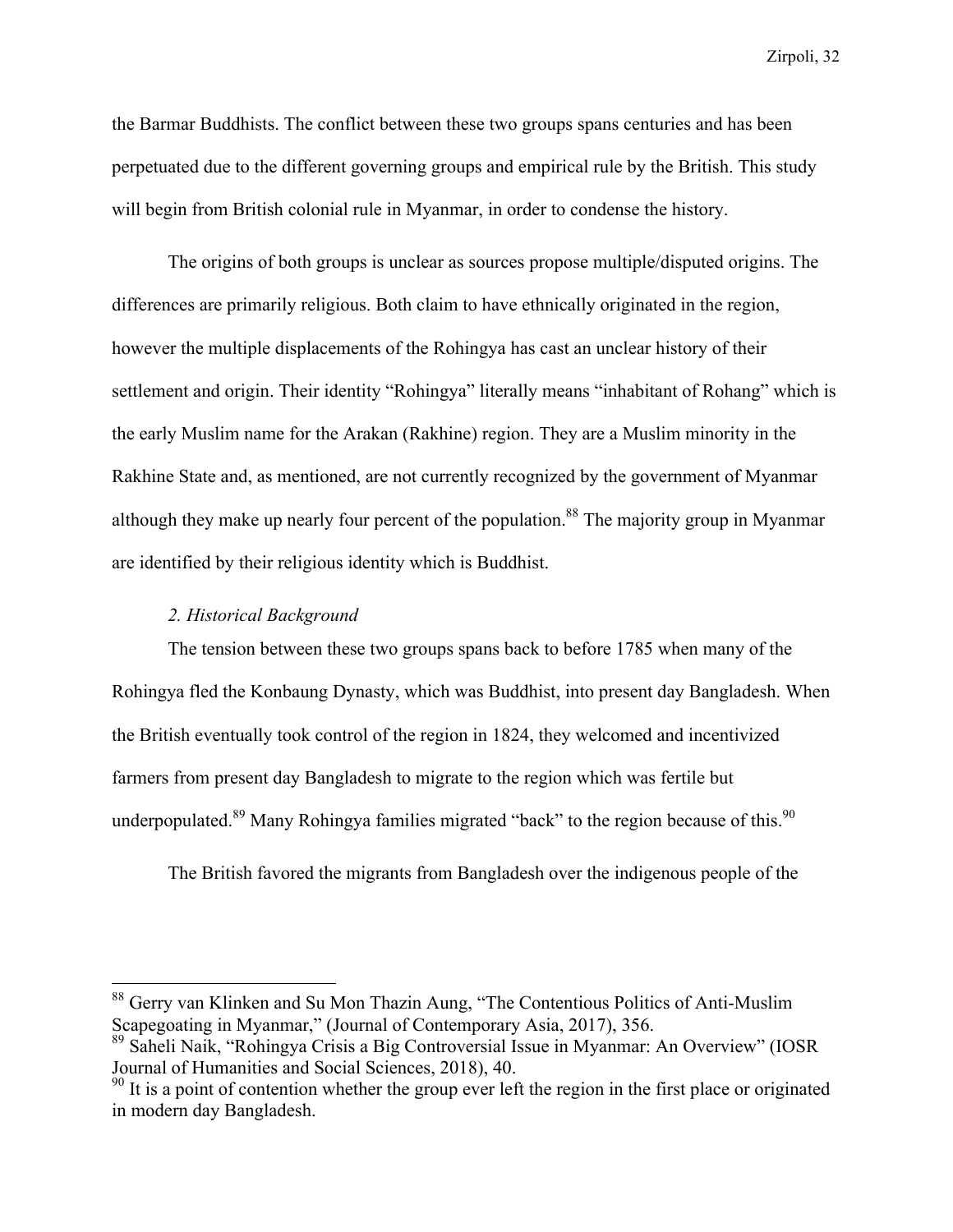Arakan region.<sup>91</sup> This favorable relationship led to increased migration to the region by Bengali migrants (Rohingya). Violence began to erupt in the early twentieth century because of the settlement of these people and the land granted them during British rule.<sup>92</sup> The British vacated the region due to Japanese occupation in the early twentieth century.<sup>93</sup> The Bengali Muslim migrants were supported by the British and the indigenous Buddhist population were supported by the Japanese. The back and forth displacement and preference of these groups led to escalated violence after Myanmar celebrated independence in 1948.<sup>94</sup> Because of their status as migrants, the Bengali Muslims, who claimed the region as their place of origin by using the name Rohingya, were treated as alien by the ruling Buddhist majority who controlled the country. This alienation reached its peak in 1982, when a Citizenship Law was passed which claimed that only ethnic groups present in Myanmar before the British occupation were citizens of the country.<sup>95</sup> This thereby stripped the migrants of their citizenship and the protection of their basic human rights because they were (and still are) seen as illegal migrants.<sup>96</sup>

The Rohingya are largely considered one of the world's most persecuted minorities in a state that according to 2014 census data is 87.9 percent Buddhist.<sup>97</sup> Since the 1970s, more than 1 million Rohingya have fled the Rakhine state because of persecution, which has included the burning of villages, killings, and rapes. Such violence has escalated in recent years, with military crackdowns having been reported in 2016 and 2017 which have caused the present day mass

 $91$  Aye Chan, "The Development a Muslim Enclave in Arakan (Rakhine) State of Burma (Myanmar)" (SOAS Bulletin of Burma Research, 2005), 400.

<sup>92</sup> *Ibid.*, 403.

<sup>93</sup> *Ibid.*, 405-406.

<sup>94</sup> *Ibid.*, 410.

<sup>95</sup> *Ibid.*, 413.; Asrar, "Rohingya crisis explained in maps."

<sup>96</sup> *Ibid.*

 $97$  Asrar, "Rohingya crisis explained in maps."; Central Intelligence Agency, "The World Factbook: East Asia/Southeast Asia: Burma," Central Intelligence Agency, November 20, 2018.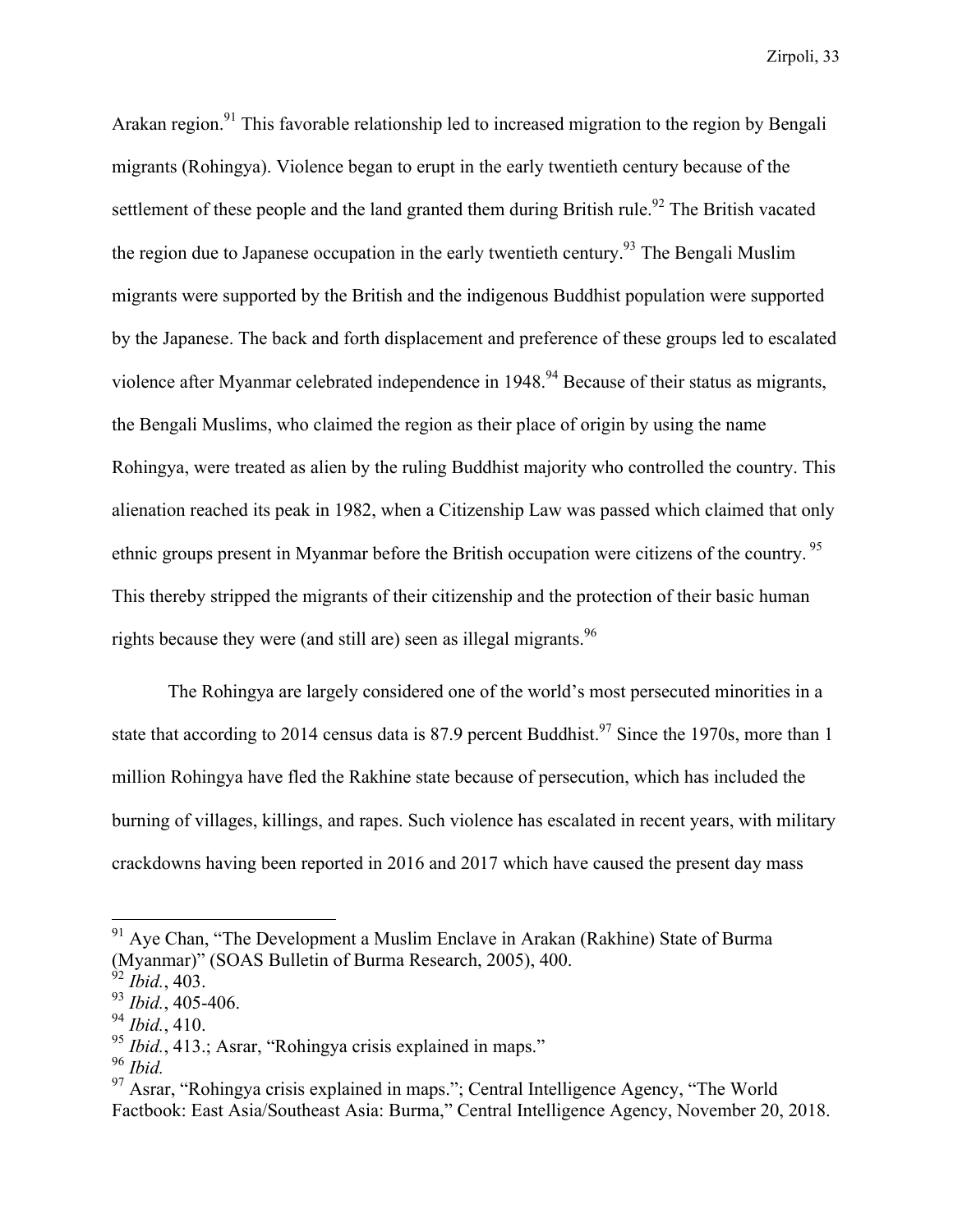exodus' of Rohingya refugees into Bangladesh, creating a refugee crisis for the country.

#### *3. Scope of Sexual Violence in the Conflict*

Sexual violence has been perpetrated in a systematic fashion in Myanmar, stemming from the command of the Tatmadaw, the Myanmar security force. Not only does the UN fact finding mission attest to this, but the testimonies of victims and witnesses is overwhelming. Sexual violence has been used by Myanmar security forces in order to humiliate and intimidate the Rohingya people. This is done through the mass rape of Muslim women, which has often been perpetrated in public. Human Rights Watch has documented the testimonies of multiple cases of mass rape by the security forces.<sup>98</sup> Evidence of sexual violence is relatively well documented, while numbers vary due to the willingness of victims to come forward in refugee camps. In a Security Council report published in March 2018, Myanmar was added to the annual list of parties highlighted by the United Nations as perpetrating sexual violence in armed conflict. <sup>99</sup>

#### *4. Scope of Genocide against Rohingya*

It should be noted that the violence perpetrated in Myanmar has not been officially labeled a genocide. However, the fact finding mission to Myanmar by the United Nations has found evidence to suggest that the nature of the crimes perpetrated in the state are genocidal, and display similar characteristics to crimes labeled as such in the past.<sup>100</sup> The mass killings and clearance operations reported by the UN fact finding mission are indicative of such crimes in and of themselves, as the mass exodus of over 700,000 Rohingya since August 2017 obviously raises

<sup>&</sup>lt;sup>98</sup> Skye Wheeler, "Sexual Violence by the Burmese Military Against Ethnic Minorities," www.hrw.org (July 25, 2018).

<sup>99</sup> Shayna Bauchner, "Rape Puts Myanmar Army on UN 'List of Shame," www.hrw.org (April 16, 2018).

 $100$  UN HRC, "Report of the independent international fact finding mission - Advanced Edited Version," 16.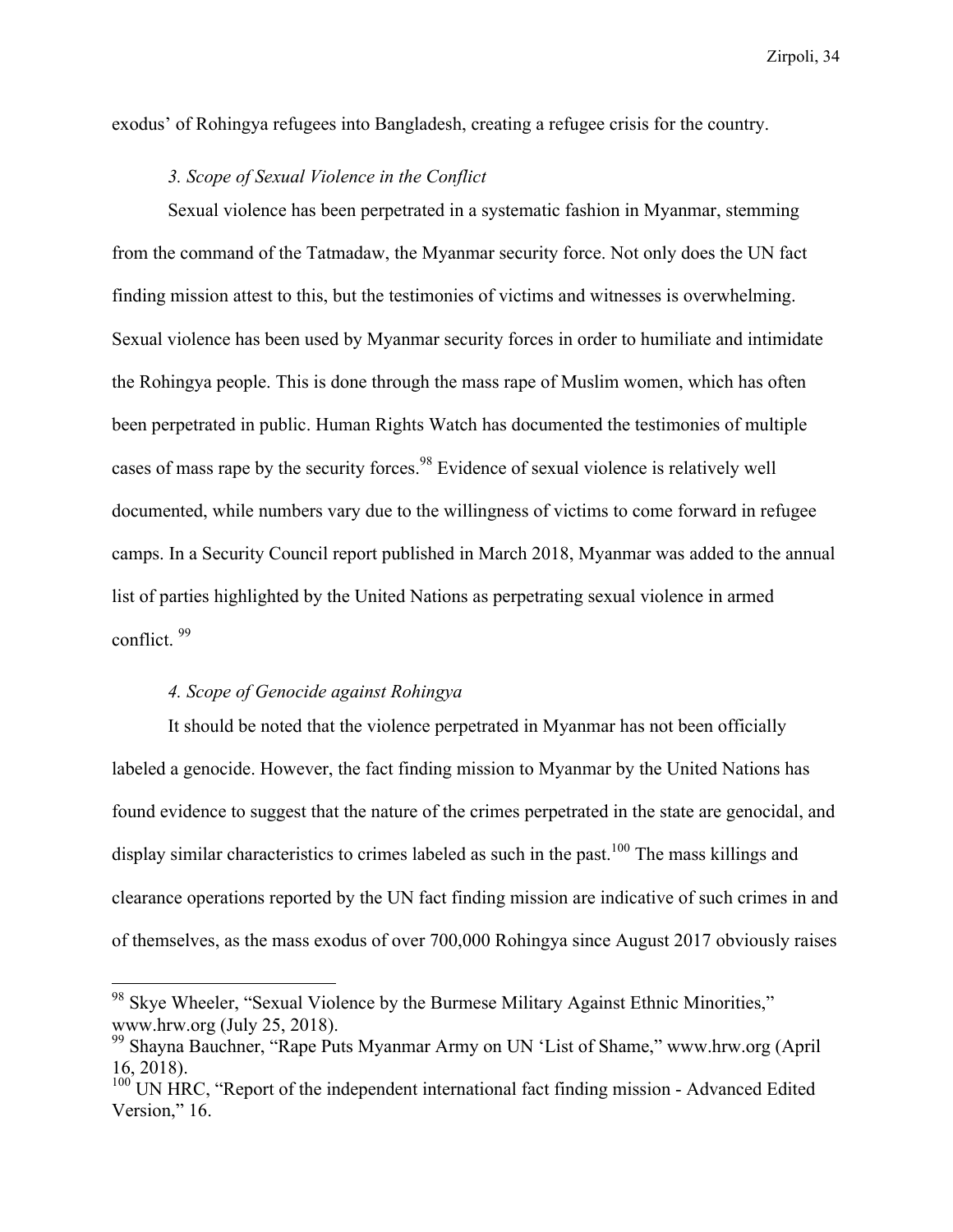suspicions.<sup>101</sup>

#### **V. Analysis of the Cases**

#### **A. Bosnia**

The International Criminal Tribunal of Yugoslavia's interpretation of how sexual violence was perpetrated is indicative of a certain school and method of interpretation. The tribunal declared that the mass rape of Bosniak women was a crime against humanity but did not rise to the level of genocide, despite evidence of forced pregnancy and breaches of the definition of genocide in Article 2 of the Genocide Convention; including causing serious bodily or mental harm to members of a group, forcibly transferring children, inflicting on a group the conditions of life calculated to bring about its physical destruction.<sup>102</sup> While the tribunal decided that genocide had occurred at Srebrenica, it did not determine that sexual violence in the conflict had been genocidal in nature, but rather was just a tool of war in the conflict. This determination relies on the interpretation of partly intentions and the effects of sexual violence on a group.

Sexual violence was used as a war tactic in Bosnia against the minority Muslim population as the tribunal determined. However, the tribunal failed to find the intent to use sexual violence was to alter the demography of the region. Sexual violence was used as part of the systematic policy of ethnic cleansing in this sense, through the forcible transfer of children to another group. The forced impregnation of Muslim women by the Serb security forces was a means by which this was done.

<sup>&</sup>lt;sup>101</sup> *Ibid.*, 8.; Roger Arnold, "Myanmar military leaders must face genocide charges – UN Report," www.news.un.org (August 27, 2018).; The number of refugees exiting Myanmar is up for debate and increasing.

<sup>&</sup>lt;sup>102</sup> Shayna Rogers, "Sexual Violence or Rape as a Constituent Act of Genocide: Lessons from the

Ad Hoc Tribunals and a Prescription for the International Criminal Court" (George Washington International Law Review, 2016), 286-287.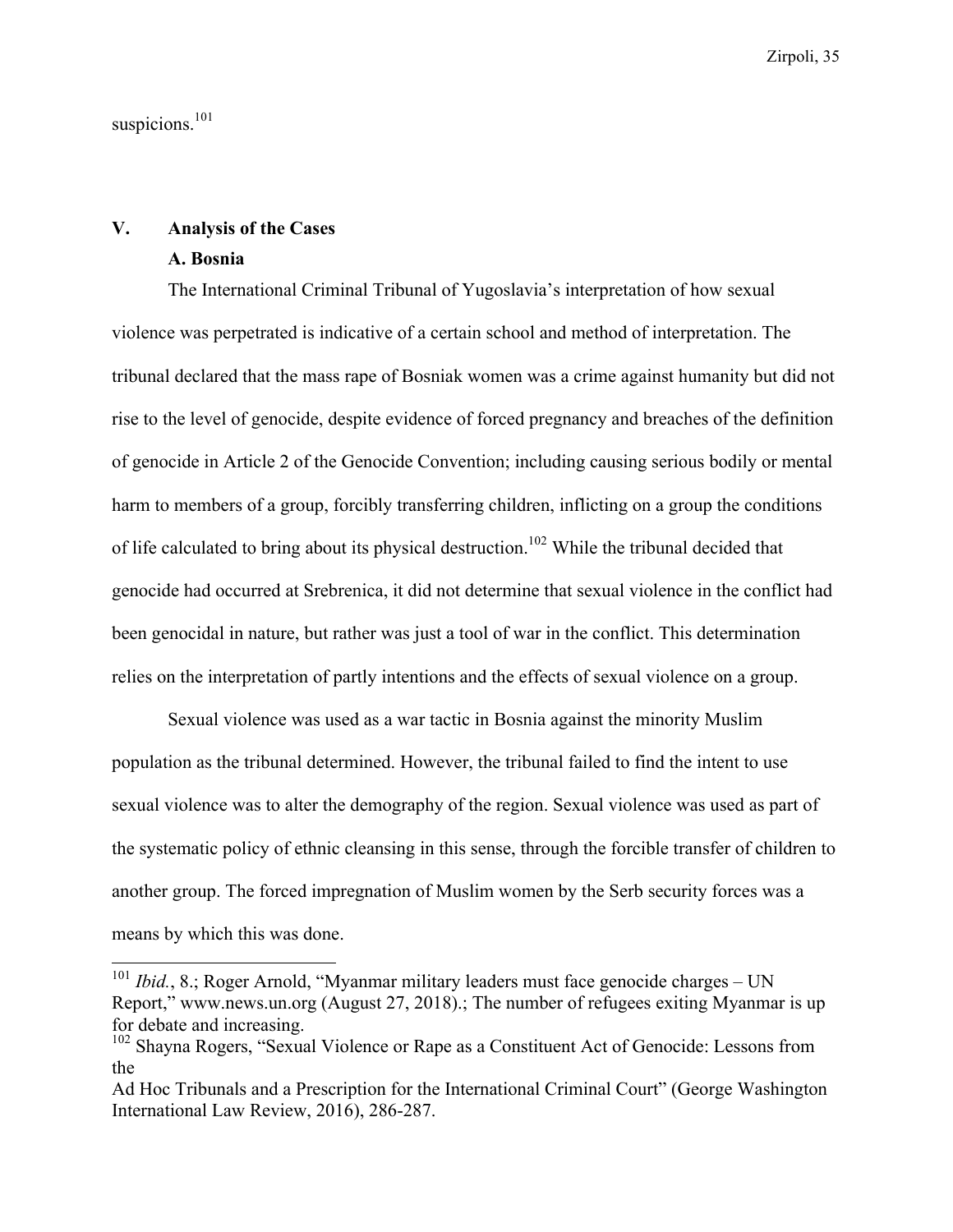According to the testimonies gathered, it is clear that the former Yugoslavia was a society in which ethnicity was passed patrilineally, i.e. children belonged to the ethnic group of their father. By forcibly impregnating Bosniak women, Serbs were attempting to alter the ethnoreligious demographic. Striking testimonies confirm this assertion: "When they noticed that I was pregnant, they told me that I must bear the little Chetnik"; "You're going to bear Serb children, not Muslim anymore."<sup>103</sup> Testimonies and evidence suggest that these pregnancies resulted from a policy of forced impregnation handed down from command: "She was told that she would give birth to a chetnik boy who would kill Muslims when he grew. They repeatedly said their President had ordered them to do this."<sup>104</sup> Evidence of this come from testimonies of victims in the detention centers where women were raped. Once impregnated, women were treated substantially better in comparison to other women in the centers and even allowed to leave once they had carried the pregnancy for two trimesters. This was because the Serb forces wanted to ensure that the women would not get an abortion, "Perpetrators tell female victims that they will bear children of the perpetrator's ethnicity, that they must become pregnant, and then hold them in custody until it is too late for the victims to get an abortion."<sup>105</sup>

The systematic nature of forced impregnation in Bosnia perpetrated against/aimed at the Muslim population suggests there was evidence to prove that the *mens rea* of genocide was present according to testimonies regarding the perpetration of the "sub-intent".106 The occurrence of sexual violence in this way is just one example of sexual violence rising to the level of genocide. It also lends evidence that a policy of genocide was present outside of the massacre at

<sup>103</sup> Seada Vranic, *Breaking the Wall of Silence: The Voices of Raped Bosnia* (Zabreb, 1996), 174- 175.; ten Bensel, "Collective Sexual Violence in Bosnia and Sierra Leone," 1084.  $104$  UN SG, "Final Report of the Commission of Experts," 59.

<sup>105</sup> *Ibid.*, 59-60.

<sup>&</sup>lt;sup>106</sup> See Appendix I for a list of testimonies and experiences regarding forced impregnation furthering the policy of genocide.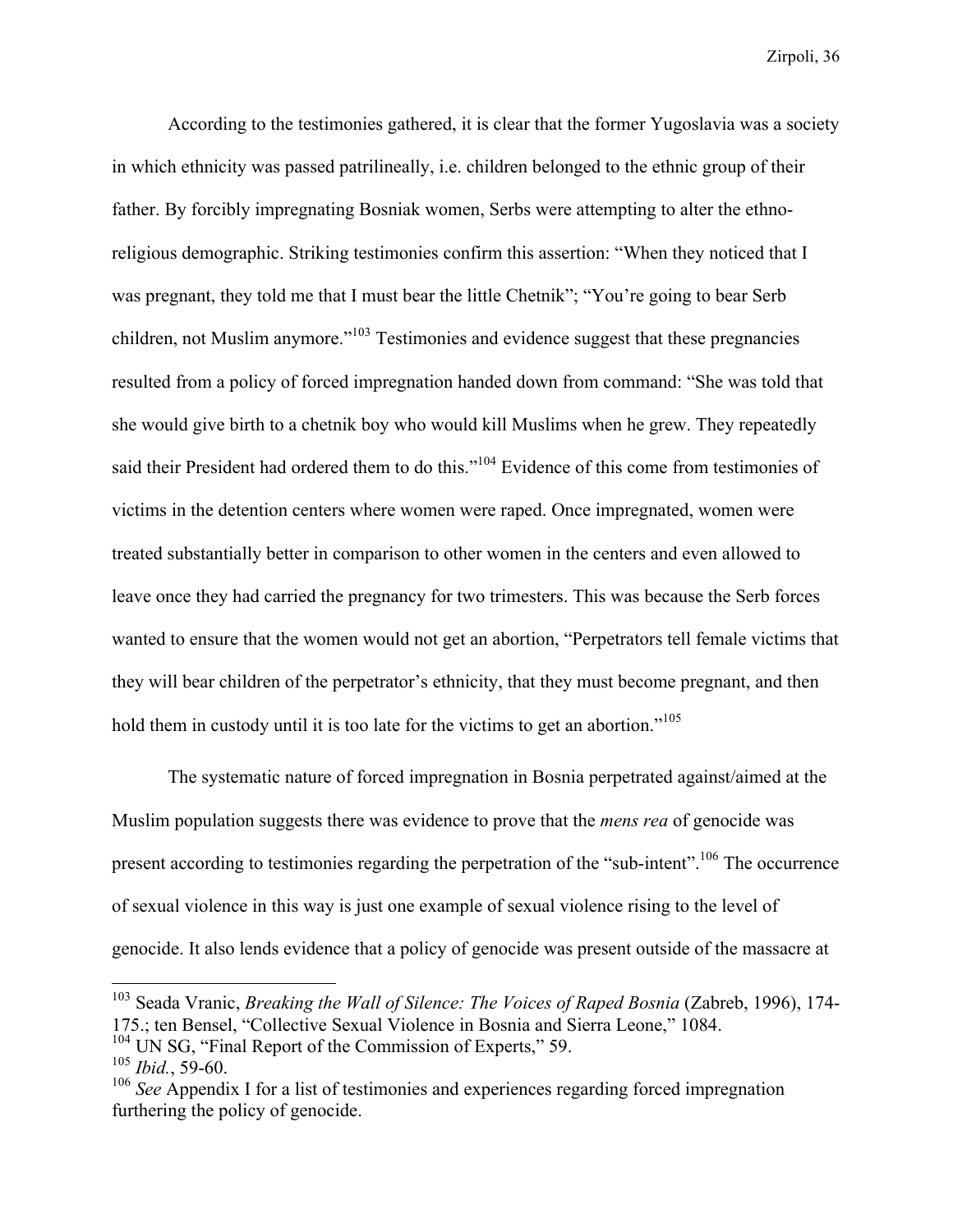Srebrenica, and that the ICTY failed to prosecute genocide to the extent the testimonies of survivors/victims implied it had occurred.

#### **B. Myanmar**

While there is the presence of forced impregnations in Myanmar, there is not substantial evidence that it has been perpetrated at a systematic level. However, evidence does suggest that sexual violence has risen to the level of genocide though by a different means than forced impregnation. The "sub-intent" of genocidal sexual violence in Myanmar can be found under the "destruction in part or in whole" clause and Article 2(d.) of the Genocide Convention which is in regard to taking measures meant to limit or prevent births within a group.

Sexual violence has been directed towards the minority Rohingya populations. It has occurred in public, private homes, and in detention centers. Evidence from multiple Rohingya villages suggest that there was a pattern to the violence perpetrated. That there was a pattern to the violence and that it was not prevented by commanders is evidence of the systematic nature of the crimes perpetrated by the Tatmadaw security forces and ethnic Rakhines. These forces intended to destroy the community of Rohingya in western Myanmar through humiliation and degradation. The severe humiliation and violence inflicted upon victims of sexual violence encourages relocation. This can be interpreted as forced dislocation as these people are leaving as a result of the violence committed against them, not of their own volition. The intent to destroy (forcibly remove) of a group from an area through fear and to render members of that population unfit for marriage after having been victimized by sexual violence constitutes the "sub-intent" of the overall policy to homogenize this region of Myanmar, a genocidal policy.

Testimonies and evidence from the UN Fact-Finding mission sheds light on another intent of the perpetrators of sexual violence which falls within the definition of genocide. That is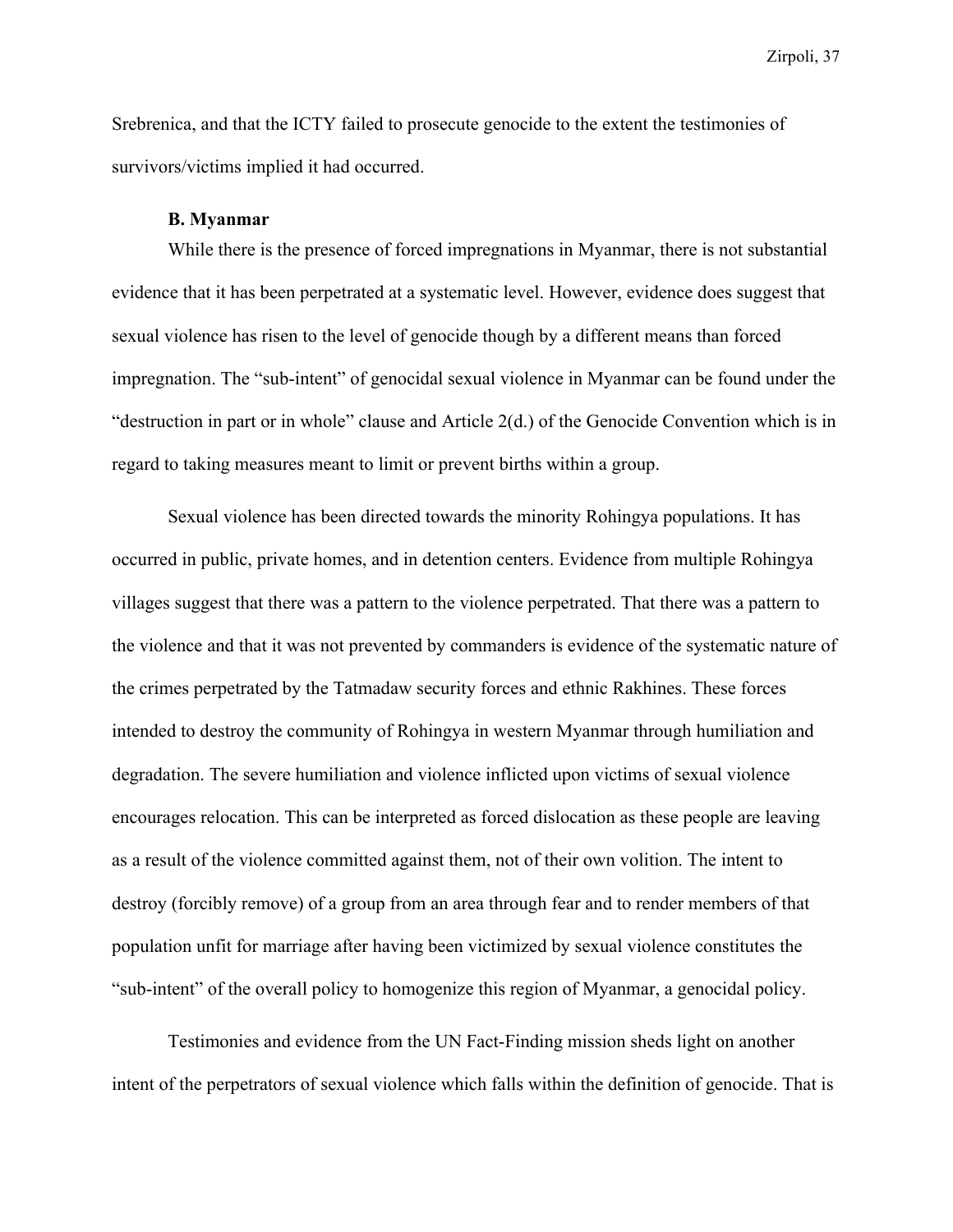sexual violence intended to commit bodily or mental harm. It goes without saying that sexual violence, rape, causes mental harm. Whether it was intended to do so, is less easily proven, but the UN Fact-Finding determined that a pattern of public rapes were used as a tactic to maximize humiliation and trauma.<sup>107</sup> This suggests intent. A testimony from the UN Fact-Finding mission suggests the perpetration of rape in order to cause bodily harm was also intended: "We are going to kill you this way, by raping you."<sup>108</sup> Another victim is quoted as stating, "They wanted to wipe us out from the world…They tried very hard, but Allah saved us."<sup>109</sup> Sexual violence was often accompanied by threats to life, and sometimes ended in death either by the violence or post violence murder.

The evidence of patterns in the violence perpetrated against the Rohingya by the Tatmadaw and the fact that it has not been condemned by the Myanmar government is what raises this crime to a systematic level. The testimonies recorded by the Fact-Finding Mission and from refugees who fled the region suggest the intent to destroy this ethnic community of Muslims, providing the *mens rea*, evidence that their "sub-intent" to homogenize the region is part of a larger policy of ethnic cleansing.

#### **VI. Conclusion**

This form of "sexual genocide" perpetrated in Myanmar could be more pervasive than that which occurred in Bosnia. This is because forced impregnation can only be considered genocide in societies which consider ethnicity to be passed patrilineally. If the *actus reus* and

<sup>&</sup>lt;sup>107</sup> UN Human Rights Council, "Report of the independent international fact finding mission on Myanmar," (United Nations, 2018), 9.

<sup>108</sup> *Ibid.*

<sup>&</sup>lt;sup>109</sup> Akyol, "When Victims of Wartime Rape Are Scorned" (The New York Times, 2017).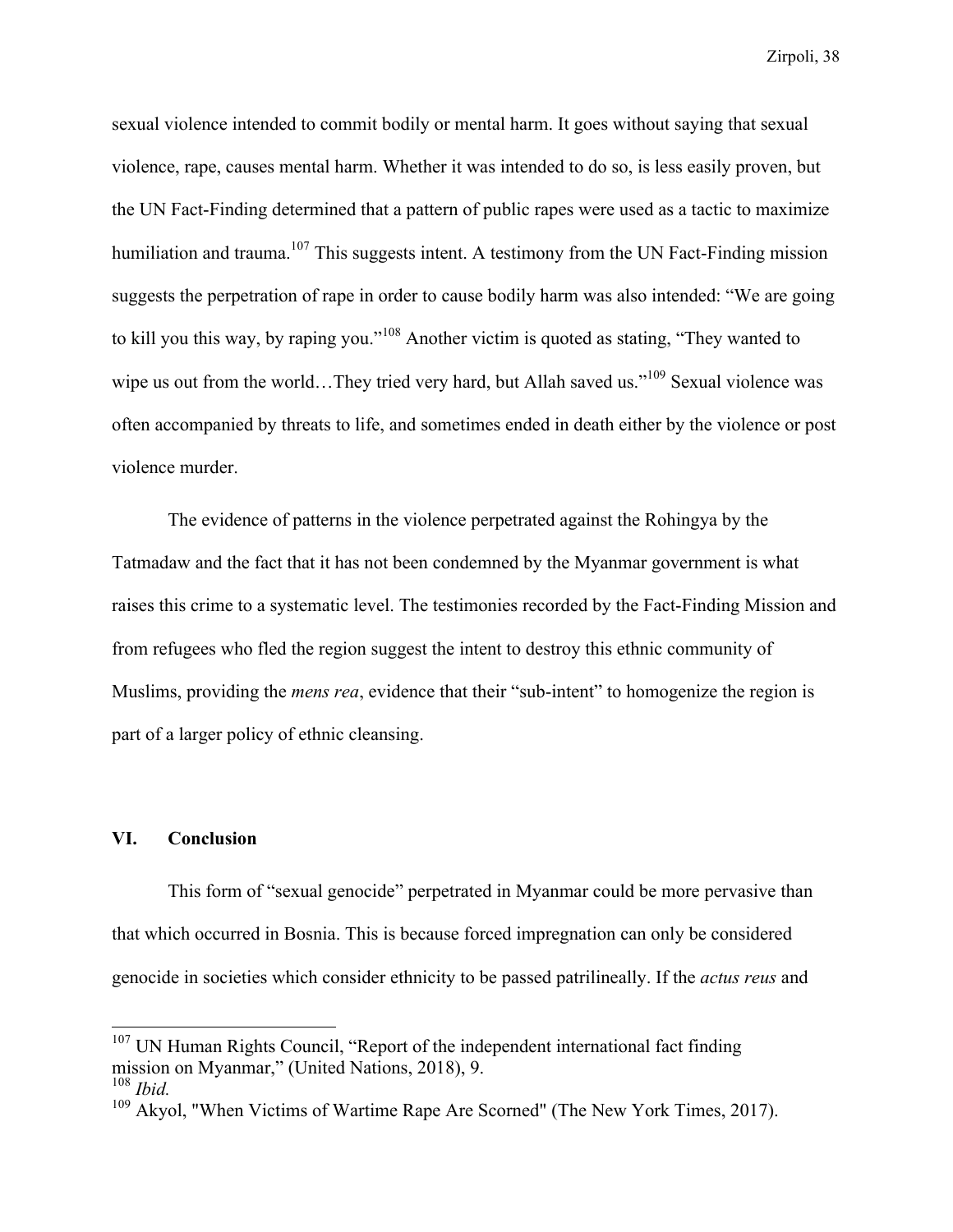*mens rea* of genocide can be proven in Myanmar through the perpetration of sexual violence as I have judged it, genocidal rape may be considered more pervasive than expected as typically conflicts are accompanied by the use of fear tactics with the intent to displace groups, of which sexual violence is a tool.

Testimonies from the cases of Myanmar and Bosnia provide the *dolus specialis*/*mens rea* necessary to prosecute the systematic sexual violence being perpetrated as a constituent act of genocide. It was used/is used as a tactic of the policy of genocide implemented by security forces in the conflict areas. There is enough substantial evidence to prove the *mens rea* to prosecute those responsible as having committed or been complicit to the crime of genocide found within the *Convention on the Prevention and Punishment of the Crime of Genocide*.

The potential that other conflicts could be condemned for genocide within the interpretation used herein suggests that the international community should discuss further the implications of sexual violence as a tactic of war, of genocide. This would provide evidence of the shift away from the notion that sexual violence is something which inevitably accompanies war and conflict. If genocidal sexual violence is interpreted as it was herein and is found to be present within other conflicts, a stronger response to such conflicts would be necessarily incited from the international community because of the weight naming the crime of genocide holds.

Legal scholars, as well as myself, recognize that there are certain dangers in establishing the precedence of treating sexual violence as genocide. Rhonda Copelon highlights four dangers in her study: that an emphasis on this form of genocide could result in a merging of rape and genocide; that it could obscure the nature of rape as a crime against women because of their gender; that a concern for the individual victims of genocidal rape, the individual women, would be shaded by a primary concern for the targeted group; and that genocidal rape would come to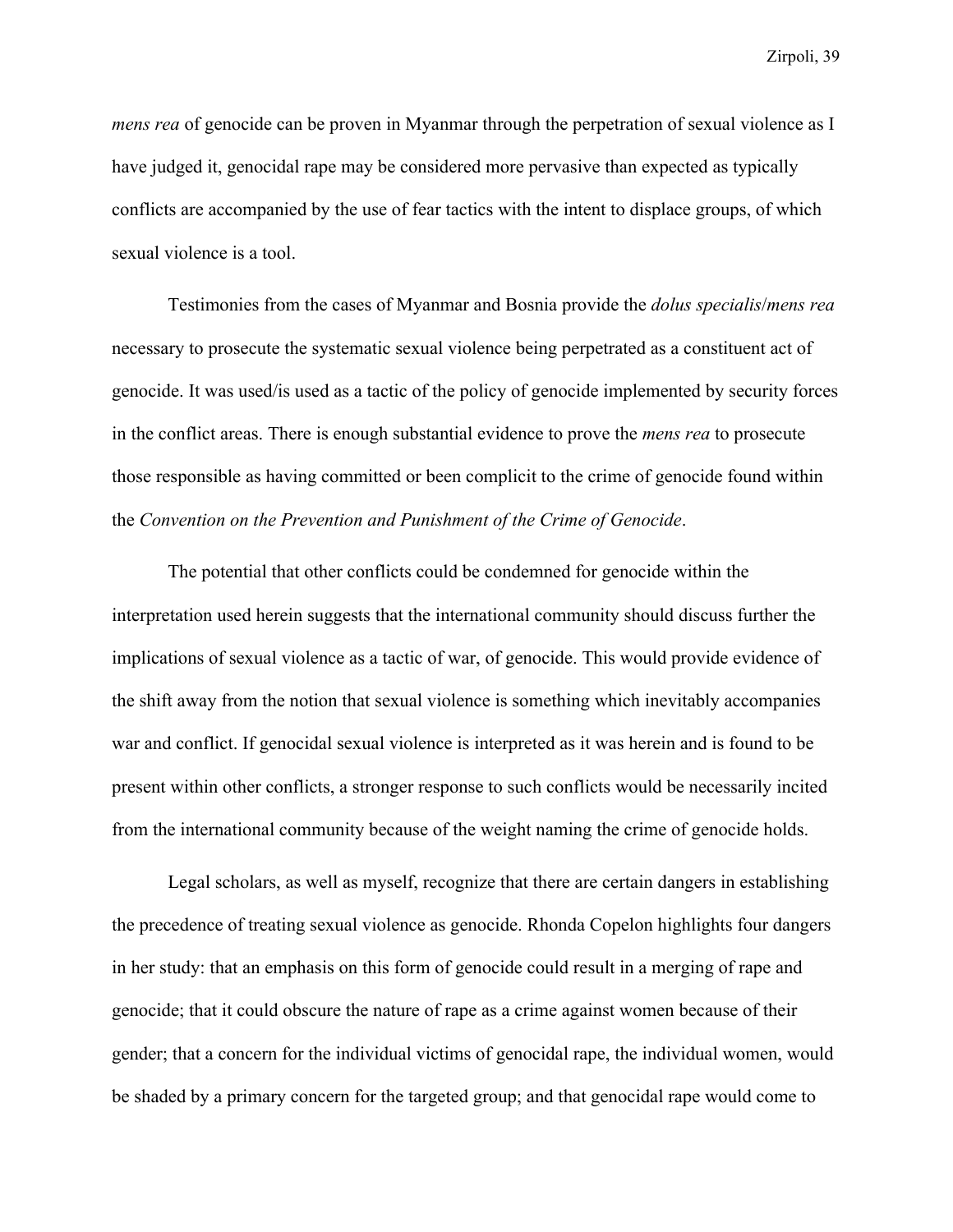the forefront of discussion about rape in conflict, hence diminishing the concern for the perpetration of rape in other conflict situations that do not rise to the level of genocide.<sup>110</sup> Also there is concern this focus might result in women in conflicts being objectified as a means through and by which genocide is committed.<sup>111</sup> It is important therefore, first, to stress that while the effects of genocidal rape may be more largely felt, the crime is complex, involving individuals who deserve the concern of the international community as well. Secondly, it is important that while the effects may seem more far reaching, that other sexual crimes against humanity and war crimes not be disregarded.

While this thesis has sought to establish that the *mens rea* and *dolus specialis* of genocide can be founded in cases of sexual violence, through and investigation of the "sub-intents" of groups in the cases of Bosnia and Myanmar on the basis of testimonies, this study has not addressed what this means for future prosecution. It is my opinion that future prosecution of sexual violence in conflict situations take into account the precedence set by the International Criminal Tribunal for Rwanda and investigate the ways someone may use sexual violence with a "sub-intent" to change, eradicate, or forcibly displace a group. I have not touched upon whether amendments to the definition of genocide to include forms of sexual violence or to other statutes to more clearly address that sexual violence can constitute a "grave breach" against protected groups are necessary. I leave this to future and further research as an investigation and discussion of the effects this would have on how sexual violence and genocide are treated by the international community would be necessary.

<sup>&</sup>lt;sup>110</sup> Rhonda Copelon, "Gendered War Crimes: Reconceptualizing Rape in Time of War," (New York: Routledge, 1995), 197, 199.

<sup>&</sup>lt;sup>111</sup> Russell-Brown, "Rape as an Act of Genocide," 355.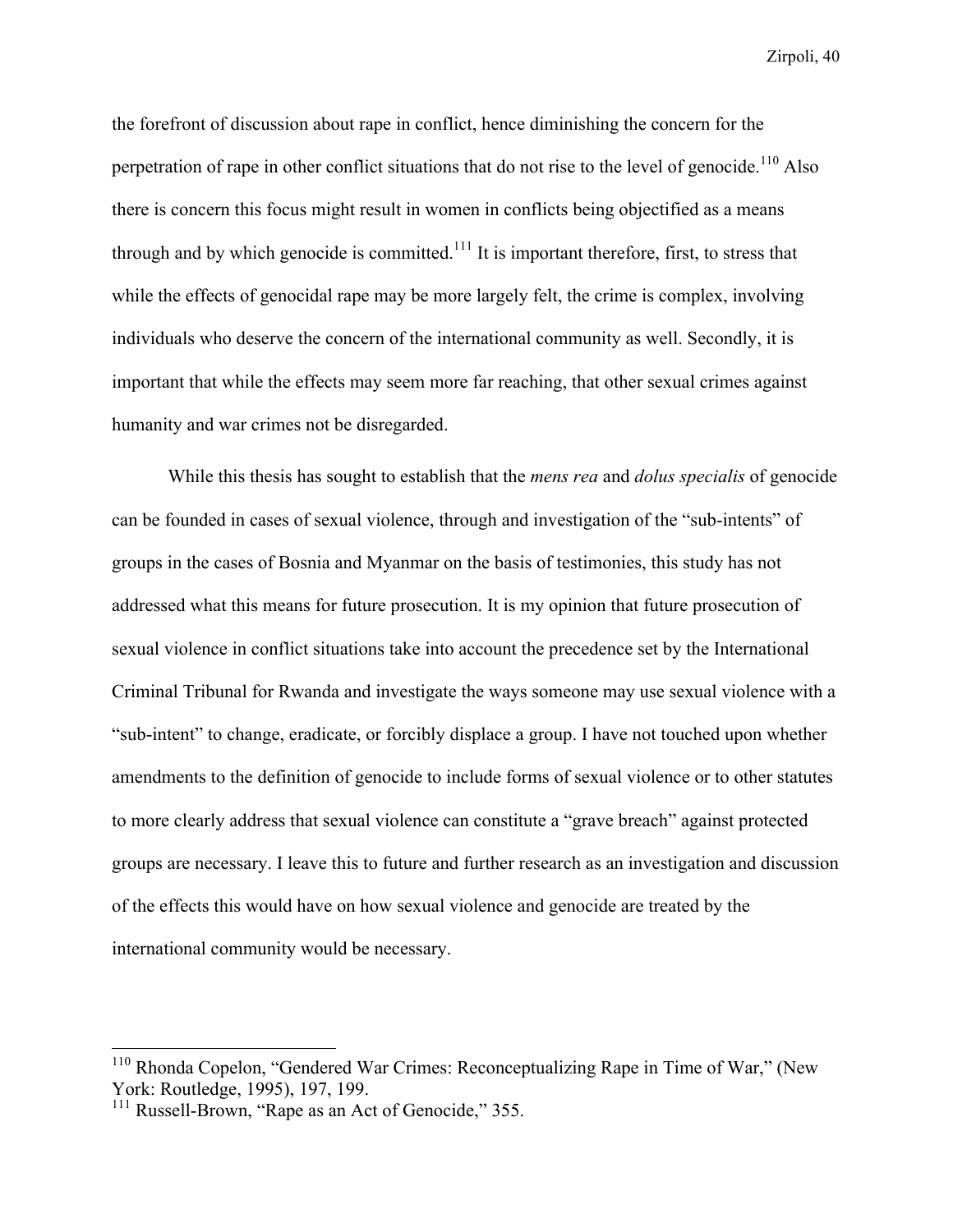# Bibliography

- Agbiboa, Daniel. "Ethno-Religious Conflicts and the Elusive Quest for National Identity in Nigeria." *Journal of Black Studies* 44, 1 (2013). 3-30. doi:10.1177/0021934712463147.
- Akyol, Riada Asimovic. "When Victims of Wartime Rape Are Scorned." The New York Times. December 18, 2017. Accessed December 2, 2018. Retrieved from: https://www.nytimes.com/2017/12/18/opinion/bosnia-myanmar-rohingya-rape.html.
- Arakelova, Victoria, "Ethno-Religious Communities: To the Problem of Identity Markers" *Iran and the Caucasus* 14, 1 (2010). 1-18. Retrieved from: http://eds.a.ebscohost.com.avoserv2.library.fordham.edu/eds/detail/detail?vid=1&sid=f44 979c1-9834-47cf-8001-7d0198b75831%40sdc-vsessmgr03&bdata=JnNpdGU9ZWRzLWxpdmU%3d#AN=51281889&db=a9h
- Arnold, Roger. "Myanmar military leaders must face genocide charges UN Report." *UN News*, August 27, 2018. Retrieved from: https://news.un.org/en/story/2018/08/1017802
- Asrar, Shakeeb. "Rohingya crisis explained in maps." *Aljazeera*, October 28, 2017. Retrieved from: https://www.aljazeera.com/indepth/interactive/2017/09/rohingya-crisis-explainedmaps-170910140906580.html

Baaz, Maria Eriksson and Maria Stern. *Sexual Violence As a Weapon of War? : Perceptions, Prescriptions, Problems in the Congo and Beyond*. London: Zed Books, 2013. Retrieved from: http://eds.a.ebscohost.com.avoserv2.library.fordham.edu/eds/detail/detail?vid=6&sid=f44 979c1-9834-47cf-8001-7d0198b75831%40sdc-vsessmgr03&bdata=JnNpdGU9ZWRzLWxpdmU%3d#db=nlebk&AN=577558

- Barber, Tony. "The Bosnian Crisis: Serbs, Croats and Muslims: who hates who and why." *The Independent*, August 9, 1992. https://www.independent.co.uk/news/world/thebosnia-crisis-serbs-croats-and-muslims-who-hates-who-and-why-tony-barber-in-zagrebtraces-the-1539305.html.
- Barron, Laignee. "The Myanmar Army Should Face Charges for Genocide, U.N. Investigators Say." *Time*, August 27, 2018. Retrieved from: http://time.com/5378914/myanmar-ungenocide-rohingya/.
- Bauchner, Shayna. "Rape Puts Myanmar Army on UN 'List of Shame." *Human Rights Watch*, April 16, 2018. Retrieved from: https://www.hrw.org/news/2018/04/16/rape-putsmyanmar-army-un-list-shame.

Bigio, Jamille and Rachel Vogelstein. *Countering Sexual Violence in Conflict*. Council on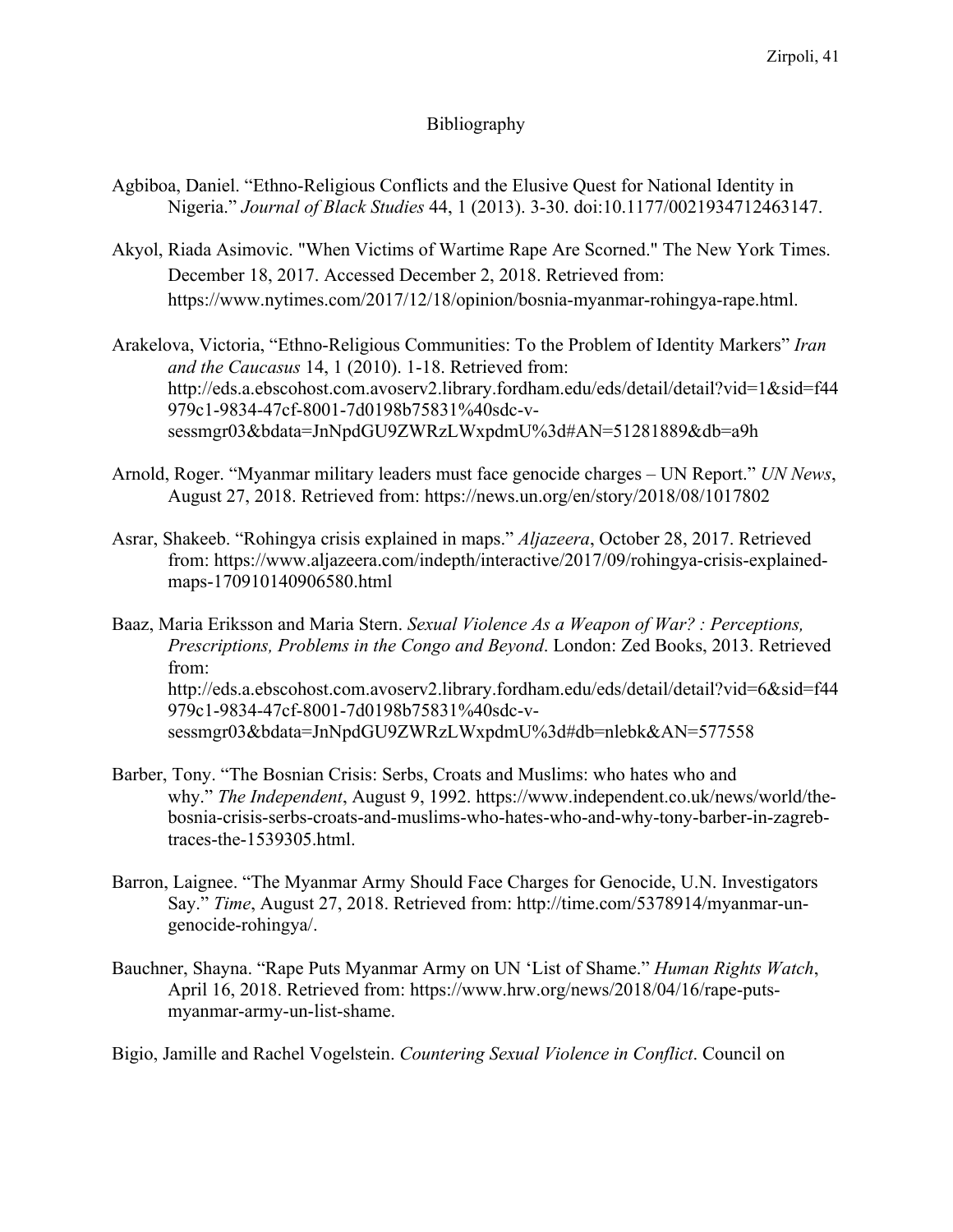Foreign Relations, September 2017. Retrieved from: https://cfrd8 files.cfr.org/sites/default/files/report\_pdf/Discussion\_Paper\_Bigio\_Vogelstein\_Sexual\_Vi olence Conflict OR 1.pdf.

- Blanco-Mancilla, Georgina. "Citizenship and Religion in Nigeria: Comparative Perspectives of Islam and Christianity in Kaduna State." Institute of Development Studies, University of Sussex. September 2003. Retrieved from: https://myocoms.com.ng/ebooks/Citizenship%20and%20Religion%20in%20Nigeria- %20Comparative%20P.pdf.
- Burns, John F. "150 Muslims Say Serbs Raped Them in Bosnia." The New York Times. October 03, 1992. Retrieved from: https://www.nytimes.com/1992/10/03/world/150 muslims-say-serbs-raped-them-in-bosnia.html.
- Butler, Christopher K., Tali Gluch, and Neil J. Mitchell. "Security Forces and Sexual Violence: A Cross-National Analysis of a Principal-Agent Argument." *Journal of Peace Research* 44, no. 6 (2007): 669-87. http://www.jstor.org/stable/27640594.
- Cathcart, Brian, Christopher Bellamy, and Tony Barber. "Bosnia: Why are they killing each other? How did the crisis start? How will it all end?: A plain person's guide to the new tragedy of the Balkans." *Independent*, August 16, 1992. Retrieved from: https://www.independent.co.uk/news/world/bosnia-why-are-they-killing-each-other-howdid-the-crisis-start-how-will-it-all-end-a-plain-persons-1540720.html.
- Central Intelligence Agency. *Bosnia and Herzegovina*. 1997. Perry-Castaneda Library Map Collection, University of Texas at Austin. Retrieved from: https://legacy.lib.utexas.edu/maps/bosnia/bosnia\_herz\_pol97.pdf.
- Central Intelligence Agency. "The World Factbook: East Asia/Southeast Asia: Burma." Central Intelligence Agency. November 20, 2018. https://www.cia.gov/library/publications/theworld-factbook/geos/bm.html.
- Chan, Aye. "The Development a Muslim Enclave in Arakan (Rakhine) State of Burma (Myanmar)." *SOAS Bulletin of Burma Research* 3, 2 (2005). 396-420. Retrieved from: https://www.soas.ac.uk/sbbr/editions/file64388.pdf.
- Copelon, Rhonda. "Gendered War Crimes: Reconceptualizing Rape in Time of War." In *Women's Rights, Human Rights: International Feminist Perspectives*, edited by Julie Peters and Andrea Wolper, 197-214. New York: Routledge, 1995.
- Crawford, Kerry F. *Wartime Sexual Violence : From Silence to Condemnation of a Weapon of War*. Washington DC: Georgetown University Press, 2017. Retrieved from https://login.avoserv2.library.fordham.edu/login?url=http://search.ebscohost.com/login.as px?direct=true&db=nlebk&AN=1572309&site=eds-live

Fisher, Siobhan K. "Occupation of the Womb: Forced Impregnation as Genocide." Duke Law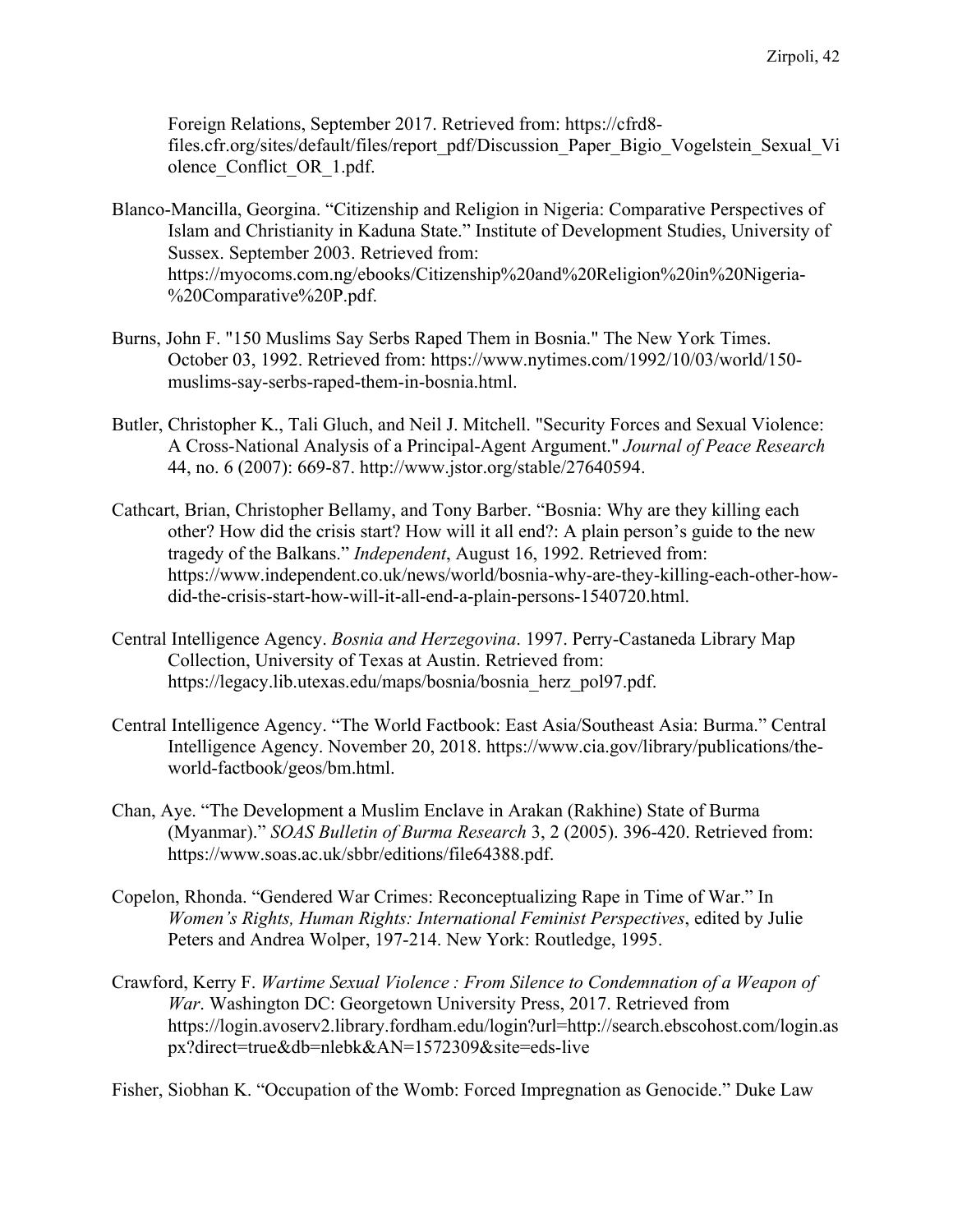Journal 46, 91 (October, 1996). 91-133. Retrieved from: https://www-jstororg.avoserv2.library.fordham.edu/stable/1372967?seq=1#?

- Gravers, Mikael. "Anti-Muslim Buddhist Nationalism in Burma and Sri Lanka: Religious Violence and Globalized Imaginaries of Endangered Identities." *Contemporary Buddhism* 16, 1 (2015). 1-27. doi: 10.1080/14639947.2015.1008090.
- Henry, Nicola. *War and Rape: Law, Memory and Justice.* Abingdon, Oxon: Routledge, 2011.
- Kurlantzick, Joshua. "The Threat to Myanmar's Awakening." *The Council on Foreign Relations*, November 22, 2013. Retrieved from: https://www.cfr.org/expert-brief/threat-myanmarsawakening.
- LII Staff. "Actus Reus." LII/ Legal Information Institute. Retrieved from: https://www.law.cornell.edu/wex/actus\_reus.
- LII Staff. "Mens Rea." LII/ Legal Information Institute. Retrieved from: https://www.law.cornell.edu/wex/mens\_rea.)
- Malcolm, Noel. *Bosnia: A Short History*. New York: New York University Press. 1996.
- Marino, Anthony. "*Bosnia V. Serbia* and the Status of Rape as Genocide Under International Law." *Boston University International Law Journal* 27, 205 (2009). 205-229. Retrieved from: http://www.bu.edu/law/journalsarchive/international/volume27n1/documents/marino.pdf.
- Naik, Saheli. "Rohingya Crisis a Big Controversial Issue in Myanmar: An Overview." *IOSR Journal of Humanities and Social Sciences* 23, 3 (April 2018). 38-43. Retrieved from: http://www.iosrjournals.org/iosr-jhss/papers/Vol.%2023%20Issue4/Version-2/I2304023843.pdf.
- Pinson, Mark. *The Muslims of Bosnia-Herzegovina: Their Historic Development from the Middle Ages to the Dissolution of Yugoslavia.* Cambridge: Harvard University Press. 1996.
- *"Prosecutor* v. *Jean-Paul Akayesu*, Trial Judgement, Case No. ICTR-96-4-T." International Criminal Tribunal for Rwanda (September 2, 1998). Retrieved from: http://www.un.org/en/preventgenocide/rwanda/pdf/AKAYESU%20- %20JUDGEMENT.pdf
- Rogers, Shayna. "Sexual Violence or Rape as a Constituent Act of Genocide: Lessons from the Ad Hoc Tribunals and a Prescription for the International Criminal Court." *George Washington International Law Review* 48, 2 (2016). 265-314. Retrieved from: "http://eds.b.ebscohost.com.avoserv2.library.fordham.edu/eds/pdfviewer/pdfviewer?vid= 2&sid=73330e94-e175-468e-bbac-349443c03cb9%40pdc-v-sessmgr06.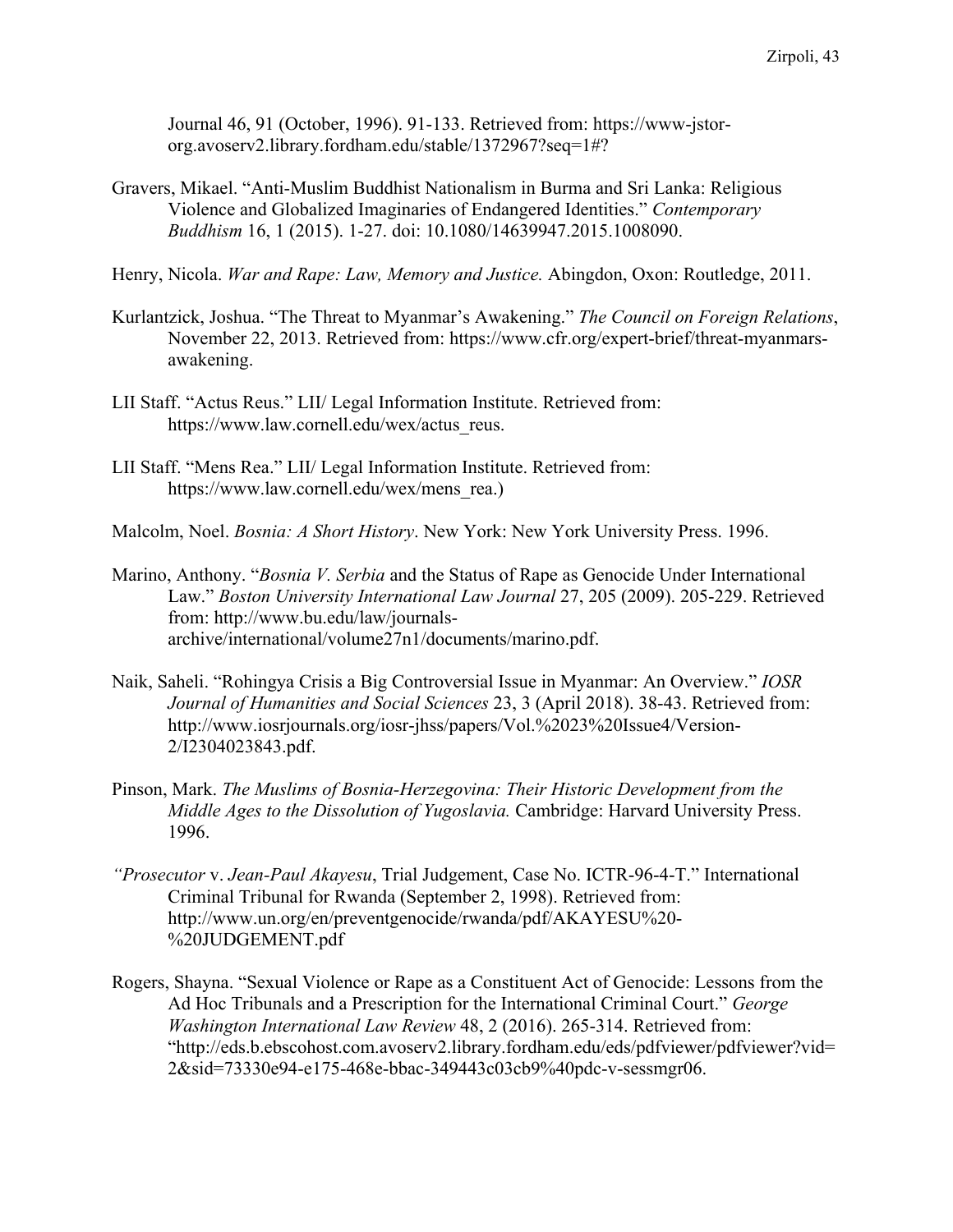- Russell-Brown, Sherrie L. "Rape as an Act of Genocide." *Berkeley Journal of International Law*  21, 2 (2003). 350-374. Retrieved from: https://scholarship.law.berkeley.edu/cgi/viewcontent.cgi?article=1241&context=bjil.
- Schissler, Matt, Matthew J. Walton, and Phyu Phyu Thi. "The Roots of Religious Conflict in Myanmar." *The Diplomat*, August 6, 2015. Retrieved from https://thediplomat.com/2015/08/the-roots-of-religious-conflict-in-myanmar.

Schissler, Matt, Matthew J. Walton, and Phyu Phyu Thi. "Reconciling Contradictions: Buddhist-Muslim Violence, Narrative Making and Memory in Myanmar." *Journal of Contemporary Asia* 47, 3 (July 2017). 376-395. Retrieved from http://eds.b.ebscohost.com.avoserv2.library.fordham.edu/eds/detail/detail?vid=6&sid=06 c01496-0d12-43a9-a526- 42b47aaa2e11%40sessionmgr120&bdata=JnNpdGU9ZWRzLWxpdmU%3d#AN=12247 6854&db=hia.

- Seul, Jeffrey R. "'Ours is the Way of God': Religious, Identity, and Intergroup Conflict." *Journal of Peace Research* 36, 5 (September 1999). 553-569. Retrieved from: https://www-jstor-org.avoserv2.library.fordham.edu/stable/424533.
- ten Bensel, Tusty and Lisa L. Sample. "Collective Sexual Violence in Bosnia and Sierra Leone: A Comparative Case Study Analysis*." International Journal of Offender Therapy and Comparative Criminology* 61, 10 (2017). 1075-1098. doi: 10,1177/0306624X15609704.
- United Nations General Assembly. "Convention on the Prevention and Punishment of the Crime of Genocide." United Nations (December 9, 1948). Retrieved from: https://www.ohchr.org/en/professionalinterest/pages/crimeofgenocide.aspx.
- United Nations General Assembly. "Rome Statue of the International Criminal Court." United Nations (July 17, 1998). Retrieved from: https://www.icc-cpi.int/nr/rdonlyres/ea9aeff7- 5752-4f84-be94-0a655eb30e16/0/rome\_statute\_english.pdf.
- United Nations Human Rights Council. "Report of the independent international fact finding mission on Myanmar." United Nations (September 17, 2018). Retrieved from: https://www.ohchr.org/Documents/HRBodies/HRCouncil/FFM-Myanmar/A\_HRC\_39\_CRP.2.pdf.
- United Nations Human Rights Council. "Report of the independent international fact finding mission on Myanmar - Advanced Edited Version." United Nations (September 12, 2018). Retrieved from: https://www.ohchr.org/Documents/HRBodies/HRCouncil/FFM-Myanmar/A\_HRC\_39\_CRP.2.pdf.
- United Nations Security Council, "Final Report of the Commission of Experts Established Pursuant to Security Council Resolution 780 (1992)." United Nations (May 27, 1994). Retrieved from: http://www.icty.org/x/file/About/OTP/un\_commission\_of\_experts\_report1994\_en.pdf.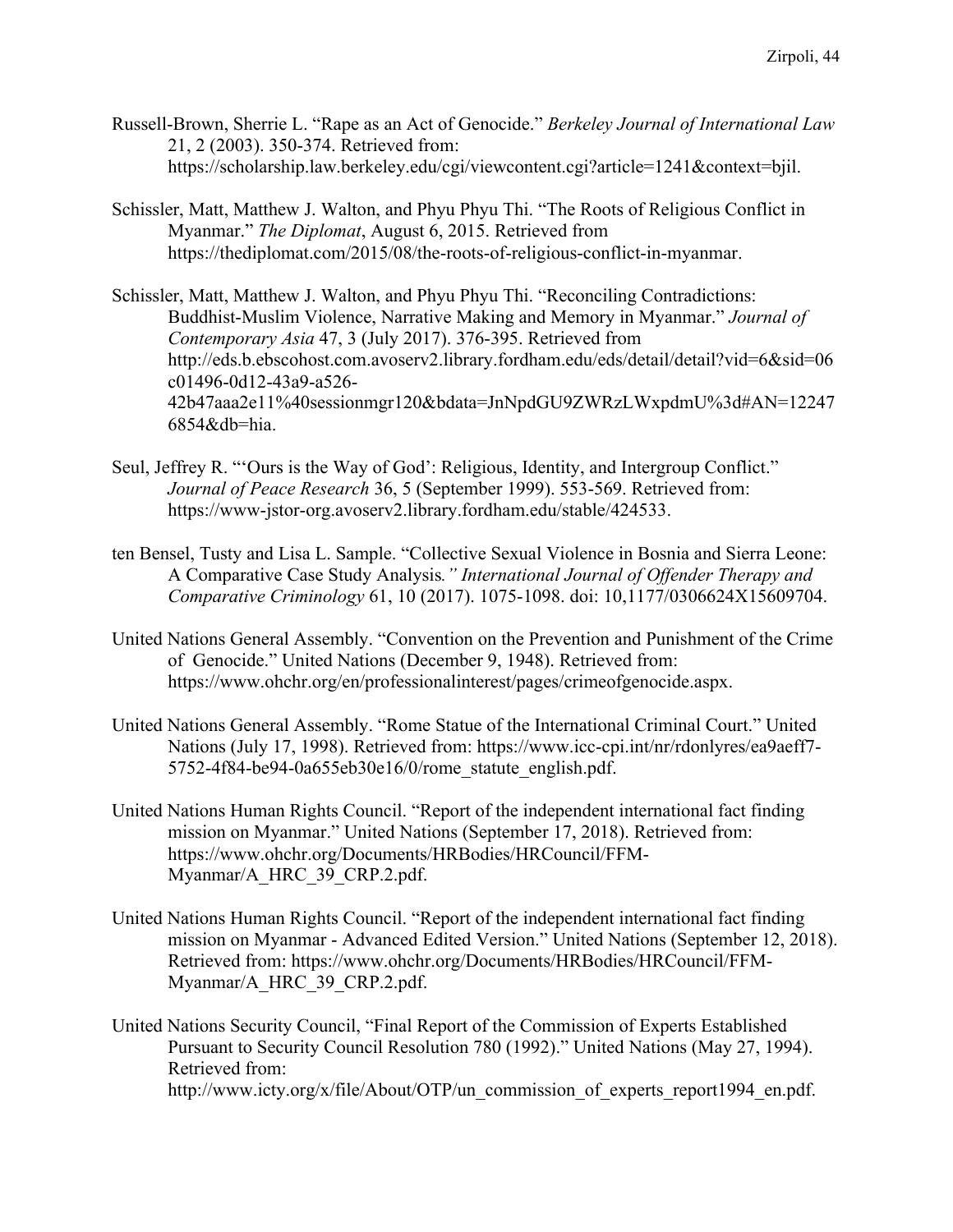- United Nations Security Council. "Report of the Secretary-General on conflict-related sexual violence." United Nations (April 16, 2018). Retrieved from: https://www.un.org/sexualviolenceinconflict/wp-content/uploads/reports/sg-reports/SG-REPORT-2017-CRSV-SPREAD.pdf.
- van Klinken, Gerry and Su Mon Thazin Aung. "The Contentious Politics of Anti-Muslim Scapegoating in Myanmar." *Journal of Contemporary Asia* 47, 3 (2017). 353-375. doi: 10.1080/00472336.2017.1293133.
- Vranic, Seada. *Breaking the Wall of Silence: The Voices of Raped Bosnia*. Zagreb: Izdanja Antibarbarus, 1996.
- Weitsman, Patricia A., "The Politics of Identity and Sexual Violence: A Review of Bosnia and Rwanda." *Human Rights Quarterly* 30, 3 (August 2008). 561-578. doi:10.1353/hrq.0.0024.
- Wheeler, Skye. "Sexual Violence by the Burmese Military Against Ethnic Minorities." *Human Rights Watch*, July 25, 2018. Retrieved from: https://www.hrw.org/news/2018/07/25/sexual-violence-burmese-military-against-ethnicminorities.

Appendix I

Testimonies and Experiences of Victim/Accounts of Forced Impregnation in Bosnia